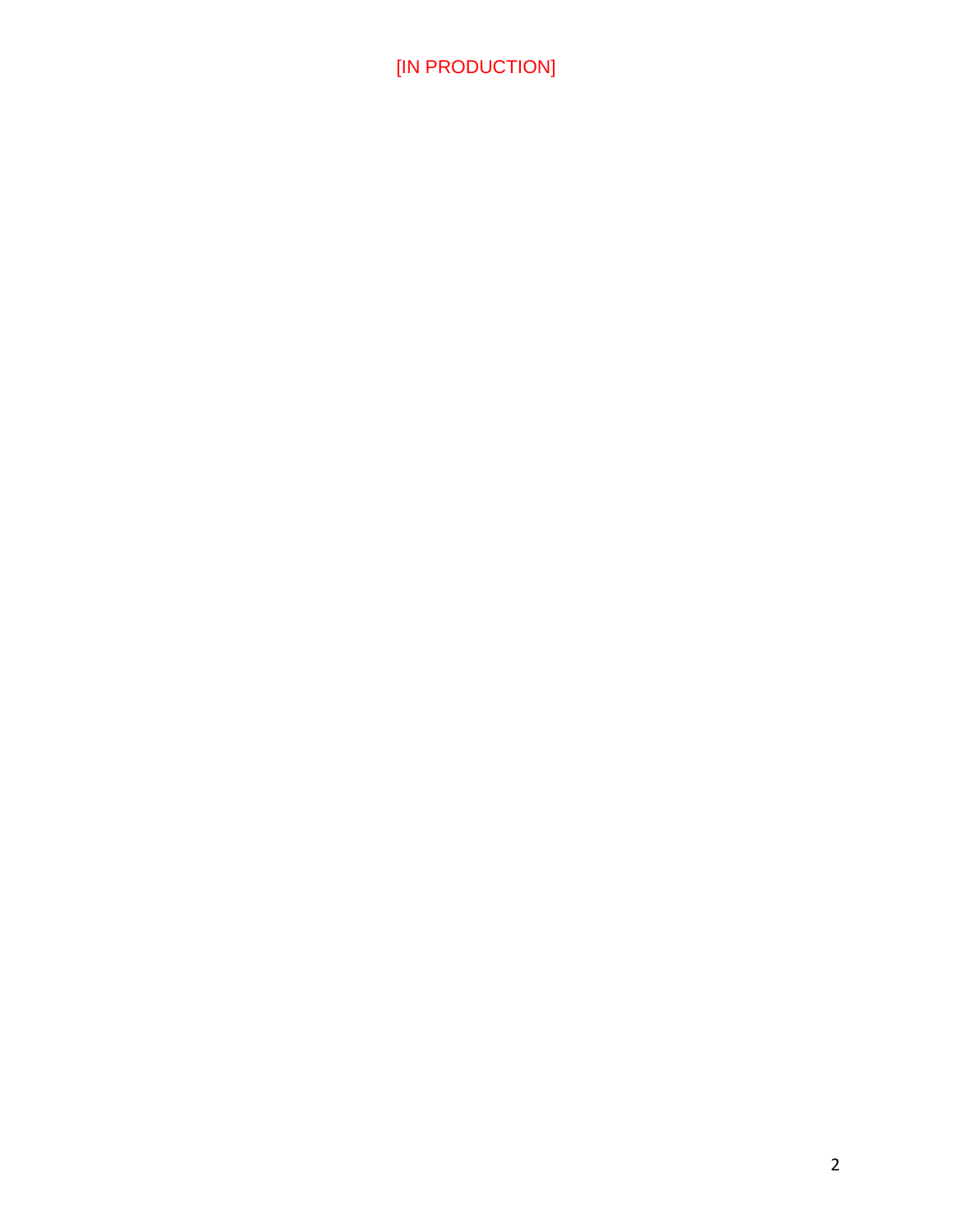# **Minority Health Disparities in a 21st-Century Pandemic: A comprehensive report of project research focused on New York**

# Executive summary

The COVID-19 pandemic has exacted a starkly unequal toll on New Yorkers of color – both in terms of the virus itself and the accompanying social and economic impacts of the pandemic. These are not separate issues. They stem from the structural racism embedded in American society. While our work begins by establishing a statistical baseline for how the virus's unequal toll played out in the early months of the COVID-19 pandemic in New York, any analysis of these disparities that looks solely at hospitalizations and deaths misses a tremendous piece of this tragic and preventable story. Minority health disparities have always existed in the United States. But COVID-19 has exposed and exacerbated these disparities in ways policymakers cannot ignore; doing so would mean accepting inequity with life and death consequences.

The COVID-19 pandemic also exposed gaps in existing knowledge about the causes of these inequities and, more important, how to end them. We need, for example, more and better data about the toll of the virus in New York's Indigenous communities and Indigenous communities more generally. Additionally, our work suggests important differences exist in the way different minority groups experience the progression of the disease.More work is needed to fully explore those differences and their causes, particularly as they relate to additional minority communities in New York. This project has been an important initial step toward filling some of these gaps and identifying interventions that, by necessity, must be informed by and rooted in community experiences and insight.

The University at Albany began this project at the direction of Gov. Andrew Cuomo with extreme urgency at the height of the most serious public health emergency New York has faced in a century. That urgency led to the creation of a new health equity research ecosystem at UAlbany that will long outlast this project and continue to produce new knowledge, insights, and recommendations to combat future public health threats we have yet to even imagine. The trauma inflicted on New Yorkers by the COVID-19 pandemic cannot be undone. But university researchers and government policymakers should jointly pledge to do everything in their power not to allow the lessons learned from COVID-19's unequal path across New York to go unheeded.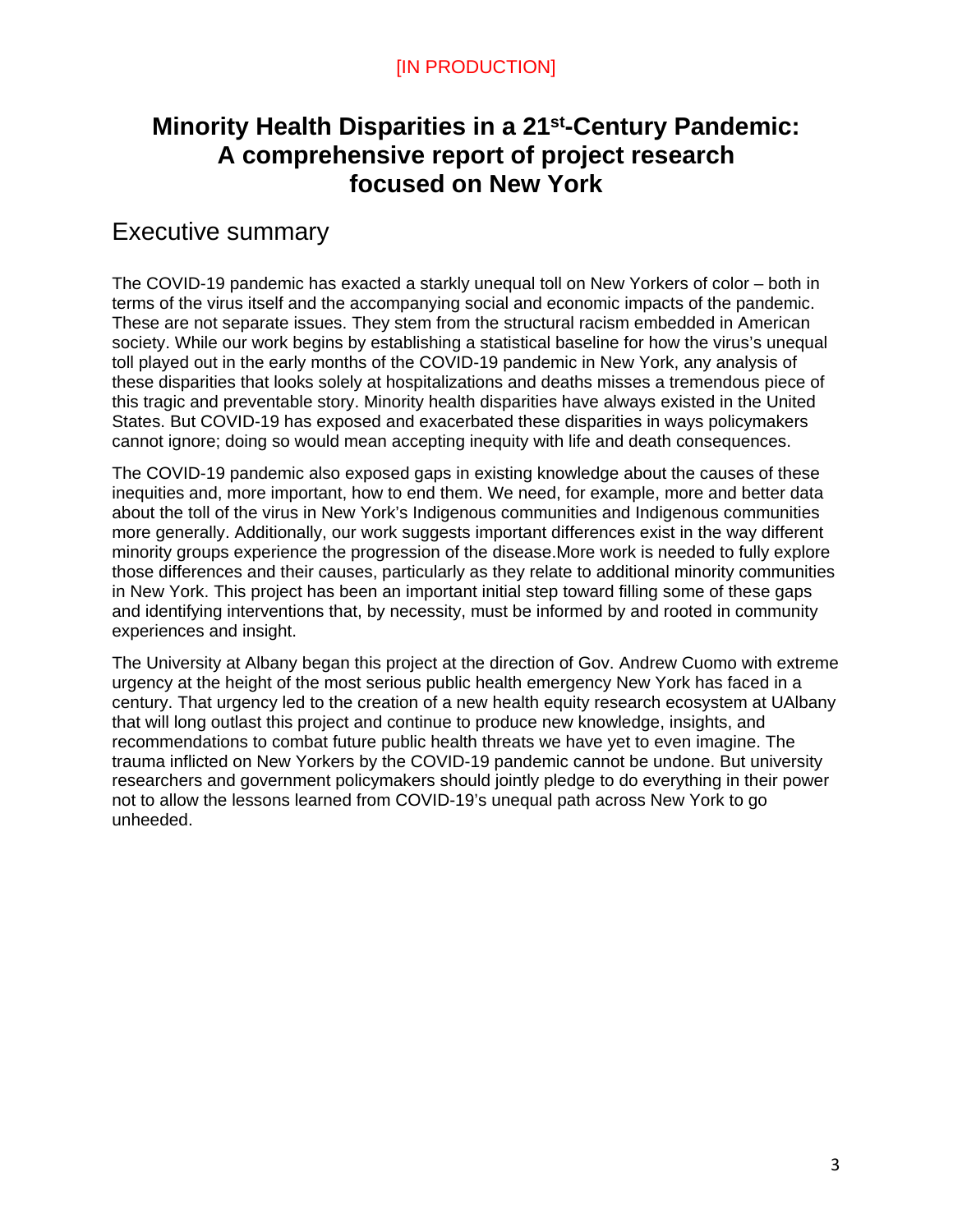# Table of Contents

| Stay-at-home orders and spatial disparities in the COVID-19 pandemic in New York     |
|--------------------------------------------------------------------------------------|
| New York City neighborhoods, racial-ethnic residential segregation, and COVID-19  10 |
|                                                                                      |
| Risk and policy as determinants of COVID-19 testing and vaccination  14              |
|                                                                                      |
| Capital Region collaborative community survey to document disparate COVID-19         |
|                                                                                      |
|                                                                                      |
|                                                                                      |
|                                                                                      |
|                                                                                      |
|                                                                                      |
|                                                                                      |
|                                                                                      |
|                                                                                      |
|                                                                                      |
|                                                                                      |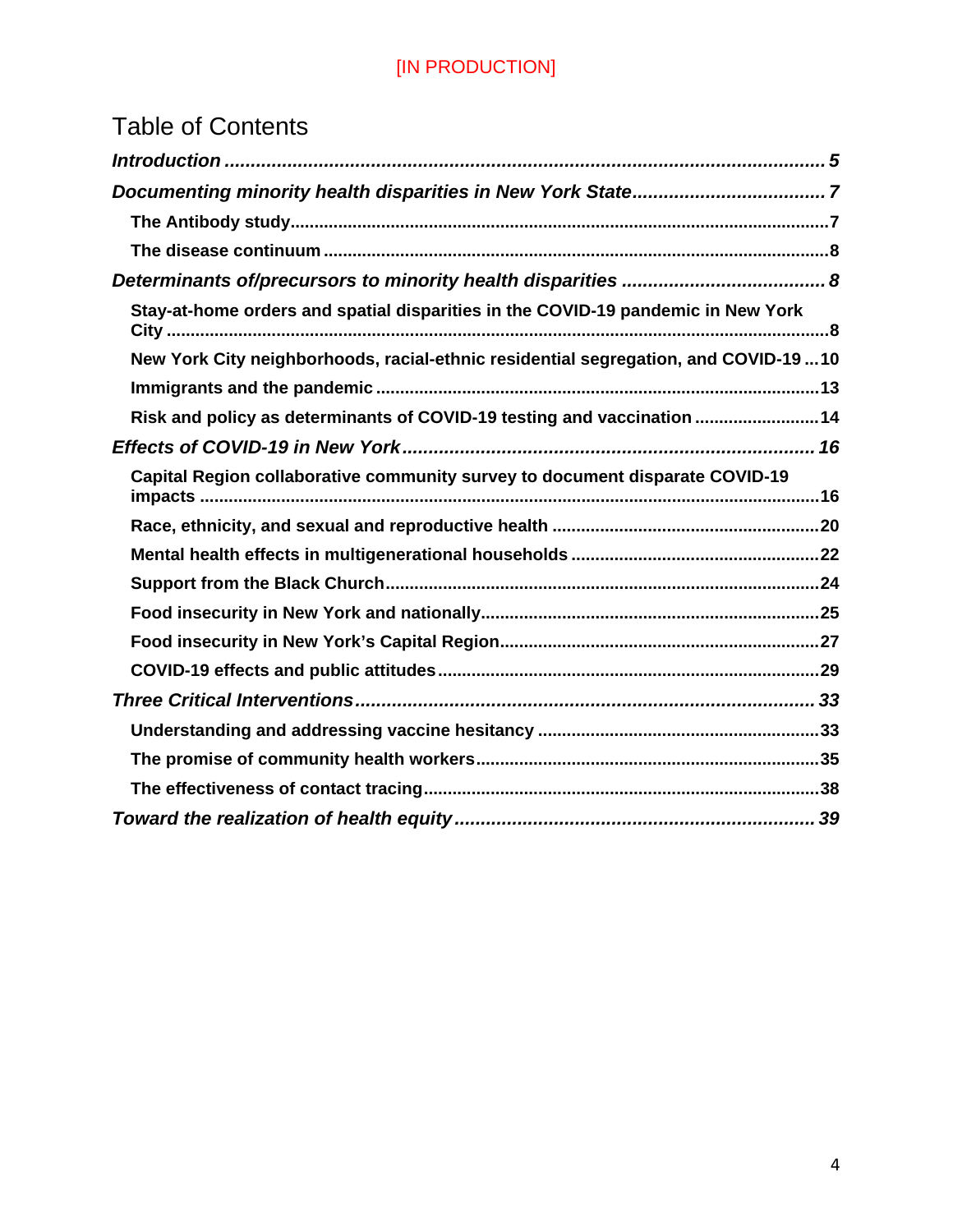# <span id="page-4-0"></span>Introduction

 $\overline{a}$ 

This is a report of the research carried out under the umbrella of UAlbany's project "Eliminating Minority Health Disparities in a 21st Century Pandemic." The project was commissioned by Gov. Andrew Cuomo to analyze the disproportionate impact of COVID-19 on New York State's (NYS) Black and Latinx populations.[1](#page-4-1) The University at Albany, one of the State University of New York's four research centers, was chosen to lead this project. The 14 research studies synopsized here were conducted by teams of public health, social welfare, emergency preparedness, and other experts assembled to study a broad range of factors related to the disproportionately negative experiences and outcomes with COVID-19 that residents of color were confronting. In this report, we describe what has been learned so far from the research produced in part or wholly in response to this request over the subsequent year and some of its implications. A companion report describes how UAlbany built the new multidisciplinary research ecosystem that produced this work in hopes that it might serve as a model to others in the future.

Although our struggles with COVID-19 are far from over, it is not too soon to take stock of what we have learned in this project about the pandemic and what we are still striving to know. The knowledge created by researchers at the University at Albany over the past year has informed policy responses to this public health crisis and will improve our understanding of how we may best confront similar threats in the future. Moreover, what we learn now enables us to understand the conditions for rapid and effective exchanges between researchers who produce knowledge and the communities that consume it, especially government policymakers who must apply what is learned to address pressing problems now and in public health crises that loom ahead.

The earliest days of the pandemic in New York were ones of immediate crisis, as government leaders, researchers, and the world at large were shocked by the breathtaking speed of contagion and illness projected to overwhelm healthcare facilities in New York City in a matter of weeks. UAlbany researchers sought first to better understand differences in the extent of COVID-19 exposure, infection and the resulting stages and severity of illness. The rapid growth of infection along with a better understanding of the role played by asymptomatic individuals in the spread created an appreciation for how broad and ongoing testing could help build strategies for containment. Two research teams from UAlbany's RNA Institute responded to the need for better testing.

However, as deaths multiplied over those initial weeks so did the recognition that other characteristics correlated with the identities of those stricken. Some of the earliest research from UAlbany researchers documented the stark and significant, although at

<span id="page-4-1"></span><sup>1</sup> We recognize that the terms used by members of different communities to refer to themselves vary. When referring to specific research conducted for this project, this report uses the demographic terms employed by the respective research teams. Otherwise, the report uses the terms in the governor's original charge (i.e., Black, Latinx).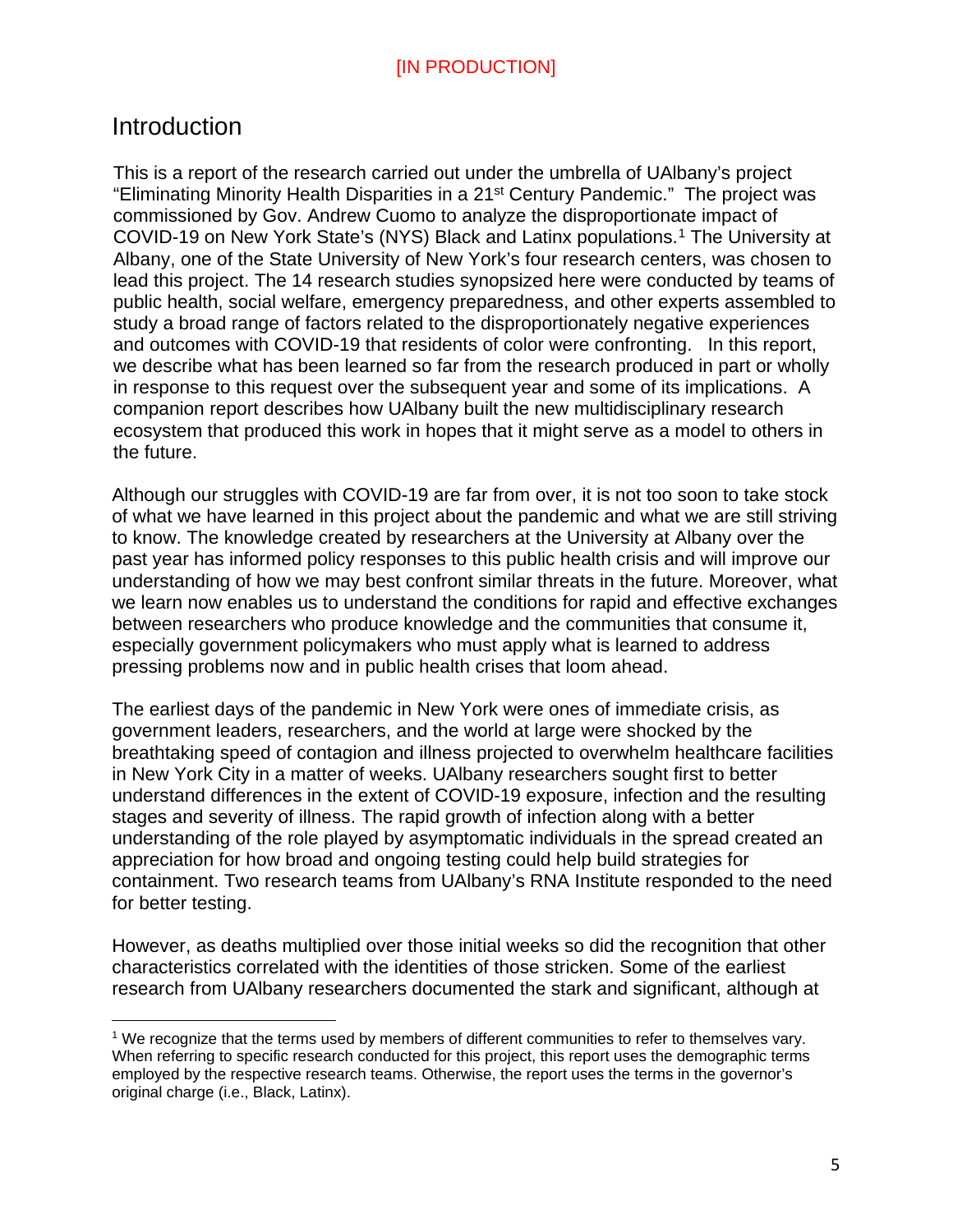that time incomplete, evidence of racial and ethnic inequalities in the toll of the virus on NYS residents. While minority health disparities were far from a new phenomenon, COVID-19 was a novel threat. This initial work established a critical baseline against which we could then more fully explore the deeply entrenched social determinants of these differences.

As many now acknowledge, while the COVID-19 pandemic did not *create* disparities in health outcomes, it has *exposed* and *exacerbated* them. Research has well established that health is partly a function of socioeconomic position and that social determinants – in addition to biological or genetic factors – play a significant role in health. Systemic racism produces deeply entrenched differences in health care and the social, economic, and environmental conditions of life that account for inequalities in longevity and the likelihood of disease. Pre-existing co-morbidities, unequal access to health care, housing and living arrangements, inequalities within job categories deemed essential versus those enabling work from home, and other social determinants of health are factors that have been linked to COVID-19 outcomes but also are themselves legacies of racism perpetuated by the structures of U.S. society.

Research conducted as part of this project has informed policy responses to COVID-19 and will improve our understanding of how to confront similar public health crises in the future. Beyond the statistics that lay bare the grim contours of the disparities in hospitalizations and death, our research teams provide important insight on:

- How the level of risk and the progression of the disease differs across minority groups, providing key insights into how to begin to tailor interventions
- How mitigation measures such as stay-at-home orders affect infection and death, outcomes that also vary by census tract based on factors such public transit density and socioeconomic indices
- The importance of expanding telehealth access in languages other than English and for a variety of health conditions, including low-risk sexual and reproductive health services
- The critical role of the Black Church in providing accurate and potentially lifesaving public health information to congregants
- The effects of distrust of the medical community on willingness to vaccinate and participate in contact tracing

Our research illuminates the ways in which poverty, living conditions, discrimination, unequal access to health care, and justified distrust of the medical system are life and death issues in the COVID-19 pandemic — and will continue beyond it — in the absence of acknowledgement, understanding, and reform. To be sure, this work raises more questions than it answers. But it is imperative that we emerge from this pandemic with a better understanding of how to enable rapid and effective exchanges between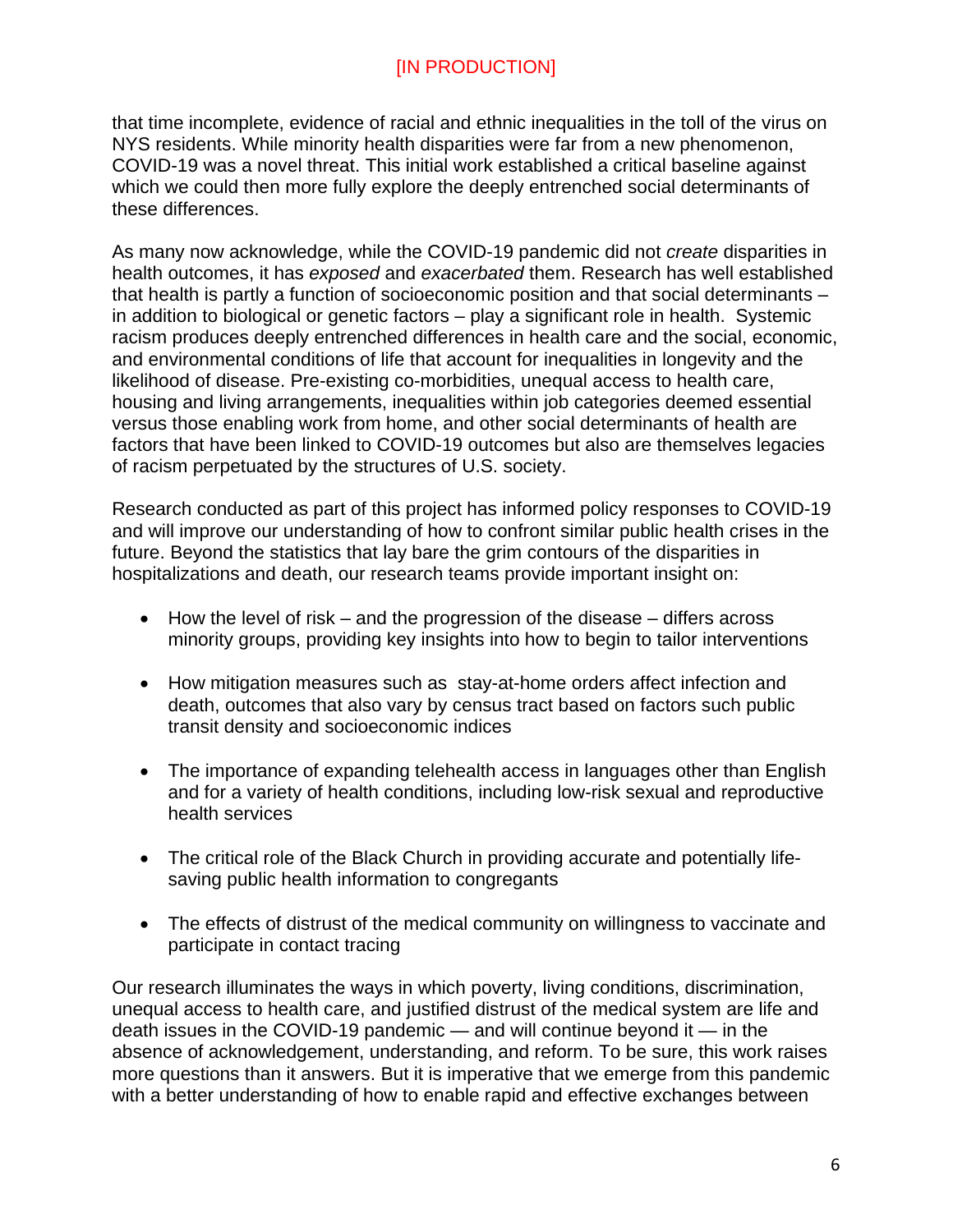researchers who produce knowledge and the policymakers who must apply it to the problems of today and the crises of tomorrow.

Our discussion begins with early evidence that documented the presence of disparities in COVID-19 outcomes among residents of color in New York State. [2](#page-6-2) The topics then turn to later work conducted by a team of researchers that focused on understanding the origins and effects of health disparities, along with interventions that have the potential to mitigate or eliminate them. Much of this research began in the summer of 2020, and this collection features work in various stages of development — ranging from completed studies based on data available in the early phases of the pandemic to pilot studies and proposals for additional funding and more extensive investigation in the future[.3](#page-6-3)

This report is organized by four topical areas: 1) documenting COVID-19-related minority health disparities in New York State, 2) the causes and precursors of minority health disparities, 3) disparities in the effects of COVID-19, and 4) interventions. We conclude with general recommendations about research that should be pursued in the future.

# <span id="page-6-0"></span>Documenting minority health disparities in New York

# <span id="page-6-1"></span>The antibody study

The earliest UAlbany research was instrumental in exposing the disproportionate effects of race and ethnicity in accounting for who was infected, who became sick enough to be hospitalized, and who ultimately died. In late April 2020, **Prof. Eli Rosenberg** of UAlbany's School of Public Health and his team used antibody testing to reveal the extent of virus infection across the state as well as demographic characteristics of those who had been infected.<sup>[4](#page-6-4)</sup> At that time, NYS was the epicenter of SARS-CoV-2 transmission in the country.

The team conducted a seroprevalence study of over 15,000 individuals at 99 grocery stores in 26 counties across NYS looking for the presence of antibodies, the detection of which provides an estimate of cumulative COVID-19 incidence. Based on this data, it was estimated that over two million individuals in NYS had been infected through late March 2020. In contrast to their percentage of the population, cumulative incidence was higher for Hispanic/Latinos (36.6 percent vs. 17.4 percent of New York adults) as well

 $\overline{a}$ 

<span id="page-6-3"></span><span id="page-6-2"></span><sup>&</sup>lt;sup>2</sup> The Project website can be found at  $\frac{https://www.albany.edu/mhd}{https://www.albany.edu/mhd}.$ <br><sup>3</sup> It is not possible to summarize everything that each of the research projects have sought to accomplish, but herein an effort is made to convey the focus of each project and some of the most interesting findings. Authors' names are linked to the associated white paper in the University at Albany [Scholars Archive,](https://scholarsarchive.library.albany.edu/covid_mhd_nys_white_papers/) which can be used to obtain more detail.

<span id="page-6-4"></span><sup>4</sup> Rosenberg, E. S., Tesoriero, J. M., Rosenthal, E. M., Chung, R., Barranco, M. A., Styer, L. M., Parker, M. M., Leung, S.-Y. J., Morne, J. E., Greene, D., Holtgrave, D. R., Hoefer, D., Kumar, J., Udo, T., Hutton, B., & Zucker, H. A. (2020). Cumulative incidence and diagnosis of SARS-CoV-2 infection in New York. *[Annals of epidemiology](https://www.sciencedirect.com/science/article/abs/pii/S1047279720302015?via%3Dihub)*, *48*, 23-29.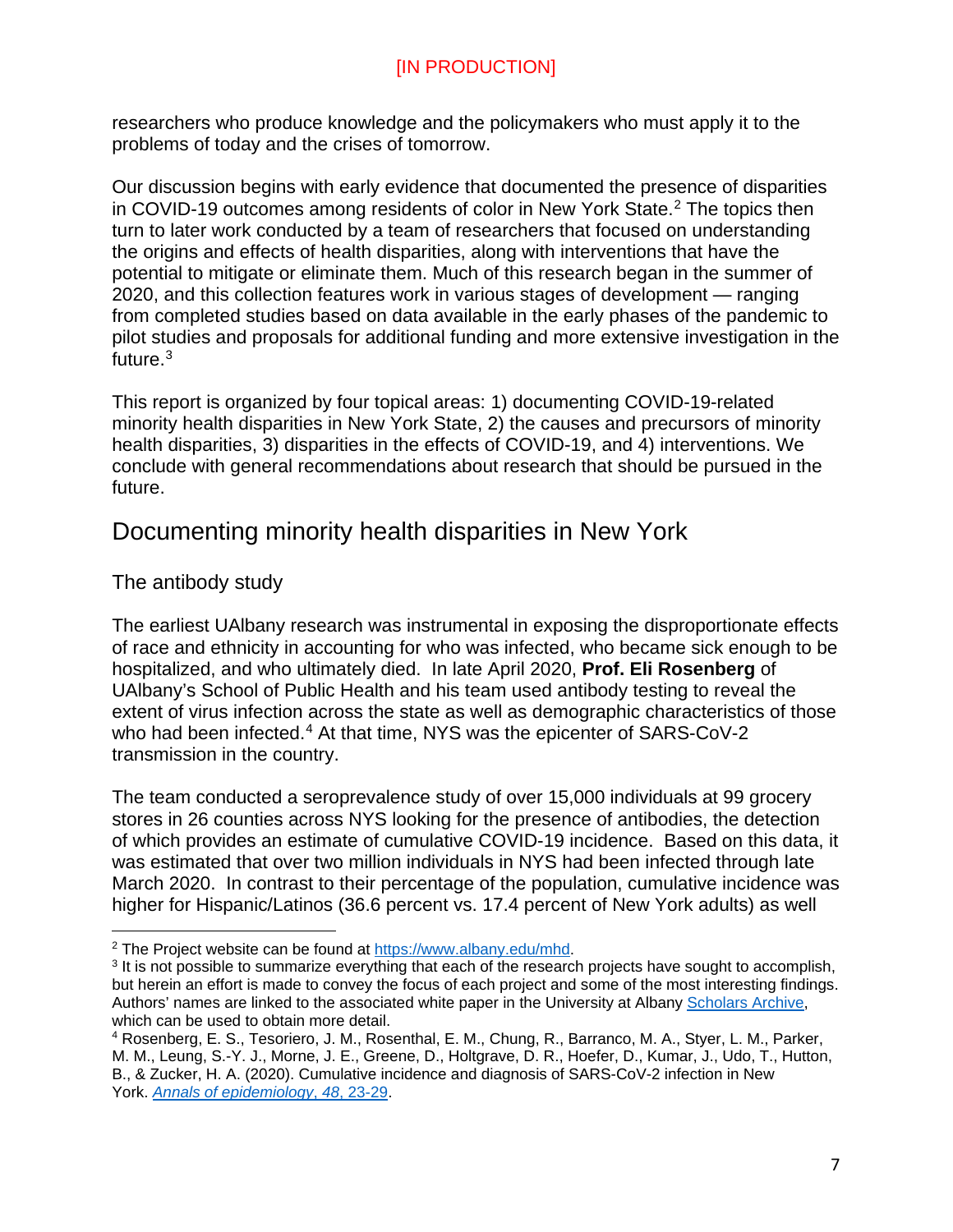as non-Hispanic Black/African-Americans (20.2 percent vs 13.9 percent of New York adults) and lower for non-Hispanic Asians (7.6 percent vs 8.6 percent of New York adults) and non-Hispanic White adults (33.7 percent vs 58 percent of New York adults).

# <span id="page-7-0"></span>The disease continuum

 $\overline{a}$ 

The antibody study was complemented by the work of another research team led by **Dean David Holtgrave**, also of UAlbany's School of Public Health, which documented a more precise view of racial and ethnic disparities in the effects of COVID-19 across the progression of the disease. [5](#page-7-3) Here the researchers created a disease outcome continuum with stages corresponding to infection, diagnosis, hospitalization, and fatality (or recovery) and compared white, Black, and Hispanic adults at points across these stages. Like the Rosenberg et al. (2020) study, but in this case using data from New York City, they found disparities in infection based on race and ethnicity. Beyond infection, they found large differences in the extent to which Blacks and Hispanics, in comparison with whites, proceed across the disease continuum from infection to hospitalization and possible fatality.

This analysis suggested that the disproportionate fatality rates among Blacks and Hispanics were a function of factors at earlier disease stages. Specifically, the disparity in fatality rates for Hispanic New Yorkers relative to whites appeared to be related to their disproportionately higher levels of exposure and subsequent infection. However, the disparity in fatality rates for Black vs. white New Yorkers appeared to be driven by both greater exposure and greater illness severity (as indicated by hospitalization rates after infection) among Black New Yorkers. This work was the foundation of the project's early Issue Brief ["Differential Impacts of COVID-19 in New York State"](https://www.albany.edu/communicationsmarketing/covid-19-documents/Racial%20Disparities%20in%20COVID-19%20Bonus%20Briefing%20Paper%5b2%5d.pdf) produced in July 2020. Its findings set the table for a deeper exploration of the social determinants of health conducted by the other research teams.

# <span id="page-7-1"></span>Determinants of/precursors to minority health disparities

Later UAlbany research has turned to finely tuned statistical and geographic methods for observing how disparities in experiences with the virus are linked to spatial, socioeconomic, nativity, and environmental factors. Here we discover that where individuals live, where they are born, their proficiency in English language, their perceptions and decision-making, and conditions of their daily lives make a difference in the likelihood of contagion and the progression of the disease.

<span id="page-7-2"></span>Stay-at-home orders and spatial disparities in the COVID-19 pandemic in New York City

<span id="page-7-3"></span><sup>5</sup> Holtgrave, D. R., Barranco, M. A., Tesoriero, J. M., Blog, D. S., & Rosenberg, E. S. (2020). Assessing racial and ethnic disparities using a COVID-19 outcomes continuum for New York State. *[Annals of](https://www.sciencedirect.com/science/article/abs/pii/S1047279720302076?via%3Dihub)  [epidemiology](https://www.sciencedirect.com/science/article/abs/pii/S1047279720302076?via%3Dihub)*, *48*, 9-14.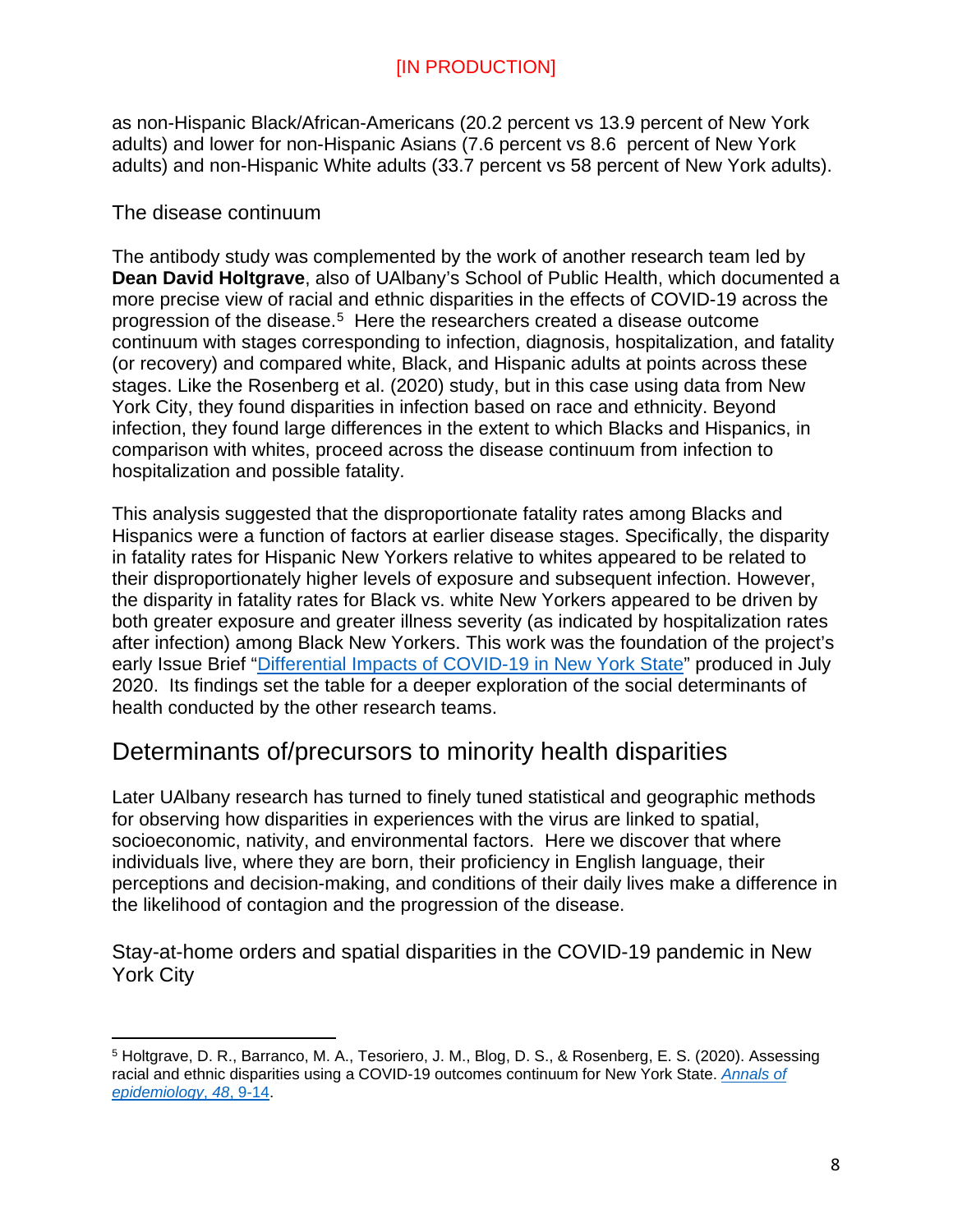**The issue.** A key strategy adopted by much of the world has been the unprecedented "lockdowns" mandated by government leaders that restrict individual mobility due to the risk of infection through free movement and the interaction between individuals. However, the effects of this policy on pandemic outcomes remain largely unknown. Existing research has focused on infections and deaths at the city, county, state or country level, but significant disparities *within a particular city* have been less studied. Further, infectious diseases tend to be clustered spatially and diffuse across space along with predictive factors that vary over space. Thus, a specialized spatial approach can be useful in studying pandemic outcomes viewed as intrinsically spatial phenomena that can differ on the basis of location. What was the effect of restricting mobility on health disparities in the COVID-19 pandemic within New York City? How can that information be used to identify appropriate policy interventions for optimal outcomes? **[Profs. Youqin Huang and Rui Li](https://scholarsarchive.library.albany.edu/covid_mhd_nys_white_papers/5/)[6](#page-8-0)** in UAlbany's Department of Geography and Planning conducted research to determine how mobility restriction policies shaped intracity health disparities during the pandemic.

*The investigation*. Profs. Huang and Li explored the hypothesis that the lockdown policy contributed to spatial disparities in infection and death rates. Beyond mobility restrictions, previously existing socioeconomic indicators, along with an uneven mobility infrastructure in the city defined by public transit networks, may also contribute to spatial disparities.

The project used a spatial method to study COVID-19 infection and death rates using census, transit network, and cellphone mobility data. The public transit network data consisted of the number of bus and subway stations in each census tract and was used to indicate the connectivity and mobility infrastructure for each tract. Cell phone data, courtesy of SafeGraph, enabled the researchers to measure time spent at home and time spent outside of home by comparing data in 2020 to the same period in 2019 to assess the effectiveness of the stay-at-home order and consequent mobility reduction. Finally, the 2018 American Community Survey (ACS) 5-year estimates provide censustract level socio-demographic data such as age structure, average household size, ethnic group composition, education, median household income, poverty level, crowding, and commuting mode.

The findings demonstrated the effectiveness of the stay-at-home order. On average, people spent about 20 percent more time at home in 2020 than in the same time period in 2019. With every one percentage point increase in time spent at home in 2020, infections and deaths decreased by 0.5 percent and 0.7 percent respectively. Meanwhile, the number of MTA subway train stations, and especially bus stops (indicating the extent of mobility within a census tract), were positively associated with pandemic outcomes, as census tracts with each additional station or stop are expected to have more infections and deaths. Socioeconomic factors also shape pandemic outcomes and spatial disparities. Census tracts with a higher concentration of ethnic

<span id="page-8-0"></span> $\overline{a}$ <sup>6</sup> Profs. Huang and Rui thank Nicholas Schiraldi from Information Technology Services and Jonathan Kappel from Geography and Planning at the University at Albany for their contributions in data retrieval and processing in this project.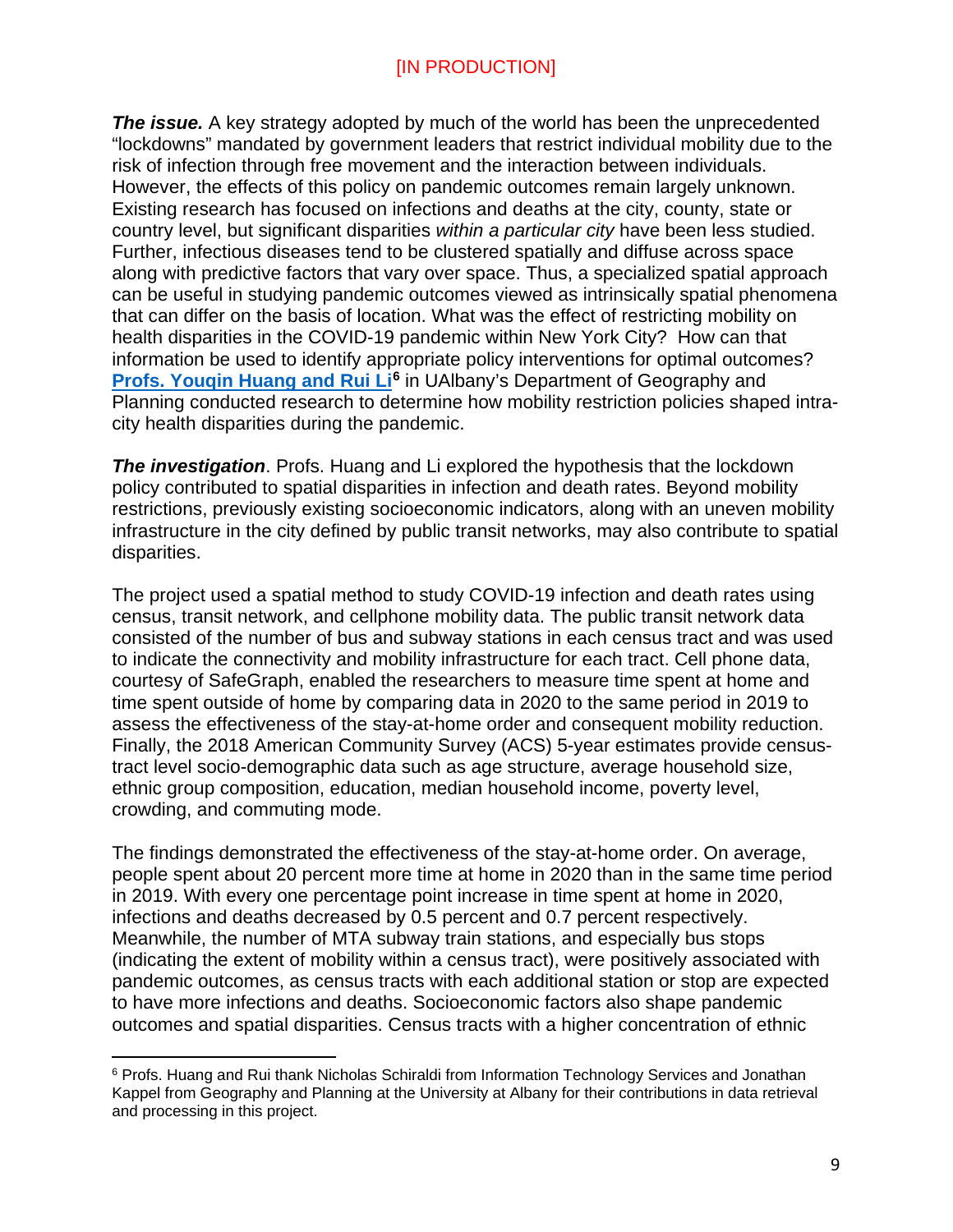minorities, higher poverty rates, larger household size, more households living with overcrowding, and a larger share of elderly people (60+) have higher infection and death rates. The lack of health insurance resulted in higher death rates, but not higher infection rates. Other analyses demonstrated that the effects of the stay-at-home order, public transit system, and socioeconomic indicators vary significantly across space. High-risk census tracts can be identified based on the effects of one or more specific factors. However, city-wide spatial clusters can be fashioned based on their similarities in pandemic outcomes and other factors.

*What we are learning*. While policy interventions such as stay-at-home orders are generally applied uniformly across the city, this research showed that their effects are often spatially varied. Thus, localized policy interventions targeting high-risk neighborhoods and clusters may produce more effective results and minimize impacts of the virus on vulnerable neighborhoods and subpopulations. Through a spatial lens, we can see how a mobility restriction policy and public transit infrastructure, together with socioeconomic indicators, shape spatial disparities in pandemic outcomes. This helps us to identify the institutional and environmental sources of health disparities. The adoption of a spatial approach and a focus on the connections between government policies, the built environment, and mobility point to some important new directions in understanding health disparities.

<span id="page-9-0"></span>New York City neighborhoods, racial and ethnic segregation and COVID-19

*The issue*. A spatial approach also allows us to explore variation in COVID-19 mortality rates across neighborhoods in New York City, which so far has lost more lives from COVID-19 than any other U.S. city. However, these lost lives have not been equally distributed across New York City's neighborhoods. Given NYC's racial and ethnic segregation and deep history of redlining, communities of color and immigrants reside in NYC neighborhoods with poorer opportunity structures than whites, which make these communities more susceptible to higher levels of COVID-19 mortality. **[Prof. Samantha](https://scholarsarchive.library.albany.edu/covid_mhd_nys_white_papers/8/)  [Friedman](https://scholarsarchive.library.albany.edu/covid_mhd_nys_white_papers/8/)** of UAlbany's Department of Sociology and her research team<sup>[7](#page-9-1)</sup> explored spatial variation in COVID-19 mortality rates from February 29, 2020 to February 1, 2021 across neighborhoods in NYC that vary in the racial, ethnic, and nativity status compositions of their residents. This analysis is particularly unique for its examination of nativity status because this is one way of understanding how immigrant communities have fared during the pandemic.

*The investigation*. New York City is a major destination for immigrants; in 2017, 37.1 percent of New York City's population was born outside the United States, and among whites, Blacks, Hispanics, and Asians, the shares of foreign-born population were 22.0 percent, 32.3 percent, 40.3 percent, and 70.9 percent respectively. These are percentages that are much greater than the numbers for the United States as a whole. Thus, it is possible to characterize neighborhoods on the basis of the percentages of

<span id="page-9-1"></span> $\overline{a}$ <sup>7</sup> Tabassum Insaf, New York State Department of Health; Jin-Wook Lee, University at Albany, SUNY; and Temilayo Adeyeye, New York State Department of Health.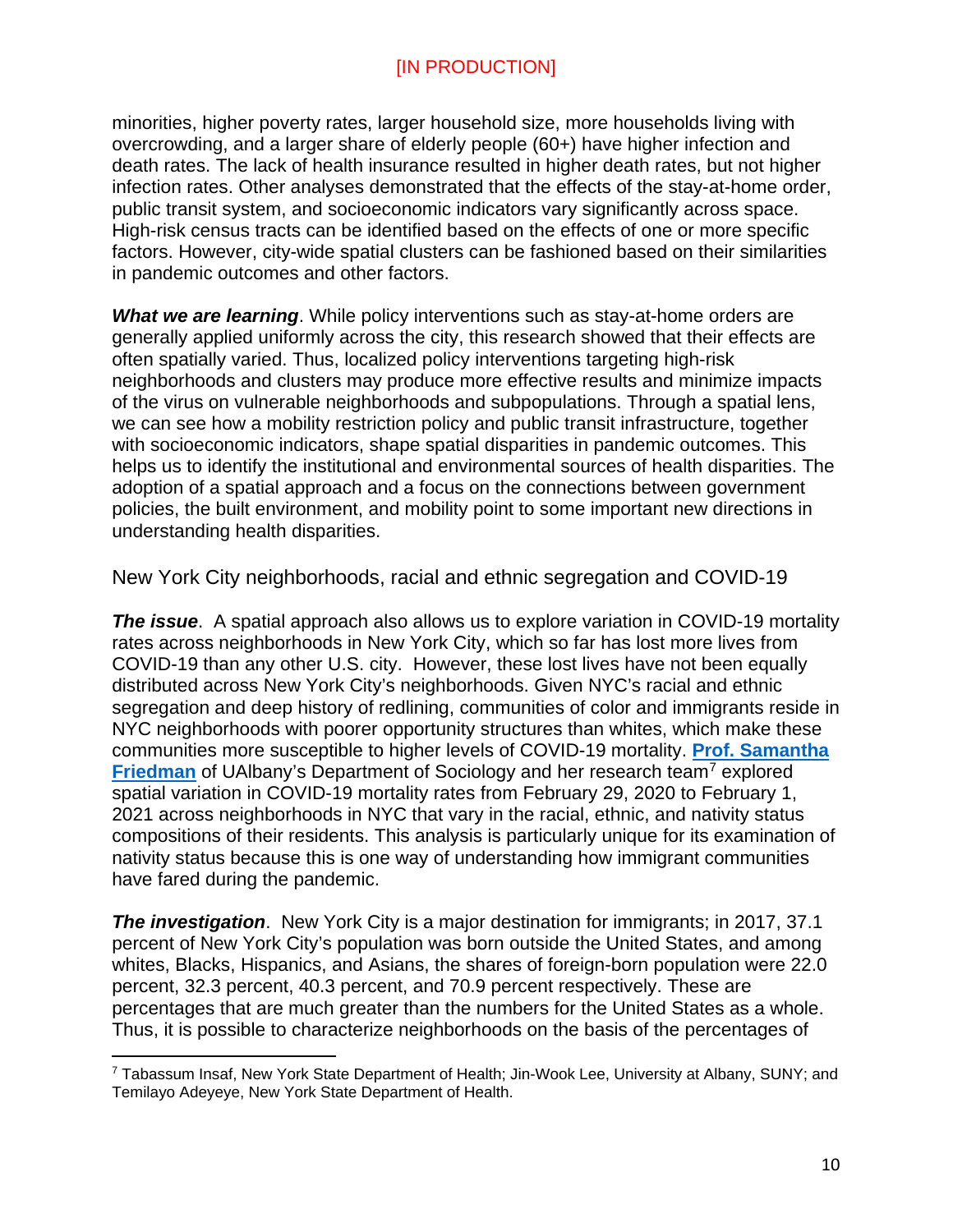native- and foreign-born non-Hispanic whites, Blacks, Hispanics, and Asians. Also considered were the effects of 1) a concentrated disadvantage index, based upon poverty level, unemployment rate, welfare receipt, percent of female-headed households, and percent of children under 18 years of age, and 2) the percentage of the population in neighborhoods that are age 64 and older and have been told they have high blood pressure.

*What we are learning*. The analysis reveals a hierarchy based on racial, ethnic, and to a lesser extent nativity status composition, in the communities hardest hit by COVID-19 mortality. Most of the neighborhoods with large shares of native-born, white populations are those with the lowest levels of COVID-19 mortality. For example, most of the middle and southern sections of Manhattan (see Figure 1) fall in this category as well as the southern portion of Staten Island, neighborhoods in Greenpoint and Downtown-Heights-Park Slope, Brooklyn; and neighborhoods in Long-Island City-Astoria and Bayside-Little Neck, Queens. However, communities such as Fordham-Bronx Park, Crotona-Tremont, High Bridge-Morrisania, Hunts Point-Mott Haven, Pelham-Throgs Neck in the Bronx; Bedford Stuyvesant-Crown Heights, Flatbush, Canarsie-Flatlands, and East New York in Brooklyn; and Jamaica, Queens, with large shares of native- and foreign-born Black populations, have fared among the worst. Neighborhoods composed of large percentages of native- and foreign-born Hispanic populations have lower levels of COVID-19 mortality rates relative to Blacks, but they fare much worse than neighborhoods that have greater shares of native-born white population. Neighborhoods with large percentages of native- and foreign-born Asian and foreign-born white populations fall in the middle of the hierarchy of places on the continuum of COVID-19 mortality rates.

Further analysis reveals that the percentage of older residents and the level of concentrated disadvantage are all positively and significantly related to the level of COVID-19 mortality in communities across New York City. Communities with greater levels of concentrated disadvantage contain more residents at lower levels of socioeconomic status, who have consistently been shown to have poorer health outcomes and higher rates of mortality than people at higher levels of socioeconomic status. In addition, communities beset by concentrated disadvantage tend to have higher levels of crime and greater levels of disinvestment, leading to poorer structural resources like educational and healthcare institutions and the widespread availability of recreational facilities and first-rate supermarkets. The percentage of native-born Black residents is also positively and significantly related to neighborhood-level COVID-19 mortality, but once the health of neighborhoods is accounted for, the percentage of native-born Black population is rendered insignificant. This is attributable to the fact that neighborhoods with large shares of native-born Black population and greater levels of COVID-19 mortality rates are in areas with a high burden of hypertension, which has shown to be a reflection of the persistent racial residential segregation faced by Blacks in New York City.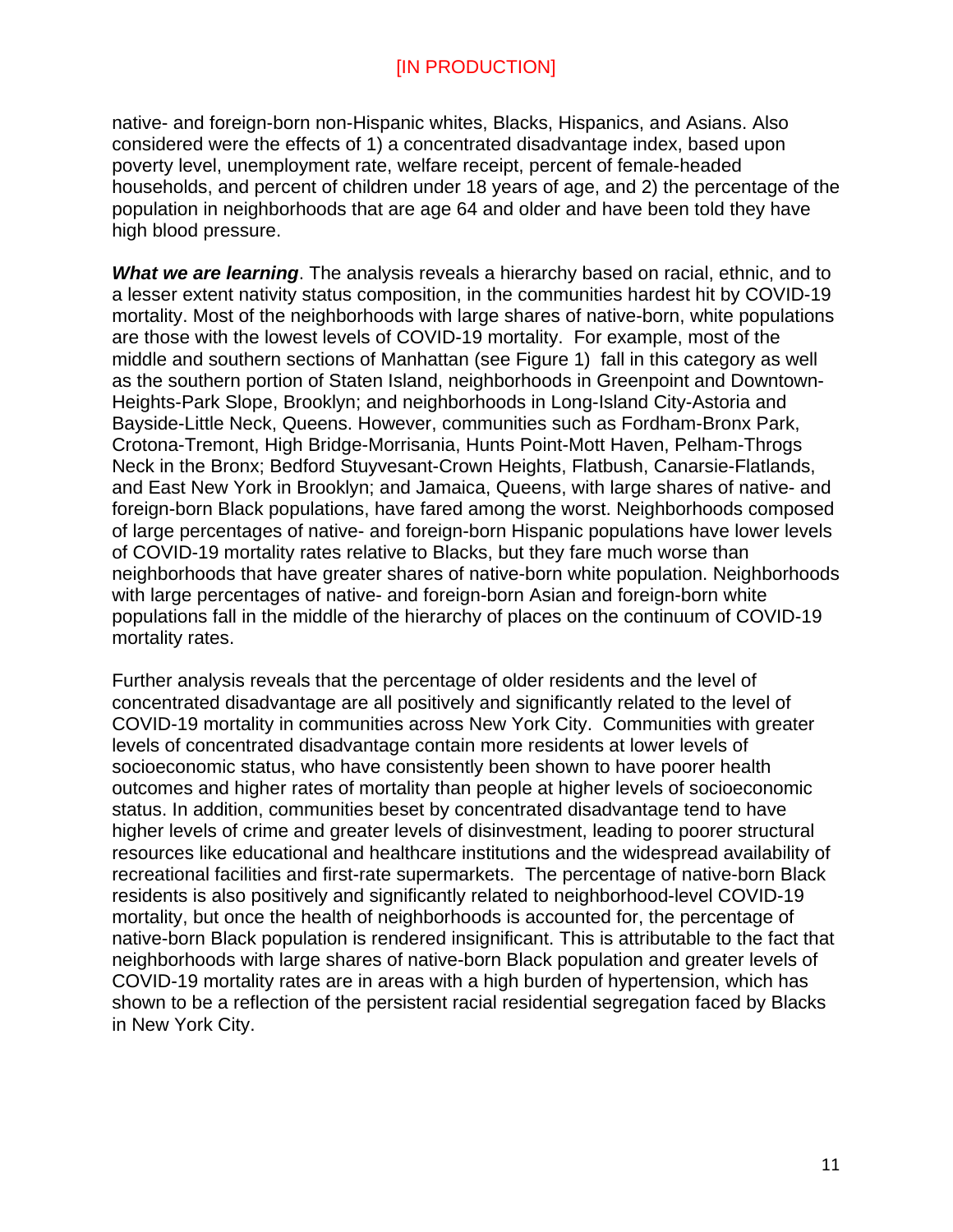

Figure 1. Predicted rates for COVID-19 mortality per 100,000 population at the ZCTA\* level in New York City, Feb 29, 2020 to Feb 1, 2021

\*ZCTA = Zip Code Tabulation Areas are statistical entities that represent United States Postal Service Zip Code service areas.

The analysis also shows that communities with large shares of foreign-born Hispanics and foreign-born Asians are particularly vulnerable to COVID-19 mortality, even after controlling for concentrated disadvantage, health, and age composition of these areas. These results suggest that other factors need to be considered in accounting for the variation in COVID-19 deaths in New York City and perhaps other major metropolitan areas. Because many of the deaths in New York City resulted from the population becoming ill at the outset of the pandemic, when masks were not mandated and stay-athome orders were not in place, it is possible that communities of immigrants may have been more vulnerable because of contact with others who recently traveled from overseas. In addition, immigrant communities tend to have extensive social networks, thereby putting them at higher risk.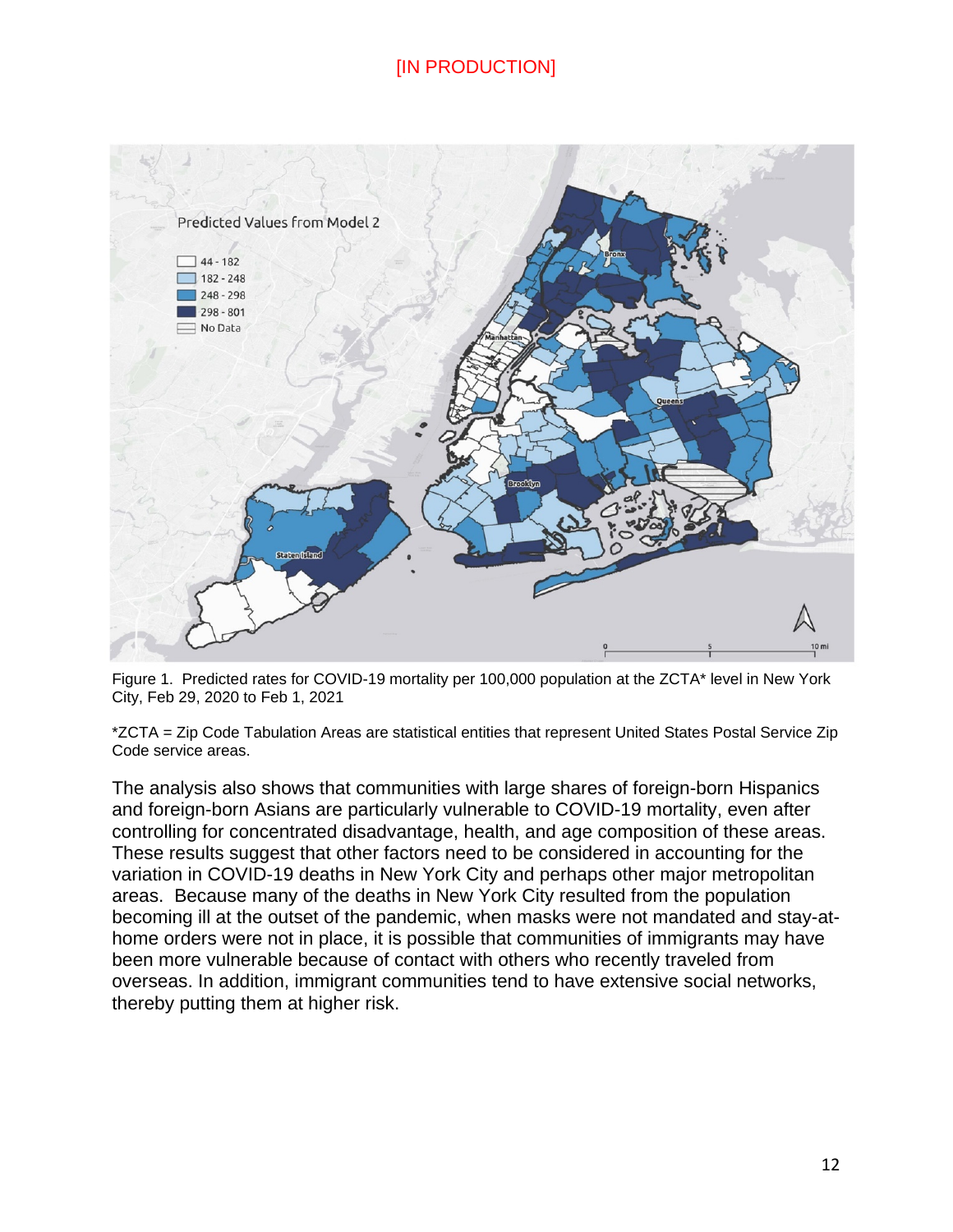<span id="page-12-0"></span>Immigrants and the pandemic

 $\overline{a}$ 

*The issue*. One of the reasons that immigrant communities have suffered a disproportionate share of COVID-19 deaths may be the difficulties that immigrants have in accessing health care due to language and other communication barriers. **Prof. Dina Refki,** director of the Center for Women in Government and Civil Society, **Dean Jeanette Altarriba** of the College of Arts and Sciences**,** and **Prof. Rukhsana Ahmed,**  chair of the Department of Communication, are exploring the effects of the lack of culturally and linguistically appropriate services within the healthcare system and what healthcare providers are doing to address them.

Communicative and cultural non-concordance in health care are strongly associated with outcomes such as lack of access to preventive care; delays in, misunderstanding of and denial of treatment; receipt of the wrong treatment and errors in diagnosis; ethical compromises; costly and unnecessary diagnostic tests; lack of patient satisfaction; and increased healthcare costs.

Patients with Limited English Proficiency (LEP) experience disparities in health outcomes due to the lack of linguistically and culturally appropriate information and services. During the pandemic, LEP residents have experienced lower access to testing and higher probability of a positive test. Further, immigrants face multiple social vulnerabilities arising from low labor access and protections. They are affected by deportations, detentions, and family separations, pointing to the effects of governance and legislation.

**The investigation.** To deepen our understanding of the needs of LEP residents and healthcare providers during COVID 19 and to identify strategies that providers and community health workers use to address barriers, the research team has fielded a national survey asking community and frontline health workers and social service providers about their perceptions of barriers and experiences in developing innovative practices to address the unique prevention and treatment needs for this population. Providers are asked what they and their organizations face in treating and caring for LEP patients and what linguistic and cultural strategies would be most helpful in helping them to meet the needs of LEP patients. These data will be used to design and test interventions that address this public health crisis and those in the future.

In related work, the team is exploring the effectiveness of video-based communication strategies for addressing health disparities, having received seed funding from the State University of New York's Prepare Innovation Grant to evaluate the effectiveness of existing YouTube videos in promoting COVID-19 prevention.<sup>[8](#page-12-1)</sup> The team is assessing changes in knowledge and attitudes in four language communities (Arabic, Bengali, Chinese and Spanish) to make recommendations on how to use videos as a creative, low-cost communication medium for communicating culturally and linguistically appropriate health messages.

<span id="page-12-1"></span><sup>8</sup> See also: [https://www.albany.edu/news-center/news/2021-student-faculty-team-weighs-effective-covid-](https://www.albany.edu/news-center/news/2021-student-faculty-team-weighs-effective-covid-19-messaging-those-limited)[19-messaging-those-limited](https://www.albany.edu/news-center/news/2021-student-faculty-team-weighs-effective-covid-19-messaging-those-limited) and<https://twitter.com/ualbany/status/1377339542794084363?s=20>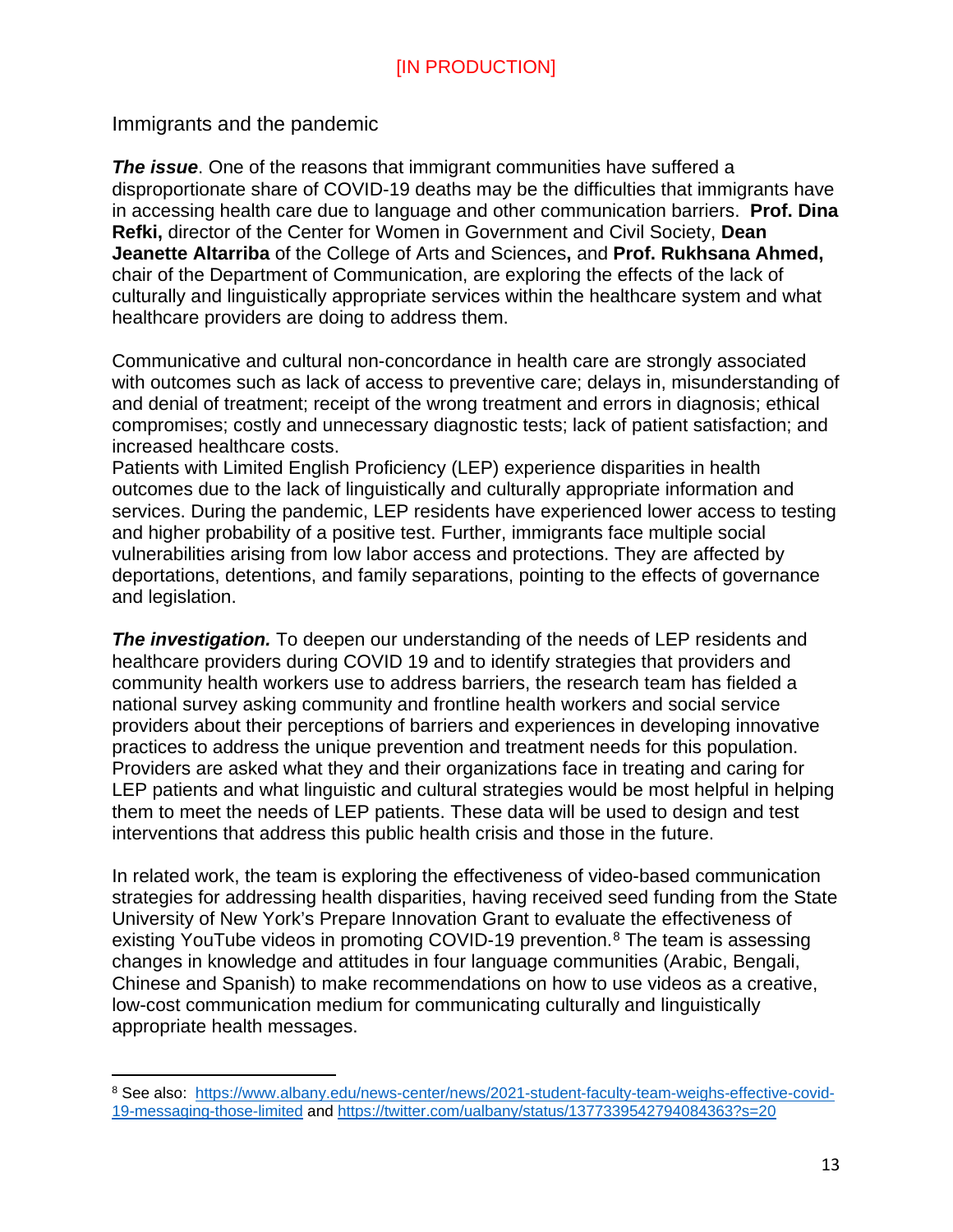In another project, the team has partnered with SUNY Downstate Health Sciences University in a proposal to create *fotonovelas*, which are visual novellas often using photographs rather than drawings, that are culturally and linguistically appropriate. The *fotonovelas* will be prepared in five languages to educate members of five language communities about COVID-19 prevention and test their effectiveness in behavioral change. The team also partnered with SUNY Upstate Medical University to seek funding to support a study that examines the effectiveness of an implementation process that institutionalizes an integrated care model for serving culturally and linguistically diverse patients. Another study advances social cohesion in the Tug Hill region of New York to address the impacts of community fragmentation, isolation, and disorganization as a social determinant of health.

**What we are learning**. The goal of this team is to assess intervention strategies from several health care vantage points. They have designed a systematic literature review that identifies all structural interventions that have proven effective in enhancing healthcare outcomes for LEP patients. Their empirical work is focused on policies, practices, and interventions that make healthcare systems compliant with the federally mandated Culturally and Linguistically Appropriate Standards (CLAS). The survey of healthcare professionals is focused explicitly on the perspectives of practitioners and the actions they take to improve access of LEP clients to disease prevention and healthcare treatment. Their work with video and visual-based communication strategies seeks to cultivate health literacy through the creation of culturally and linguistically tailored health information. The *fotonovelas* are a new and innovative genre for conveying important healthcare information and messages.

<span id="page-13-0"></span>Risk and policy as determinants of COVID-19 testing and vaccination

*The issue.* Vulnerability in crisis often arises from conditions over which individuals have no control. At times, however, information is available that could enable individuals to assess their risk and make decisions about future behaviors. Complicating this situation, one's assessment of risk can be affected by government policy, potentially mitigating factors, as well as by barriers making it difficult to engage in helpful behaviors. Merely being a member of one group or subpopulation does not increase disaster risk; instead, risk within a group or subpopulation is likely associated with norms of behavior within a group, a group's access to resources, the influence of laws and policies, and the level of discrimination that a group may encounter. Communities of color are disproportionately vulnerable to hazards, face resource barriers to hazard adjustments, typically have less information about hazards, and lack the political representation necessary to advocate for change.

To sort out this complex array of interdependent factors, **Profs. DeeDee Bennett, Alex Greer, and Samantha Penta** of the College of Emergency Preparedness, Homeland Security, and Cybersecurity are addressing: 1) how risk-based decision-making differs among minority populations regarding testing and vaccination and 2) which multilevel barriers are experienced by minority populations with regard to COVID-19 testing and vaccination. Answering these questions requires insight into how individuals and groups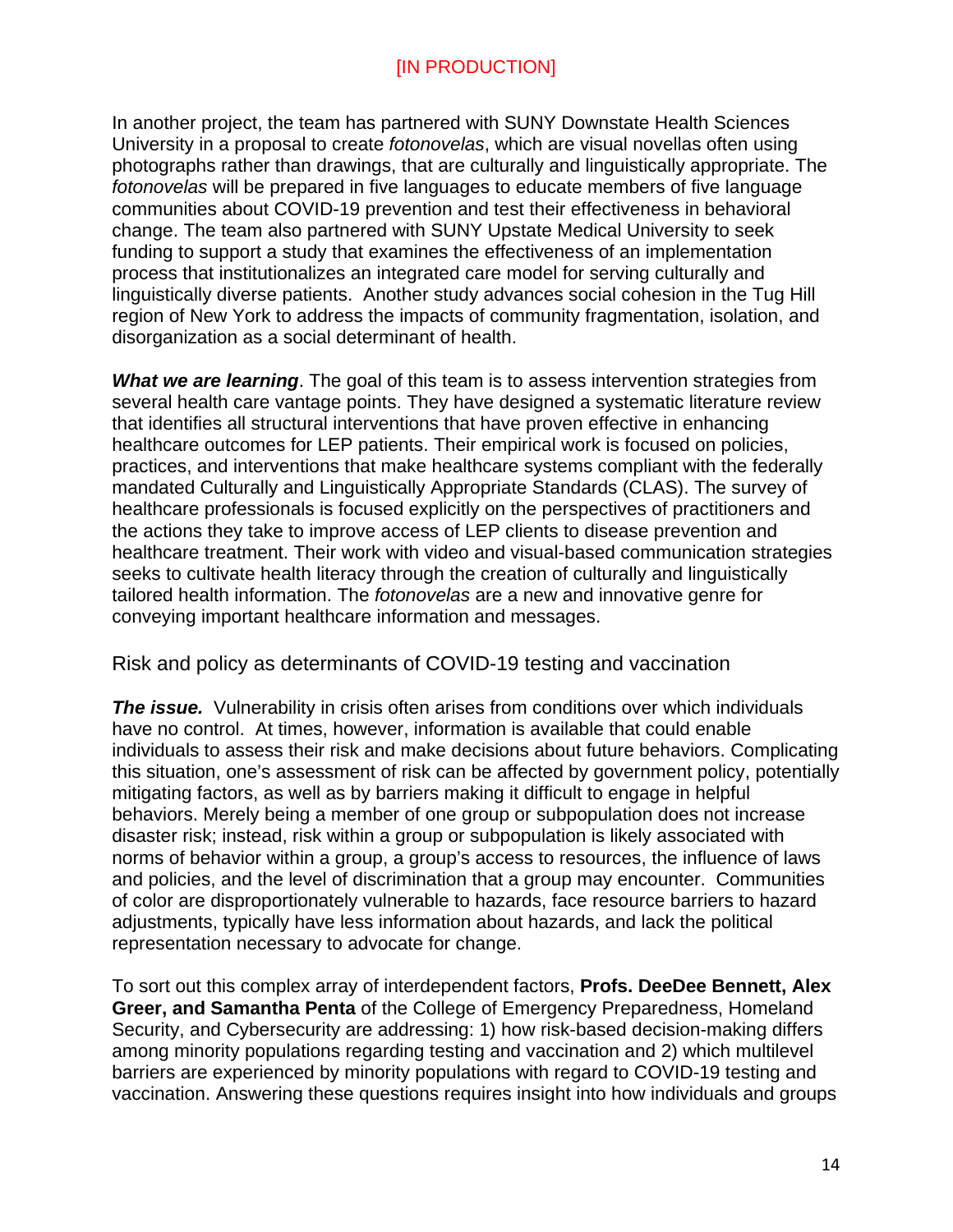interpret and perceive risk; how the understanding of risk influences decision-making; how policies and social factors can affect risk and the ability to mitigate risk; and how demographic changes can influence vulnerability.

The *Protective Action Decision Model* (PADM) is a multistage framework that enables comparisons across groups regarding risk and decision-making processes about a variety of hazard-adjustment actions. More specifically, the PADM suggests that psychological factors (such as risk perceptions, perceptions of protective actions, and perceptions of stakeholders), hazard exposure and experience, demographic factors, perceived efficacy, associated costs (in both time and financial investment), and perceived implementation barriers (such as requirements for cooperation or specialized knowledge) each have the potential to influence hazard adjustments. Since population vulnerability is likely to change over time depending on local policy responses, sudden loss of jobs/income, and/or evolving trends in population mobility during the COVID-19 outbreak, the analysis requires dynamic models that can continuously adjust estimates based on new data.

*The investigation*: The research proposal encompasses individual, community, institutional, and policy levels. The study combines both qualitative and quantitative analyses, with advanced data science methods. The team will conduct two online nationwide surveys to understand hazard-adjustment decision-making regarding COVID-19 testing and vaccines for African-American and Hispanic/Latino populations compared to white/Caucasian Americans. Essential workers will be over-sampled as these groups are at the highest risk of being infected due to greater opportunities for exposure. The first nationwide survey will focus on questions regarding perceptions and protective actions for COVID-19 testing. The second survey will focus on questions that assess the PADM (components of the risk communication process) as well as those regarding vaccination. Given the importance of exposure, the survey will ask respondents about their risk factors associated with COVID-19 (i.e., pre-existing conditions, contact with the public, age, etc.). After that, respondents are asked to report their actual adoption of hazard-adjustment activities (testing and vaccinations), the likelihood that they will adopt these hazard-adjustment activities, and the perceived attributes (efficacy, cost, and cooperation and effort required) of these adjustment activities.

A related investigation will evaluate the health impacts of COVID-19 control policies**,** which encompass nine state-level policy actions enacted throughout the United States: 1) stay-at-home orders; 2) mandatory quarantine for travelers; 3) non-essential business closures; 4) large gathering bans; 5) school closures; 6) restaurant limits; 7) primary election postponement; 8) facial masking, and 9) emergency declarations. These policy actions will be treated as independent variables in models that predict COVID-19 infection, death, testing, and vaccination rates in each county of the U.S.

In one further analysis, the team will use the daily number of residents receiving COVID-19 tests or vaccination as the outcome, and the variables from multiple domains identified above, such as social factors, as the predictors (all at the county level) to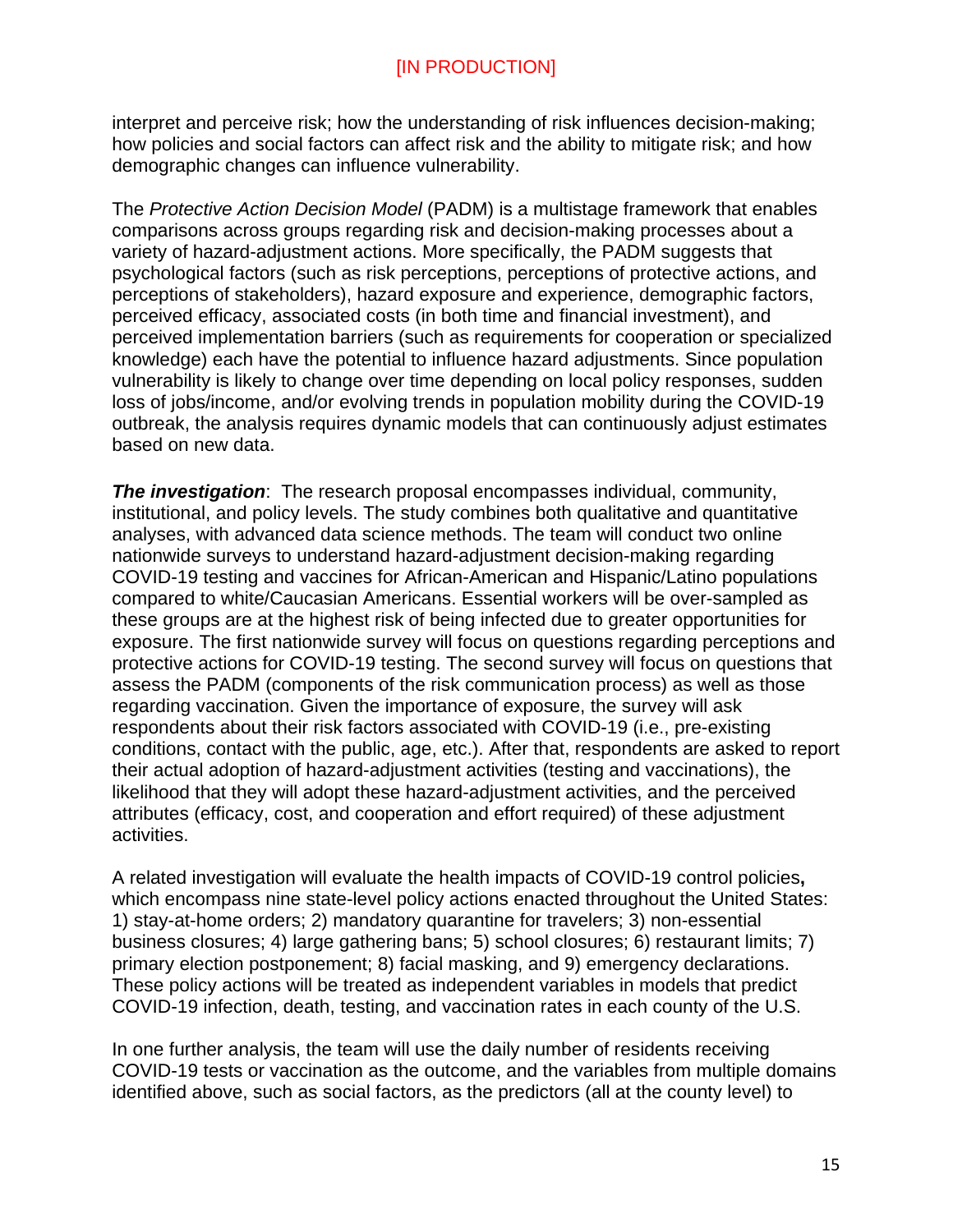develop models that can be used to predict (spatially) or project (temporally) testing and vaccination rates.

*What we are learning***.** This study applies important concepts from disaster research (e.g., risk perception, communication, the decision-making process, and social/community vulnerability) as well as theoretical models that explain how individuals can be expected to respond in the face of pandemic to COVID-19 research. By bridging disaster research and public health to assess multiple domains of influence on COVID testing/vaccine, findings derived from this study will help improve access to and acceptability of COVID-19 testing and vaccination. The work is innovative in applying multiple disaster research models and state-of-the-art data mining techniques to its goal of creating unique, dynamic, evidence-based and sustainable predictive models to promote COVID-19 testing/vaccination uptake.

# <span id="page-15-0"></span>Effects of COVID-19 in New York

 $\overline{a}$ 

It may be years before researchers fully understand all the ways in which the pandemic has affected the day-to-day well-being of New York residents. However, it is already increasingly clear that New Yorkers of color are experiencing disproportionate effects that manifest in numerous forms. Below we describe current research addressing broad and multifaceted pandemic effects followed by research projects that pay special attention to sexual and reproductive health, mental and physical health, and food insecurity.

<span id="page-15-1"></span>Capital Region collaborative community survey to document disparate COVID-19 impacts

*The issue*. As the pandemic unfolded over time, residents of New York, and particularly members of vulnerable communities, faced immediate health challenges imposed by the difficulties of enacting mitigation policies, minimizing exposure, and obtaining testing. Social, emotional, and economic consequences soon followed. In collaboration with the Albany Minority Health Task Force (AMHTF), **[Prof. Lawrence](https://scholarsarchive.library.albany.edu/covid_mhd_nys_white_papers/9/)  [Schell](https://scholarsarchive.library.albany.edu/covid_mhd_nys_white_papers/9/)**, director of UAlbany's Center for the Elimination of Minority Health Disparities, together with **Profs. Annis Golden** of the Department of Communication, **Alex Pieterse** of the Department of Counseling Psychology, and **Archana Krishnan** and **Masahiro Yamamoto** also of the Department of Communication along with a team of graduate student collaborators,  $9$  surveyed the impacts of and challenges posed by COVID-19 to a sample of predominantly Black and Hispanic community residents of New York's Capital Region. The AMHTF is comprised of professionals from the Albany community who collaborate with researchers at the University at Albany on issues of

<span id="page-15-2"></span><sup>9</sup> Elizabeth Holdsworth, Department of Anthropology; Pallavi Khurana, Department of Communication; Olivia Mata, Department of Communication; Amy Williams, Department of Communication; and Hnin Wai Lwin Myo, Department of Epidemiology and Biostatistics, all of the University at Albany.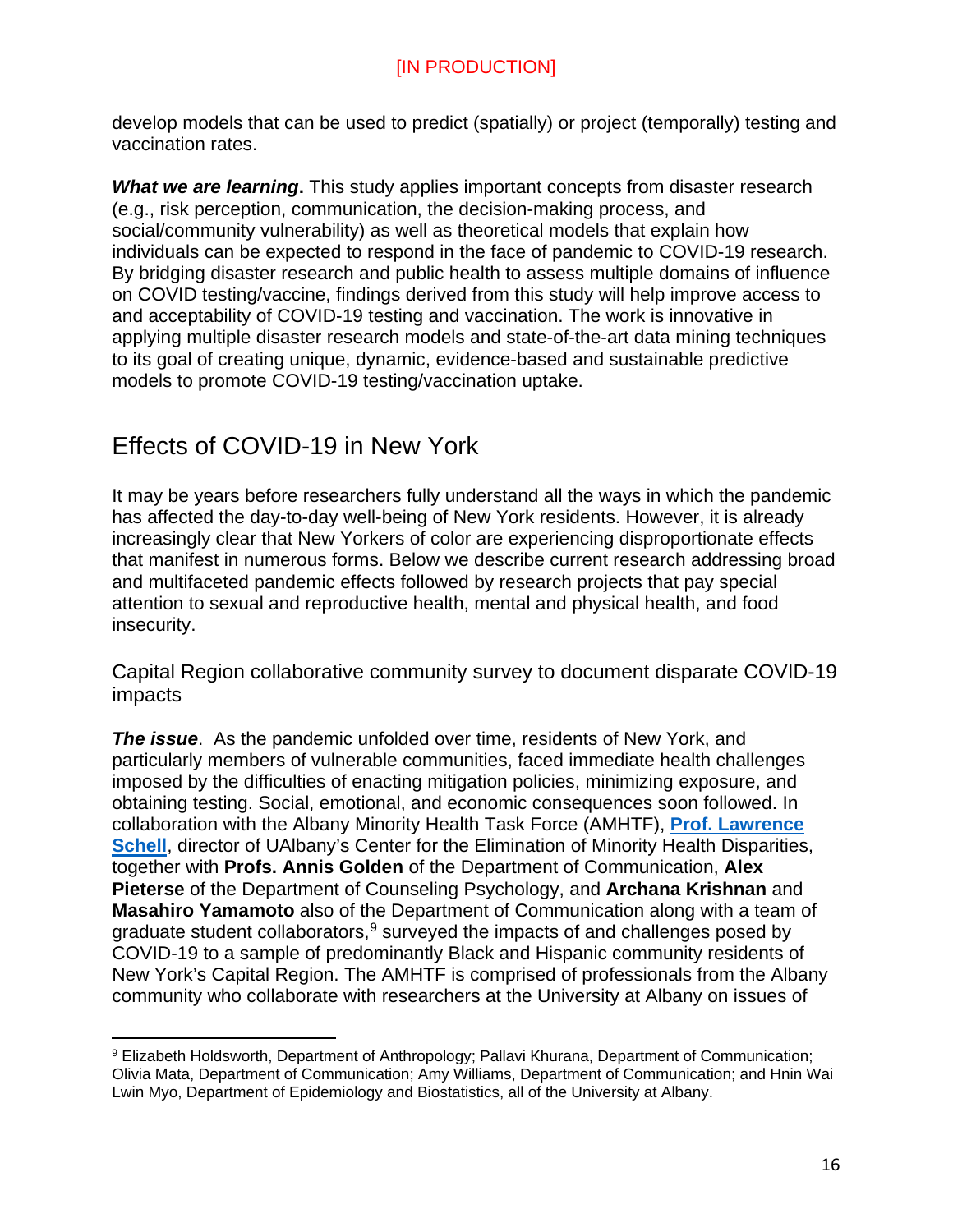local concern. They represent themselves rather than agencies or institutions and seek to identify health issues from their perspectives as members of Capital Region communities. The goal of this community-engaged project was to document the disparate health, social, emotional, and economic impacts and challenges of COVID-19 in communities of color of the Capital Region.

**The investigation**. The survey asked about COVID-19 impacts, strategies used by residents to diminish risk of exposure, as well as barriers they experienced to enacting preventive measures and accessing healthcare services. Survey items also assessed preferred sources of health information about COVID-19 together with the use of technology for COVID-19 health-related purposes. Finally, the survey was designed to tap into particular areas of concern and challenges in coping with the pandemic locally. These areas included assessing the efficacy of 1) local testing centers through questions about why respondents did or did not use them; 2) the value of educational interventions such as the provision of Chromebooks; 3) interventions aimed at addressing food insecurity; and 4) vaccine hesitancy.

The study was carried out in two phases. The first was a survey distributed in December 2020/ January 2021 attracting over 239 respondents residing in Albany neighborhoods through the recruitment efforts of community organizations that serve under-resourced residents. The survey oversampled Black/African Americans (92 respondents), Hispanics (41 respondents), and Native Hawaiian/Pacific Islanders (11 respondents), but not Asians (7 respondents), and Whites (120 respondents). A second phase consisted of follow-up in-depth interviews with 25 survey participants to provide additional context.

#### *What we are learning.*

Employment consequences: Reviewing some of the most important findings, the survey tells us that 90 percent of respondents experienced COVID-19-related employment effects with 16 percent losing their jobs. Of those who lost their job, 62 percent worked in retail, customer service and/or food service. Some experienced reduced working hours (32 percent), while others were required to work more hours (11 percent). Black/African Americans (B/AA) were significantly more likely to experience one of these consequences than others in the sample. However, 29 percent of Black/African Americans were unable to claim any unemployment benefit (regular or supplemental) in contrast to 33 percent of non-Black/African Americans, a difference that is statistically significant. While there was no statistically significant difference in the proportion of Black/African Americans and others receiving stimulus checks or deposits, Hispanics and non-Hispanics did differ significantly with fewer Hispanics receiving stimulus checks. It is not known what role immigration status may have played in this finding because data on immigration status was not collected out of concern for inhibiting participation in the survey.

Life necessities: Regarding life necessities, 43 percent of the sample disclosed that it had been difficult to get food for oneself and their families due to COVID-19, but there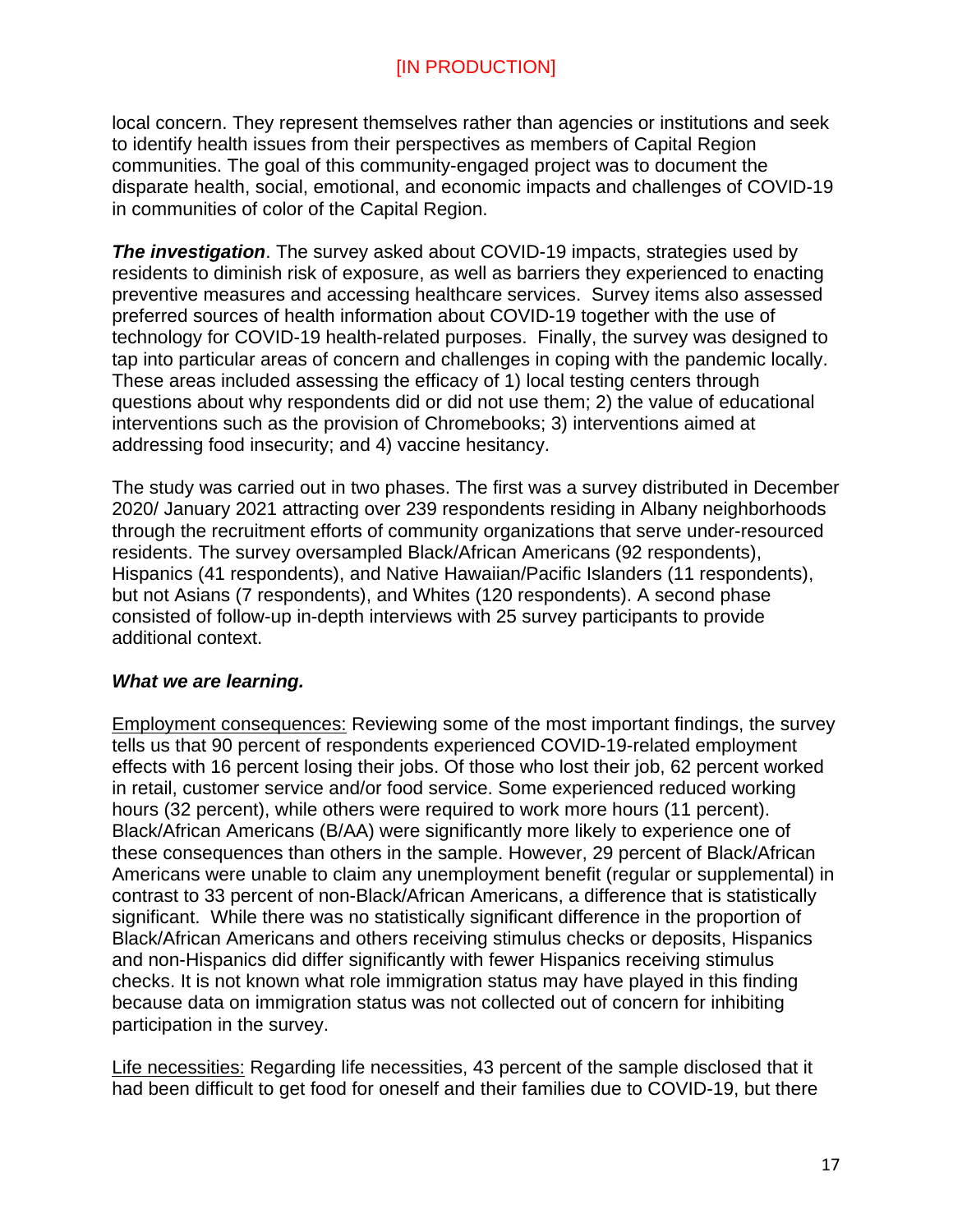were no differences here based on race/ethnicity. Forty-seven percent admitted to being somewhat or extremely concerned about being able to afford and obtain healthy food for their families. Those interviewed also reported a financial impact in terms of spending more money on food than pre-pandemic because of children being home for all meals (and finding school-supplied take-away food unacceptable) and in some cases having additional family members who had been displaced from their housing added to their household. More than 50 percent of respondents were concerned about losing their housing. Black/African-Americans were significantly more likely to be concerned about losing their housing compared to all other respondents combined. Only 17 percent of Hispanics were not concerned about losing housing whereas 40 percent of non-Hispanics were not concerned, another significant difference.

Health and virus mitigation strategies: More than 60 percent of respondents in the sample had health insurance; in fact, Black/African Americans were significantly more likely to have health insurance than others. Overall, 46 percent had a primary care physician who is seen regularly, in comparison to 51 percent of whites. Regarding access to healthcare services for non-COVID-19 health concerns since mid-March 2020, overall 50 percent strongly or somewhat agreed that they had experienced difficulty with no significant differences on the basis of race/ethnicity. However, difficulty in seeking mental health care was reported by 21 percent of Black/African Americans while 38 percent of others (non-B/AA) did so, which was a significant difference. The same percentage of both groups reported not needing mental health care. On the other hand, in the interview accounts (from a predominantly B/AA cohort), mental health surfaced as a strong concern for self and others. Some interviewees reported the isolation imposed by pandemic restrictions exacerbated previous problems with depression and lack of adequate mental health services, or a lack of knowledge about where to obtain mental health services.

Of all survey respondents, 93 percent said they wear a mask or a face covering when they leave home; there were no significant differences between Black/African Americans and others or between Hispanics and non-Hispanics. However, among interviewees, participants expressed concern about what they observed as widespread failure on the part of individuals in their immediate neighborhood to observe masking and physical distancing recommendations. The discrepancy between these reports and what the survey data suggests may point to a self-selection bias on the part of study participants such that they may be more concerned with the impact of the pandemic than others in their communities.

With respect to vaccination, 73.8 percent of respondents reported they were somewhat or extremely likely to receive the vaccine; however, Black/African-Americans were significantly less likely to report receptivity to vaccination with reasons focusing on doubts about its safety. Among the interviewees, while some participants welcomed the possibility of receiving the vaccine, others were hesitant though rarely absolutely rejecting the possibility; they took more of a "wait and see" attitude than refusal. Interestingly, when asked whether they thought getting the vaccine would change their lives and the constraints on activities they currently face, many, even those who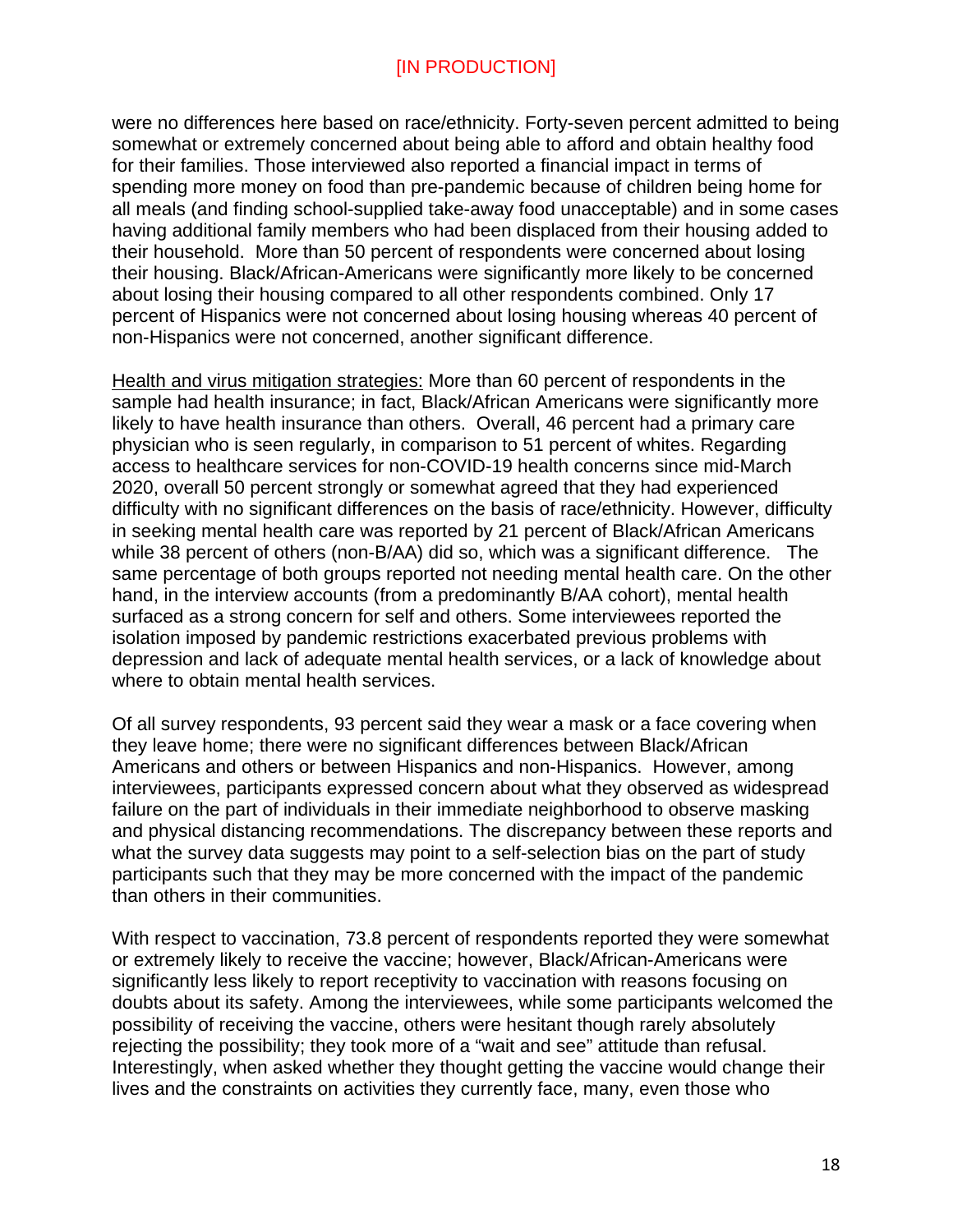expressed intention to get the vaccine, said no – pointing to the possibility of an unexploited avenue for messaging. It has been observed in the press that the effectiveness and usefulness of the vaccines has been undersold by the public health authorities, with too much emphasis placed on what you can't do after being fully vaccinated and not enough on how it will change your life for the better. This has changed somewhat since the interviews were conducted, with new messaging in April and May 2021 regarding travel recommendations and masking for fully vaccinated individuals.

Trust: With respect to trust in doctors, opinion was moderate, averaging 3.54 on a 5 point scale with no differences between Black/African Americans and others. Of Black/African Americans, 35 percent trust federal health agencies while 56 percent of others do, a significant difference. Sixty-five percent of B/AA respondents trust religious organizations entirely, a lot or somewhat while 54 percent of others do, a significant difference. Black/African-Americans and Hispanic respondents were significantly more likely than other racial groups to report experiencing racism or racial discrimination generally.

Emotional reactions: Respondents were asked about their feelings over the past four weeks. Among whites, 54 percent felt "very nervous" all the time, most of the time or a good bit of the time compared to 41 percent for non-whites, a statistically significant difference. The frequency of feeling "calm and peaceful" did not differ on the basis of race/ethnicity, nor did the frequency of feeling "downhearted and blue", nor feeling "happy." However, a statistically significant difference between Black/African Americans and others was found for the frequency of feeling "so down in the dumps that nothing could cheer you up" in that 25.5 percent of Black/African American respondents reported feeling this all the time, most of the time, or a good bit of the time while only 17 percent of others reported that feeling so frequently.

Much more remains to be explored in this multi-faceted dataset. This includes COVID-19 testing strategies in vulnerable neighborhoods and for individuals with underlying medical conditions, guidelines for physical distancing among essential service employees, and the challenges posed by vaccine hesitancy.

One of the most valuable outcomes of this project, however, has been to provide a vehicle for enabling the community perspective to be heard in a way that can inform effective, culturally competent, and community-relevant mitigation and elimination strategies for the future. One recommendation of the Albany Minority Health Task Force calls for greater localization in the distribution of resources – including food, testing, and vaccination. Community members without cars, and fearful of public transportation, found it difficult to access these resources. Localization includes reducing the financial impacts and barriers to access related to obtaining personal protective equipment, home-testing kits, and other recommended and needed resources addressing at-home safety.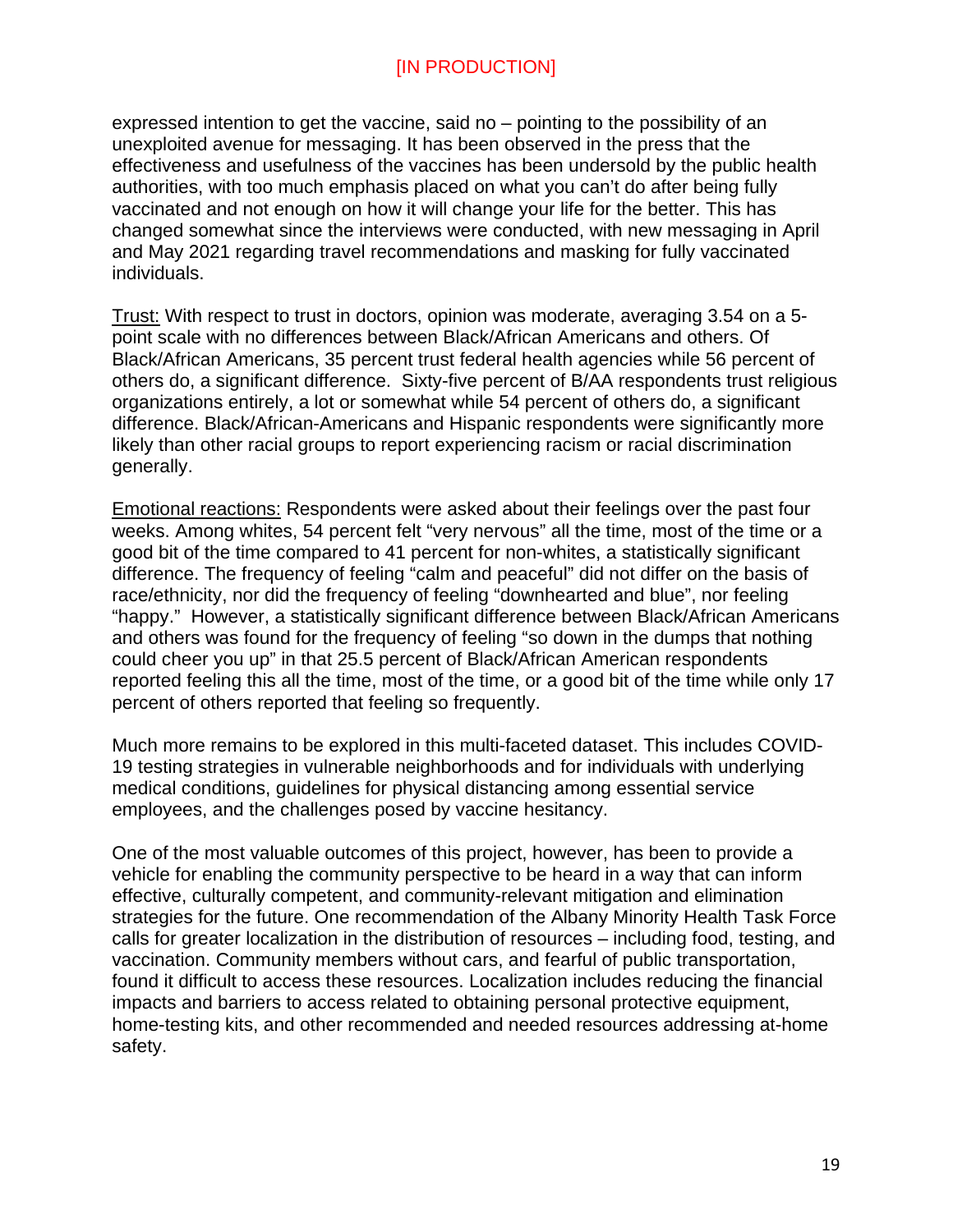Another AMHTF recommendation is to strive for greater transparency in communication from public officials. Participants felt that information related to the spread of COVID-19, testing and its availability, and vaccines was not shared as widely and expeditiously as it could have been. This means ensuring that NYS entities and agencies that provide direct public health services should follow state guidelines and requirements for translating documents, forms, and instructions, including ensuring that physicians have language-appropriate public health information that is accessible in all media forms. This may be achieved by targeting and tailoring public health information and developing culturally inclusive public service messaging in all media for communities of color to address vaccine and testing hesitancy and skepticism surrounding efficacy, safety, and ease of access. Messaging should include reminders to the public about their normalized health behavior regarding other virus-borne diseases controlled in the population or that have been eliminated because of vaccines (e.g., polio, chickenpox, tetanus, shingles, MMR, etc.).

<span id="page-19-0"></span>Race, ethnicity, and sexual and reproductive health

**The issue**. The time-sensitive needs of pregnancy prevention, termination, and care are often sidelined during conditions of crisis. Thus, the effects of race and ethnicity on the quality of sexual and reproductive health care received during the height of the pandemic are among the most pressing concerns. Prior to the pandemic, racial disparities in access to sexual and reproductive health (SRH) and outcomes were well documented throughout New York State; these disparities range from access to prenatal, obstetric, and family planning care to birth outcomes and maternal-infant mortality rates. **Profs. [Elise Andaya](https://scholarsarchive.library.albany.edu/covid_mhd_nys_white_papers/3/)** of the Department of Anthropology and **Rajani Bhatia** of the Department of Women's Gender, and Sexuality Studies explored how such disparities may have been compounded by the disproportionate impact of COVID-19 on racial minorities.

*The investigation*. The researchers interviewed 19 frontline sexual and reproductive health (SRH) providers and advocates who serve minority populations, with a focus on prenatal, obstetric, and postpartum care, as well as abortion and contraception provision. Their interviews asked about: 1) adaptations to care provision during COVID-19; 2) the impact of such adaptations on minority patients; 3) obstacles to care during the pandemic; 4) the impact of the pandemic on pre-existing efforts to mitigate disparate outcomes in reproductive health; and 5) policies or practices that would support access and quality of reproductive health care for racial minorities.

Despite several pre-pandemic state policy initiatives and taskforces aimed at addressing racially/ethnically disparate maternal and infant health outcomes and SRH access, the providers and advocates interviewed agreed that the pandemic had exacerbated already-existing disparities in both health status and access to health care. Important executive orders issued during the pandemic, particularly from March to June 2020, helped to clarify SRH services as essential and provided guidance for providers and institutions. However, these measures could not prevent an overall worsening of reproductive health and healthcare disparities within a national context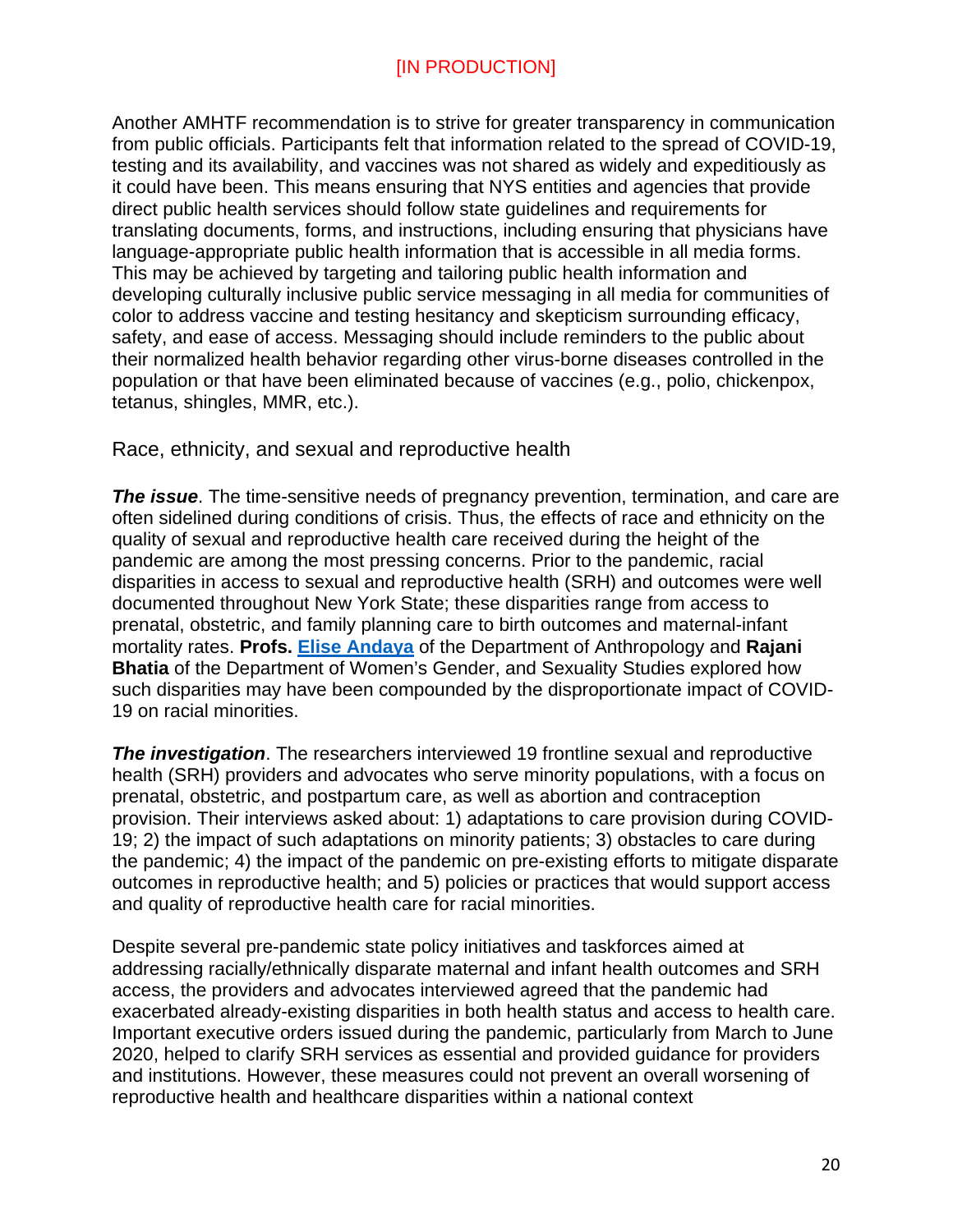of heightened racialized and anti-immigrant rhetoric accompanying deep economic and health institutional drivers of uncertainty.

The interviews suggested that the pandemic exacerbated existing disparities in access to, and the quality of, SRH care. For example, some reported that women giving birth in hospitals were denied access to support persons and mothers were separated from their newborns, both producing negative birthing conditions. Further, there was widespread fear of both hospitals and increased anti-immigrant political sentiment among minority and immigrant populations hard-hit by the pandemic, leading them to avoid care altogether or to delay accessing time-sensitive prenatal care and abortion care. Fear of U.S. Immigration and Customs Enforcement and/or local child protective services agencies was experienced disproportionately by those most vulnerable to poor maternal and birth outcomes.

Lack of coordination and communication between New York State and New York City, between hospitals, between hospitals and local health departments, and between hospital administrators and frontline providers produced widespread confusion about safety protocols and clinical policies, which increased fear and anxiety for both patients and providers. Important services were closed during lockdown, such as school clinics providing contraceptive and sexually transmitted infection care to adolescents, as well as postpartum visitation services for low-income and at-risk families. All this created troubling gaps in service that have not been fully addressed.

Finally, the interviewees indicated insufficient funding for PPE, COVID testing, and the pivot to telehealth in public hospitals and clinics. Inequities in the quality of telehealth services were particularly stark for non-English speaking patients and those with connectivity issues.

Despite these challenging experiences, providers across SRH domains underscored some positive outcomes of pandemic-driven care. The interviews revealed numerous creative initiatives by individuals and institutions to ensure continuity of care and deliver timely and compassionate care under extremely challenging circumstances. Further, for those able to use them, telehealth platforms streamlined care provision and resulted in higher-than-usual attendance at routine appointments such as contraceptive counseling. Providers universally supported the continued expansion of telehealth in the future.

**What we are learning.** Beyond the suggestion to include pregnant people in medical research generally and in research related to the treatment of COVID-19 in particular, Profs. Andaya and Bhatia recommend numerous initiatives for improving and supporting SRH care. One of the most important is to prevent gaps in care due to changes in insurance status as a result of loss of employment or patient movement across state lines. The extension of pregnancy-related Medicaid coverage from 60 days to 12 months to allow continuous care for a full year after delivery, an initiative recently adopted by the state of Illinois, would greatly increase access to medically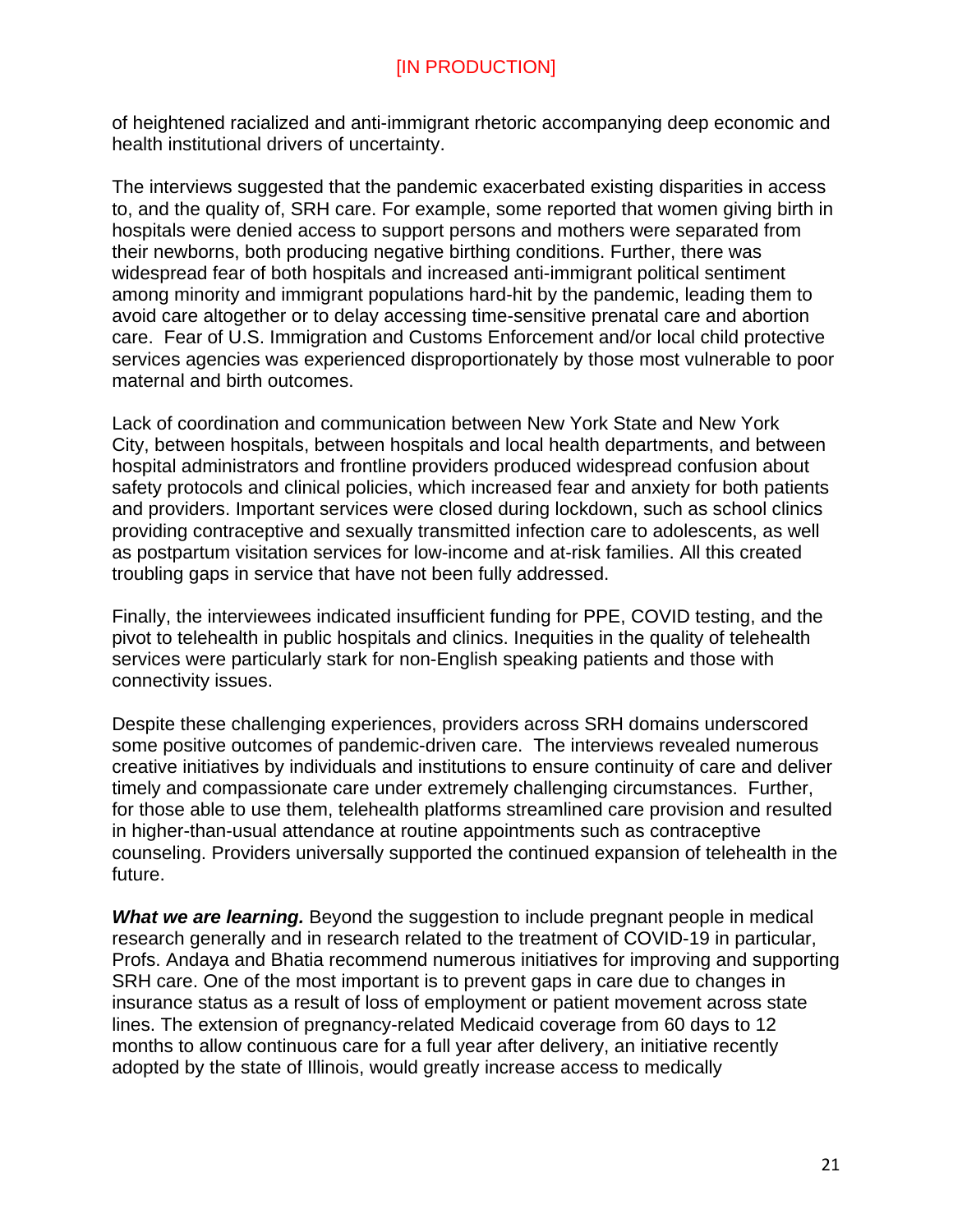recommended postpartum care, as well as contraceptive and other SRH care, for vulnerable groups.

The interviews also underscored the importance of telehealth as an essential complement to in-person service delivery. Public providers should be supported in their efforts to expand telehealth, particularly in languages other than English. Out-of-state providers should continue to be allowed to practice across state lines and via telehealth platforms to the extent that their licenses allow. The executive order requiring that telehealth appointments be reimbursed at the same rate as in-person visits should be made permanent, with telephonic health appointments included in this order.

Pregnant and birthing people should be allowed to reduce travel when not absolutely required. Current restrictions on low-risk services that can be provided through telemedicine should be lifted, and the requirement that abortion medication be dispensed in person should be permanently lifted. Uninsured people should be permitted to obtain free or very low-cost SRH medications, including oral contraceptives and medication abortion at private pharmacies or via mail services rather than requiring in-person visits to healthcare providers.

During crisis, healthcare providers must find better ways to disseminate locally specific information about open/closed services and safety protocols, particularly at safety net hospitals, to encourage patients not to delay medically necessary care. Indeed, facilities need to maintain an updated "pandemic preparedness plan." At minimum, a pandemic preparedness plan should specify safety protocols for patients and providers in the event of a pandemic as well as services that will be designated as essential. For those giving birth, facilities must ensure allowable support persons during labor and create guidelines to facilitate their entry and ability to provide support. Finally, advanced practice providers (such as physician assistants, nurse practitioners, midwives, etc.) should be allowed to perform minor procedures like sexually transmitted infection testing, pap smears, birth control, and provision of medication abortions.

Clearly, access to sexual and reproductive health services can be improved for vulnerable groups in periods of crisis. This research provides some important foundations for policy development.

<span id="page-21-0"></span>Mental health effects in multigenerational households

*The issue*. Racial and ethnic minorities are disproportionately affected by financial and social disruptions caused by the pandemic, including job loss, reduction in community services, and disconnection from supportive networks. These same populations often live in multi-generational households and rely on family members as caregivers; however, the capacity for multi-generational households to exacerbate or buffer family members from the negative mental health consequences of social isolation and trauma due to COVID-19 is unknown. How changes in social interactions (household composition, social network) and family life circumstances such as unemployment, working from home, school closings, loss of health insurance) relate to mental health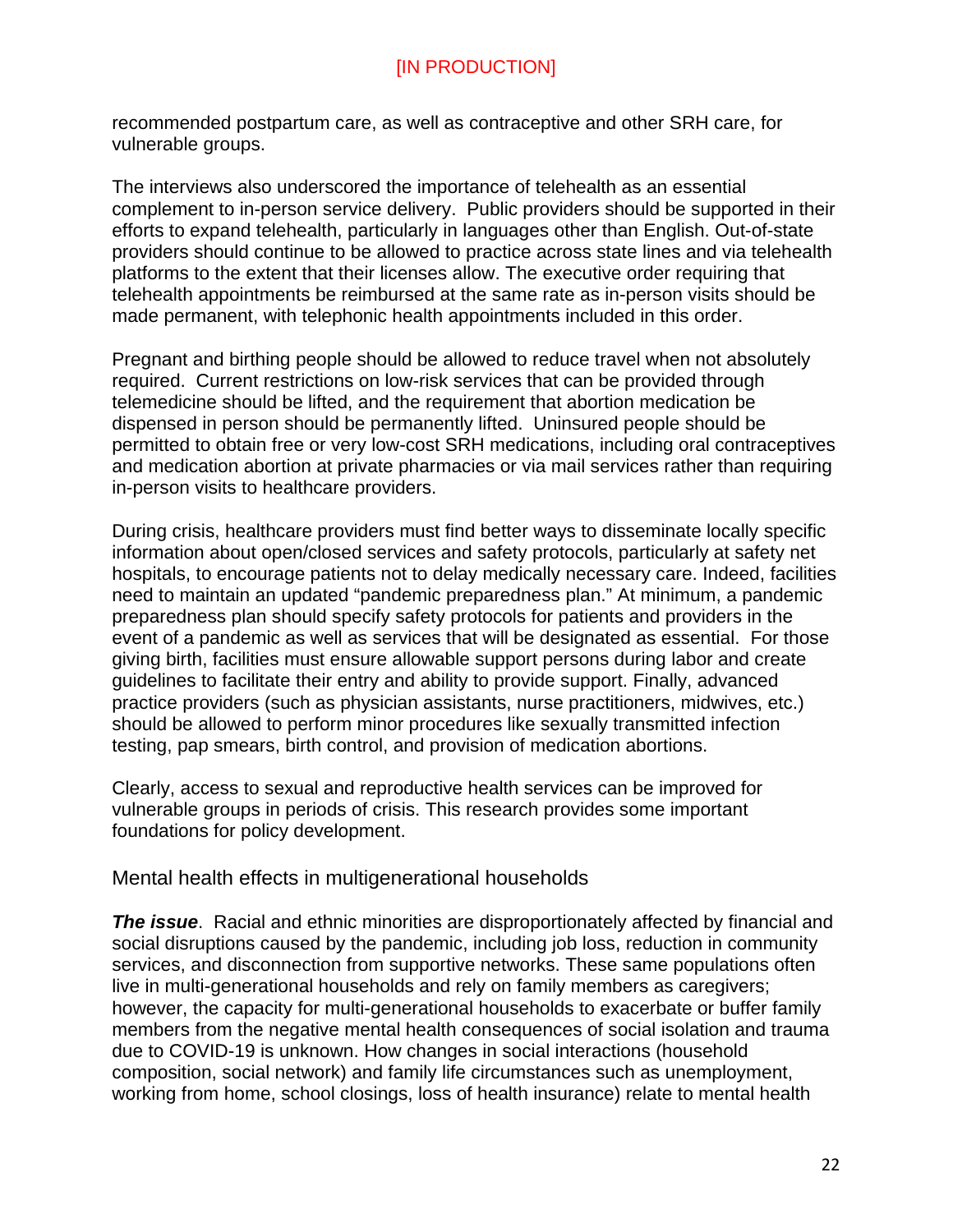outcomes during the pandemic is a focus of research by **Prof. [Elizabeth Vásquez](https://scholarsarchive.library.albany.edu/covid_mhd_nys_white_papers/7/)** of the School of Public Health's Department of Epidemiology and Biostatistics and her team. [10](#page-22-0)

In the general population, early studies of adults report widespread and worsening mental and physical health problems during the COVID-19 pandemic, including depression, anxiety, and sleeplessness, particularly among adults who stopped working because of business shutdowns. These findings are consistent with studies of past large-scale traumatic events, where the prevalence of mental health problems has been as high as 54 percent in community samples. Further, the increased risk of mortality and severe, long-lasting morbidity due to COVID-19 among older adults and the social restrictions implemented to lower risk have contributed to increased isolation, strain, and stress in this vulnerable population. Children and adolescents are also heavily affected by the social isolation, uncertainty, and parental stress stemming from the current pandemic, exhibiting elevated mental health symptoms.

*The investigation.* The project focuses on multiple generations of household members to identify strategies to reduce racial/ethnic and socioeconomic statusbased disparities in the physical and mental health consequences of the COVID-19 pandemic in New York. The work began with an effort to identify the immediate and long-term consequences of the COVID-19 pandemic on the physical and mental health of parents, children, and extended household members and further examines how changes in social interactions (household composition, social network) and life circumstances (unemployment, working from home, school closings, loss of health insurance) exacerbate health disparities during and after the pandemic.

The research team advertised the pilot through their community partners and collaborators (Upstate KIDS, Maternal and Child Health Network, NYS Department of Health) using multimedia platforms. They have received overwhelming interest in participating from eligible parents of school-age children in New York State. The electronic surveys were completed in January 2021 and analysis is in progress. Their initial sample (n=100) is 15 percent Asian, 22 percent Black, 20 percent Latino, and 43 percent white. Participants ranged in age from 18-49 years and approximately 43 percent had some college education, while 26 percent had a college degree. The questionnaire includes measures of mental health, stress, family composition, caregiving, social networks, and chronic disease risk, as well as items that assess changes in household employment and composition/support because of the pandemic.

*What we are learning.* This data collection will allow the researchers to determine the feasibility of recruiting an expanded multi-generational cohort for a follow-up study of the long-term consequences of the COVID-19 pandemic on children, parents, and grandparents in participating households. Their findings will provide preliminary data for a future set of investigations examining how trajectories of mental health and COVID-19-related stressors affect selected chronic disease risks and outcomes across the

 $\overline{a}$ 

<span id="page-22-0"></span><sup>&</sup>lt;sup>10</sup> Prof. Erin Bell, Department of Environmental Health Sciences, and Prof. Melissa Tracy, Department of Epidemiology and Biostatistics, School of Public Health, University at Albany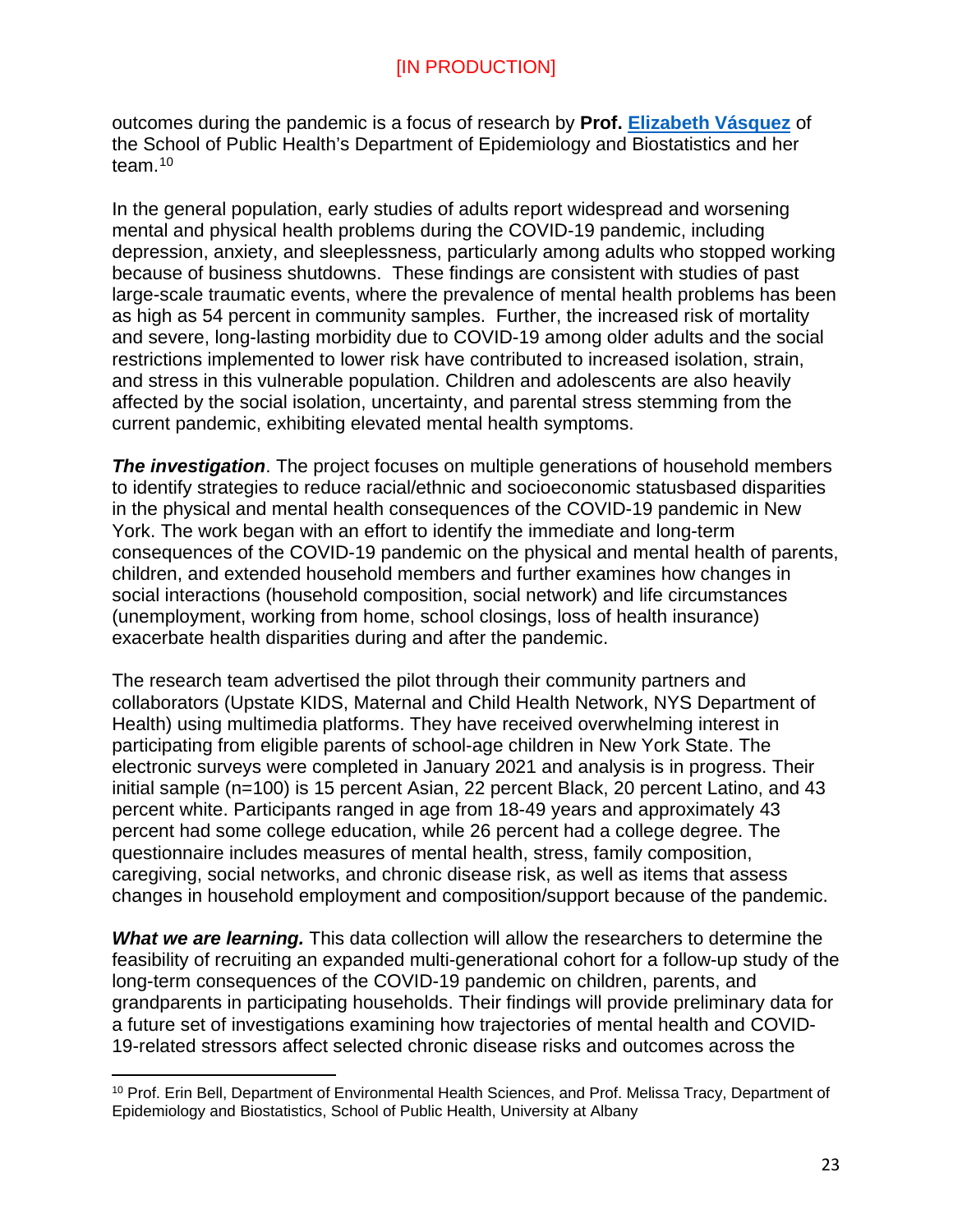lifespan (for children, middle-aged and older adults). The long-term goal of this project is to identify intervention strategies that will support multiple generations of household members.

### <span id="page-23-0"></span>Support from the Black Church

*The issue*. The Black Church has served historically as a consistent source of strength, fellowship, information, and resources for daily life in the Black community. The most recognized, trusted, and stable social institutions in their communities, the Black churches have significantly enhanced psychological, physiological, educational, and cultural well-being for their members. Having overcome numerous crises throughout its history, the Black Church has been challenged to provide support during the unprecedented COVID-19 pandemic. **Prof. Julia Hastings**, jointly appointed in both UAIbany's School of Social Welfare and School of Public Health, and a colleague<sup>[11](#page-23-1)</sup> are conducting research aimed at understanding how the Black Church continues to play its role without one of the most essential parts of its legacy – the ability of its people to gather, pray, worship, and fellowship together.

*The investigation*. This study examines the nature and accuracy of pandemic-related information shared in Black faith-based institutions. Prof. Hastings randomly selected 10 Black churches from the Capital Region of New York and 10 from New York City. Using qualitative data, she examined the content distributed through social media, sermons, and messages recorded and circulated, as well as the way their use changed over time. Early findings indicate that Black churches were differentially prepared to support their congregations with COVID-19 information. Some churches used social media to circulate pandemic-related health behavior content that resembled information available from a public health department. Some social media content was exclusively dedicated to circulating information about coronavirus resources that were easily accessible. The service recordings showed many pastors alone in their church or home offices, an early demonstration of social distancing. However, other churches were not similarly prepared to distribute health behavior content as readily.

At the pandemic's beginning in March 2020, many churches were ill-equipped for the swift shift from in-person to virtual services but now needed to comply with social distancing mandates. Compounding the difficulties, they were facing bleak financial futures because of the decline in tithing. As a result, many adjusted the way they tended to Church ministries. Churches that already had a virtual presence explored alternative ways to get messages about COVID-19 to their congregants, support their communities through ministries, and provide sermons that comforted their congregants during this difficult time.

By May 2020, some pastors returned to the pulpit using social distancing measures for the choir members and musicians present for the videotaped service. The social media content for Black Churches transitioned to support "stay-at-home" mandates. For

<span id="page-23-1"></span><sup>&</sup>lt;sup>11</sup> Collina D. Cooke, School of Social Welfare, University at Albany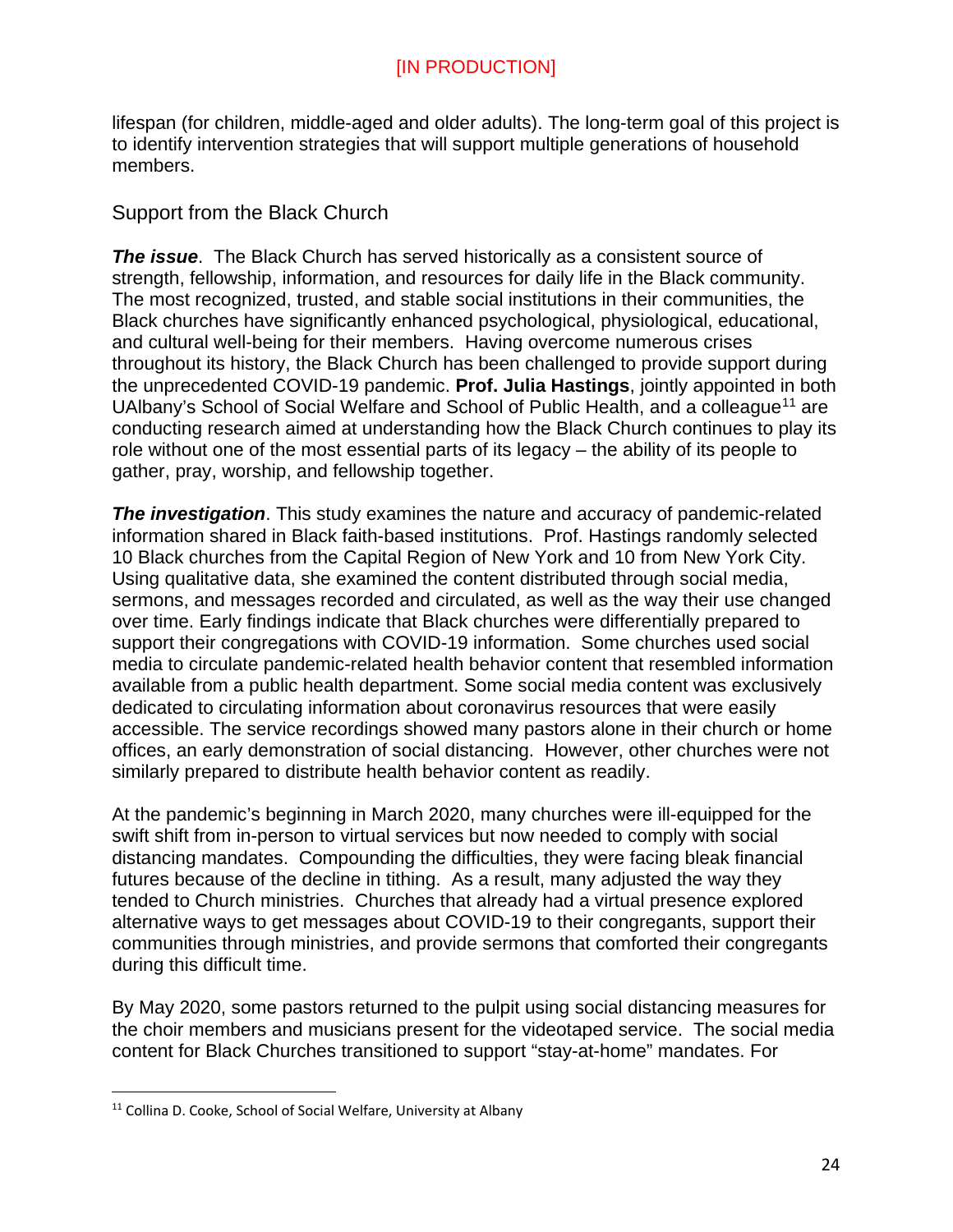example, pastors created many workshops on "Navigating COVID" and shared fitness routines, recipes for cooking, self-employment business practices, financial literacy, and relationship refreshers during COVID. In general, pastors encouraged their congregants through social media to find activities resembling life before COVID, while attempting to uplift individual spirits.

*What we are learning.* The coronavirus pandemic has encouraged churches to explore innovative forms of communication to share messages of comfort with their congregants. Despite the shift from in-person to online communications, the Black Church continues to serve as a beacon of hope and a source of strength for congregants and community members alike.

<span id="page-24-0"></span>Food insecurity in New York and nationally

**The issue**. Food is a critical determinant of health, and food insecurity is a growing social problem with root causes that precede the pandemic and that are often beyond the control of individuals. The concept of food security is multifaceted in that it involves the *availability* of enough safe and nutritious food, having *access* to that food, and being able to effectively *utilize* that food for household consumption. Availability has to do with the supply chain, which is affected directly by the social and physical environment. Access is related to the social and economic factors that determine individuals and households' well-being and socioeconomic opportunities. Similarly, utilization is influenced by those same individual and household factors that are affected by skills and socioeconomic opportunities. Hunger, on the other hand, is defined as not having enough food to meet daily nutritional and caloric requirements rather than whether there is enough of any type of food available. **Profs. [Janine Jurkowski](https://scholarsarchive.library.albany.edu/covid_mhd_nys_white_papers/10/)** and *Tomoko Udo* of UAlbany's Department of Health Policy together with *Angela Hackstadt* of the University Library call our attention to evidence documenting the effects of the pandemic on the availability of nutritionally adequate food and the experience of hunger in New York State and nationally.

Reductions in food insecurity require interventions that target food availability and access at neighborhood or regional levels and address how to ensure consumption of healthy food. Food insecure households may need to make trade-offs between other basic needs like paying for rent, electricity or medical bills on the one hand and buying nutritionally adequate food on the other hand. But availability of food at the neighborhood or regional level is often affected by historically racist policies, unfair distribution of food, and food system vulnerabilities.

Effects of COVID-19: Socioeconomic disadvantages such as concentrated poverty, unemployment, and disabilities are strongly associated with food insecurity, conditions historically much more prevalent among racial/ethnic minorities. Thus, food insecurity historically has also disproportionally affected racial minorities. Socioeconomic disadvantages have certainly been exacerbated by COVID-19. Although statewide data is not yet available for New York, New York City reported food availability problems early in the COVID-19 pandemic. For example, an overreliance on one port that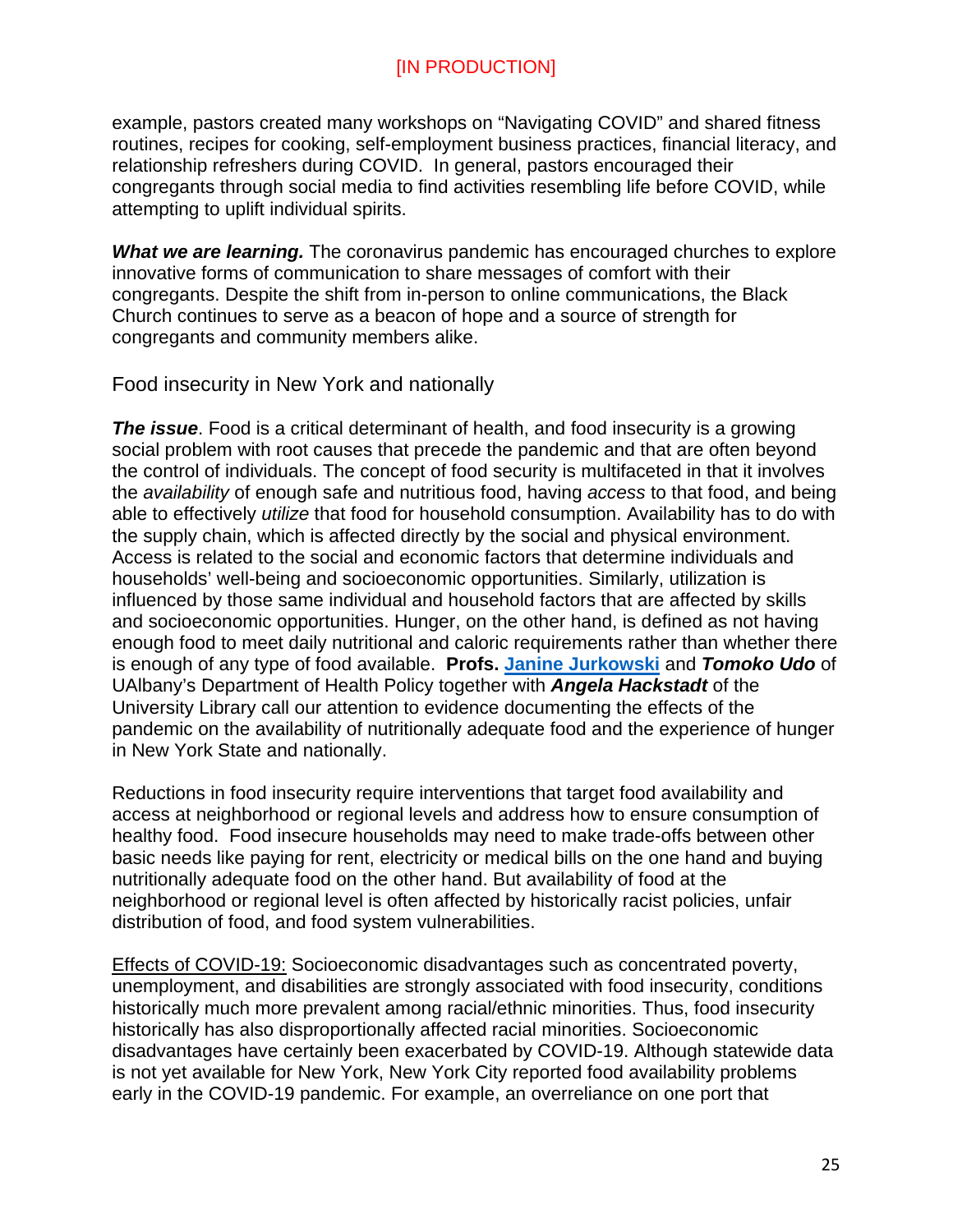experienced major delays due to COVID-19 caused a food shortage in NYC that had the greatest impact on Black and brown communities. At that same time, food access was also a problem for those same communities because wealthier families stockpiled food. During New York State on PAUSE, food access became challenging due to significant increases in demand for emergency food across the state. Relative to 2019, demand for emergency food increased by 58 percent in the Capital Region and 100 percent in the Southern Tier.

Comprehensive assessment of the impact of the COVID-19 pandemic on prevalence of food insecurity in NYS is difficult due to lack of consistent and continuous surveillance data. However, FeedingNYS.org reported that there was a 50 percent increase in emergency food distribution through the food banks during the summer of 2020, demonstrating the highest demand for emergency food since the Great Depression. Some projective models suggested that New York's 3<sup>rd</sup> Congressional District experienced a 96 percent increase in food insecurity in 2020 and the 15<sup>th</sup> Congressional District is projected to have the highest food insecurity rate among children, 46 percent, in the entire country. Nassau County ranks fifth overall in the United States for highest percentage increase in food insecurity and had the greatest increase in NYS. The county saw an 83 percent increase in food insecurity (5.3 percent to 9.8 percent) from 2018 through 2020.

Some studies have used the 2020 Household Pulse Survey from April 23 to July 21, 2020 (*N* = 74,413 households) to evaluate the national impact of the COVID-19 pandemic on racial/ethnic disparities in food insecurity. According to one study, increases in the prevalence of U.S. households with food insecurity were similar across all racial groups between March 13 and April 23-May 5 2020, and the severity of food insecurity did not differ by racial/ethnic groups. However, the study also found that relative to non-Hispanic (NH) whites, non-Hispanic Black households were more likely to report food insecurity because they could not afford to buy more food whereas non-Hispanic whites were more likely relative to other races and ethnicities to report that the stores did not have what they wanted. Another study reported that, as the pandemic continued, the prevalence of food insecurity had significantly decreased for NH whites by June 23-28 2020, but it did not significantly change for Hispanics and NH Blacks. Between April 23 and June 28, 2020, 41 percent of NH Blacks, 36.9 percent of Hispanics, and 23.2 percent of NH white households reported food insecurity. Furthermore, echoing historical patterns after the 2008 economic crisis, the same report also predicted slower reductions in prevalence of food insecurity among NH Blacks, compared with Hispanics or NH whites. Collectively, these studies raise significant concerns about the long-term implications of the prolonged pandemic for widening racial/ethnic disparities.

It is important to note that racial/ethnic disparities in food insecurity seem to persist even after accounting for socioeconomic differences, which suggests that structural inequalities due to racial discrimination in K-12 education, housing and job opportunities may also contribute to food insecurity. Thus, while public health and policy interventions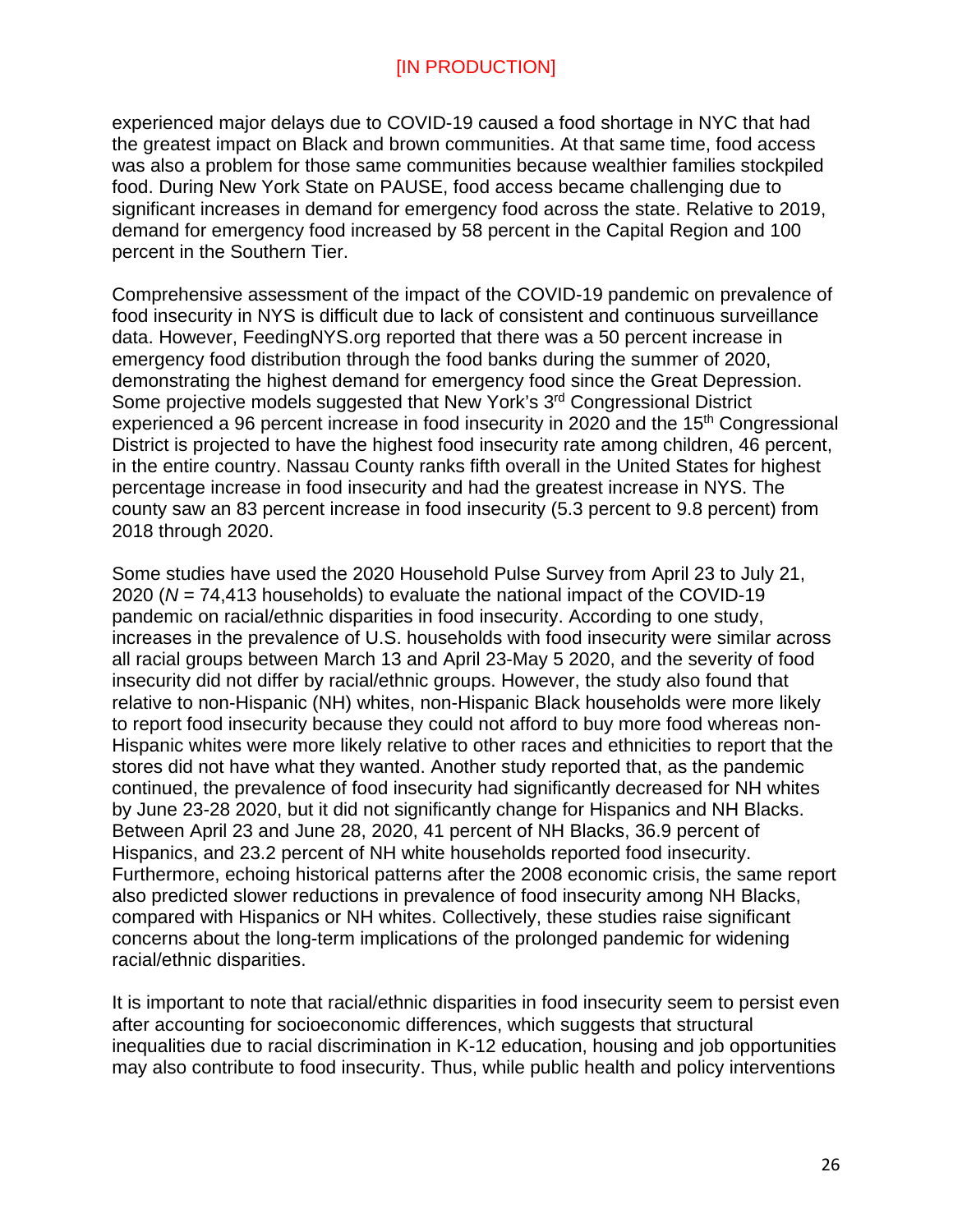aiming to directly improve access to food, especially healthy food, are crucial, they may not be enough to fundamentally address racial/ethnic disparities in food insecurity.

*What we are learning***.** The research team argues that New York State needs to conduct population-level surveillance of the availability of and access to food as well as household-level hunger and food insecurity. This surveillance must consider the effects of race/ethnicity and socioeconomic status as well as city/town and urban/rural differences so that government agencies can target and tailor programs in a way that can address limitations in food access that have the greatest impact on minority communities.

The team further recommends an expansion of Supplemental Nutrition Assistance Program (SNAP) and SNAP for Women, Infants and Children (WIC) eligibility to more low-income households to fill some of the gap between eligibility and food security. It is important to expand healthy food access to include culturally appropriate food in areas with concentrated poverty, a history of segregation, and low food access to facilitate the reduction in food insecurity among minority populations. Further, programs should be developed to promote access to and utilization of affordable, healthy, and culturally appropriate foods at food pantries or through SNAP and WIC. Participatory research that engages racial/ethnic minorities is effective for developing culturally appropriate and sustainable programs.

<span id="page-26-0"></span>Food insecurity in New York's Capital Region

 $\overline{a}$ 

*The issue*. While the research reviewed above suggests that food insecurity is widespread across New York State, we can acquire a deeper understanding of the effects of COVID-19 on this critical health issue through survey research conducted by **Prof. Beth Feingold**, from UAlbany's School of Public Health, and her colleagues. [12](#page-26-1) This research has focused on food insecurity in the eleven counties of New York's Capital Region. The study uses recruitment methods that complement and extend findings from approximately 17 similar studies conducted by researchers who are part of a larger project known as the National Food Access and COVID Research Team (NFACT) using data from New York City, New York State and across the nation.

**The investigation**. Prof. Feingold's survey provides an in-depth and broad understanding of the extent of food insecurity, household dietary data, coping strategies, food access and utilization (stores, food bank/pantry), and participation in government food programs. Questions were framed to distinguish between chronic food insecurity and more recent insecurity due to COVID-19, as well as whether the quality and diversity of fruits/vegetables, dairy products, and meat/poultry/fish/eggs available at

<span id="page-26-1"></span><sup>12</sup>Mariana Torres Arroyo, Environmental Health Sciences Department; Christine T. Bozlak, Health Policy, Management, and Behavior Department; Akiko Hosler, Epidemiology & Biostatistics Department; Trevor Craft, Rockefeller College of Public Affairs & Policy; Hailee L. Edwards, Environmental Health Sciences Department, and Xiaobo Xue Romeiko, Environmental Health Sciences Department; all of the University at Albany.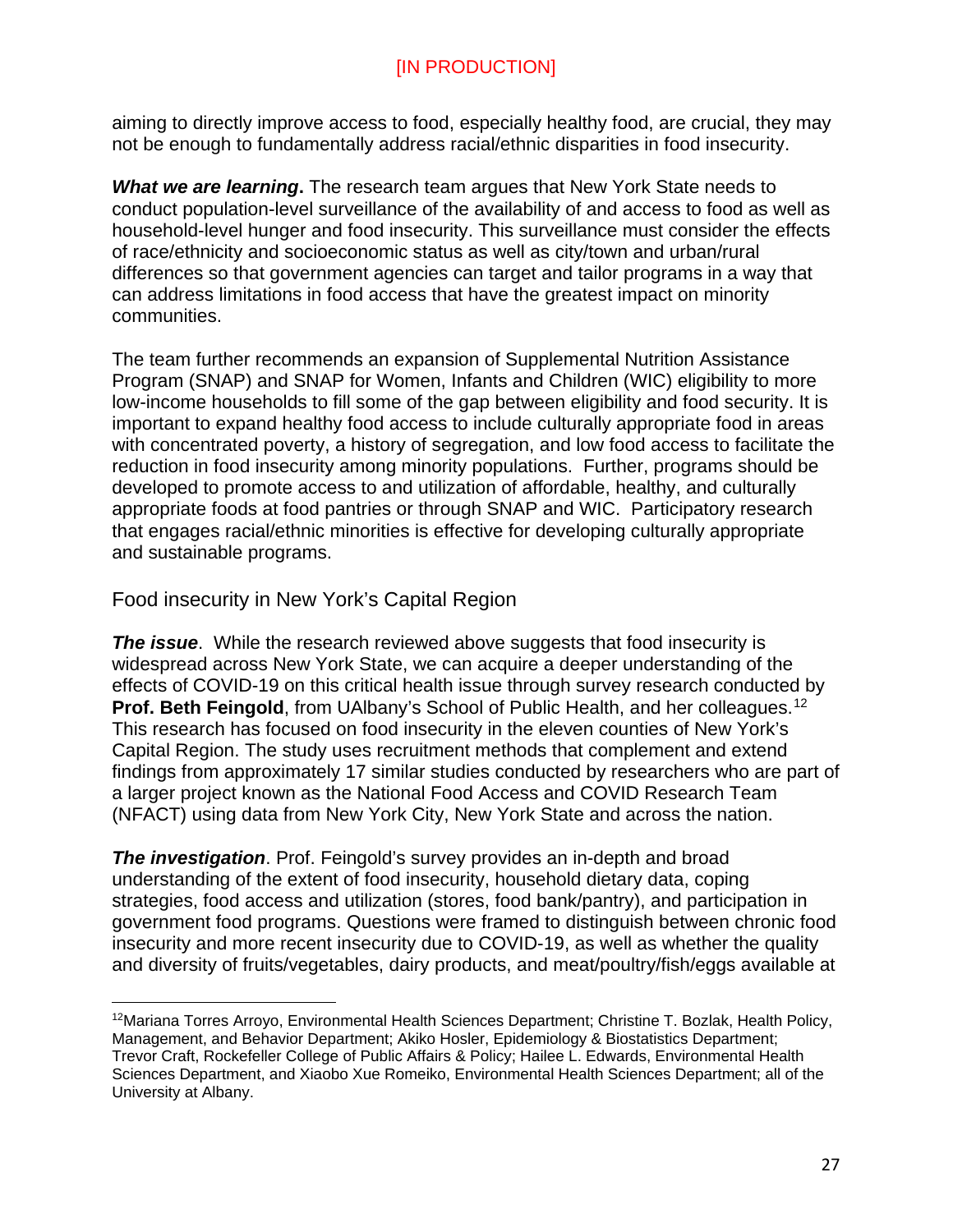food pantries/food banks has changed. To examine associations with other determinants of health that are especially relevant for COVID-19, the survey included questions about chronic health condition status of self and other household members and essential worker status.

Data were collected via an anonymous online survey of adults (age 18 and older) in the Capital Region. The survey was conducted over five weeks from early January to early February 2021 and yielded 454 responses, 62 of which were from Black respondents, 56 from Hispanic/Latino respondents, and 10 from Asian respondents. The sampling strategy relied on targeted Facebook ads and direct outreach to community-based partner agencies serving low-income individuals to provide sufficient numbers of responses from rural and non-white individuals and those at various levels of food insecurity.

**What we are learning.** With data still being analyzed, some preliminary insights are reviewed below about the contours of food insecurity in this region of New York during the pandemic and the extent to which COVID-19 has exacerbated pre-existing disparities. In what follows, data are reported in terms of both food *security* and food *insecurity*, depending upon the way the questions were posed to survey respondents.

Overall, among respondents, food *securit*y decreased from 64.9 percent to 46.3 percent when compared to pre-pandemic conditions, while those with very low food security increased from 11.5 percent to 25.2 percent. Among those experiencing food *insecurity* since the pandemic started, 53 percent were considered to have low food security and 47 percent were considered to have very low food security.

Following New York State's shutdown, 19 percent of respondents were newly food insecure. Of those same respondents, 34 percent reported persistent food insecurity; that is, they were experiencing food insecurity prior to and since the shutdown. Given the rapid and large increases in unemployment since the shutdown, the research team found that job disruptions accompanied food insecurity. Overall, those respondents who experienced a job disruption were more likely to be food insecure; those who had reduced work hours were more than two times as likely to be food insecure than those who did not.

Among non-essential workers, food insecurity was 73.9 percent higher in the months following the COVID-19 shutdown in New York compared to the year beforehand, while essential workers saw a 33.5 percent increase during the same time frame. However, food insecurity among essential workers in the months since the shutdown started was statistically significantly higher than food insecurity among non-essential workers.

Among survey respondents of different races/ethnicities, before COVID-19, 77.59 percent of non-Hispanic (NH) Blacks experience food insecurity, which rose to 93.55 – an increase of about 17 percent – after the start of the pandemic. Similarly, nearly 63 percent of Hispanics experienced food insecurity before the pandemic, which increased to 76.36 percent since the pandemic began – an increase of 17.55 percent. By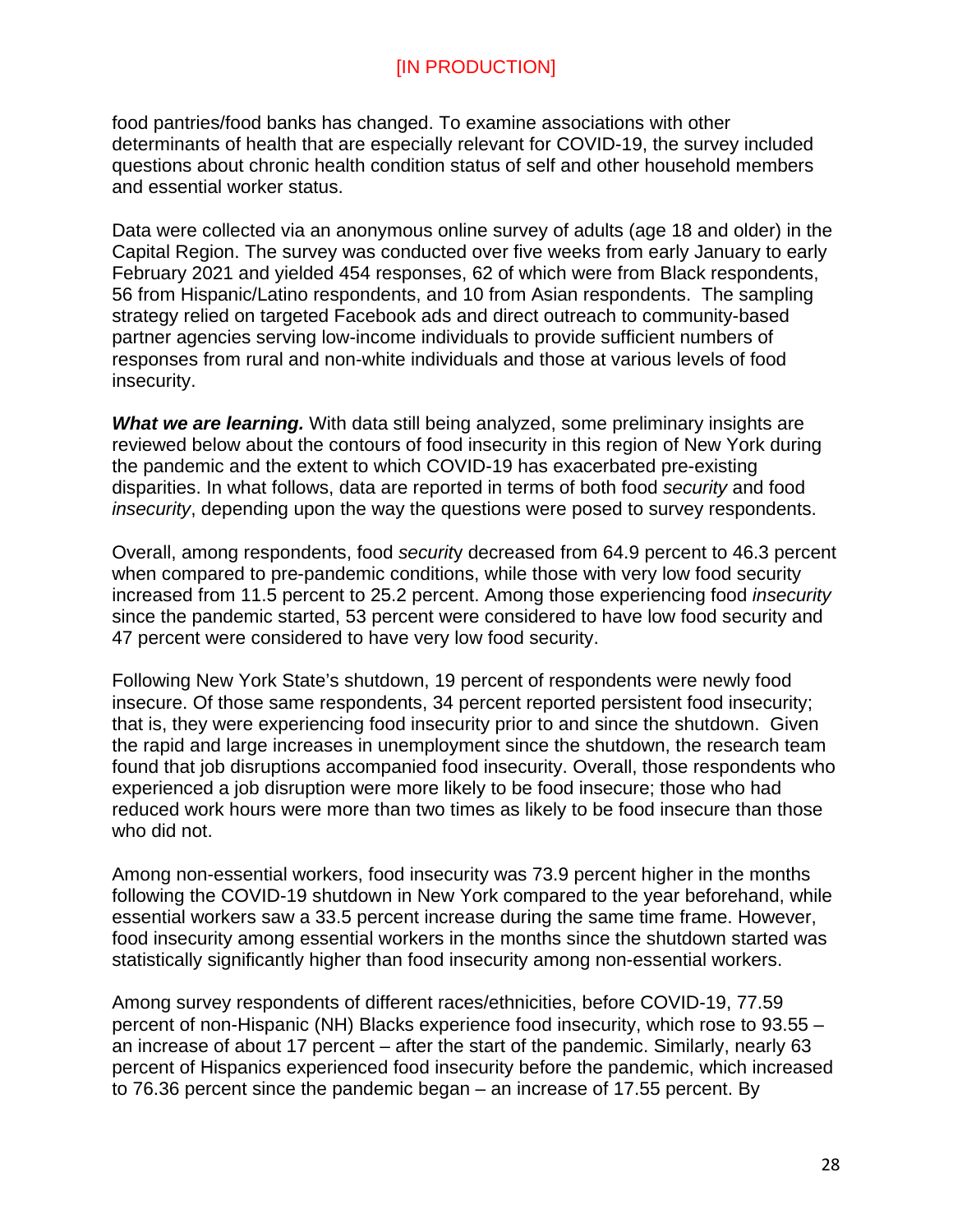comparison, 20.27 percent of NH white respondents experienced food insecurity before the pandemic, which rose to 40 percent since the pandemic began – an increase of 49.33 percent.

Compared to Capital Region respondents living in rural and suburban areas, urbandwelling respondents experienced the most food insecurity during the pandemic. Comparing pre- and post-COVID-19 food insecure individuals, suburban areas saw the greatest increase in food insecure respondents at 64 percent, with the rates in rural and urban areas increasing by 56.7 percent and 47 percent respectively.

There was a general inverse relationship in this survey between household income and food insecurity both before and during the COVID-19 pandemic. There was also increased food insecurity since the COVID-19 pandemic in every income group, although the extent of the percentage increase differed. The greatest percentage increase of food insecurity was seen in the \$75,000-\$99,999 household income group (112.5 percent increase) followed by \$10,000-\$24,000 household income group (103.9 percent increase). The group with the smallest percentage increase of food insecurity were households with income of less than \$10,000, although this group had the highest level of pre-pandemic food insecurity (56.3 percent) and the second-highest food insecurity level since the pandemic (73.7 percent).

These survey findings point to pandemic effects on food insecurity that span the lives of people across multiple demographic categories including occupation, income and residential location as well as race/ethnicity. Below we consider research that provides a deeper look into a wider variety of pandemic effects that vary for individuals on the basis of race and ethnicity.

#### <span id="page-28-0"></span>COVID-19 effects and public attitudes

 $\overline{a}$ 

*The issue.* Another critical question to ask is how COVID-19 has affected the economic, social, and educational well-being of New York residents. While many are facing extreme economic hardship, others work in sectors or industries that are doing quite well. How have New Yorkers of different races and ethnicities been differentially affected by the lockdowns, the overall reduction in economic activity and stimulus payments? A full accounting of the impacts of the economic downturn and how policies aimed at its mitigation are affecting different groups (e.g., low-income Black New Yorkers versus low-income whites; rural versus urban populations; parents of young children versus others, etc.) in NYS has yet to be conducted. **[Prof. Ashley Fox](https://scholarsarchive.library.albany.edu/covid_mhd_nys_white_papers/6/)** of UAIbany's Department of Public Administration and Policy and a colleague<sup>[13](#page-28-1)</sup> are exploring some of these issues in a survey that addresses impacts that differ by race/ethnicity and, in analyses to be conducted at a later date, the effects of such differences on voting and attitudes toward government.

<span id="page-28-1"></span><sup>&</sup>lt;sup>13</sup> Yongjin Choi, Department of Public Administration and Policy, University at Albany.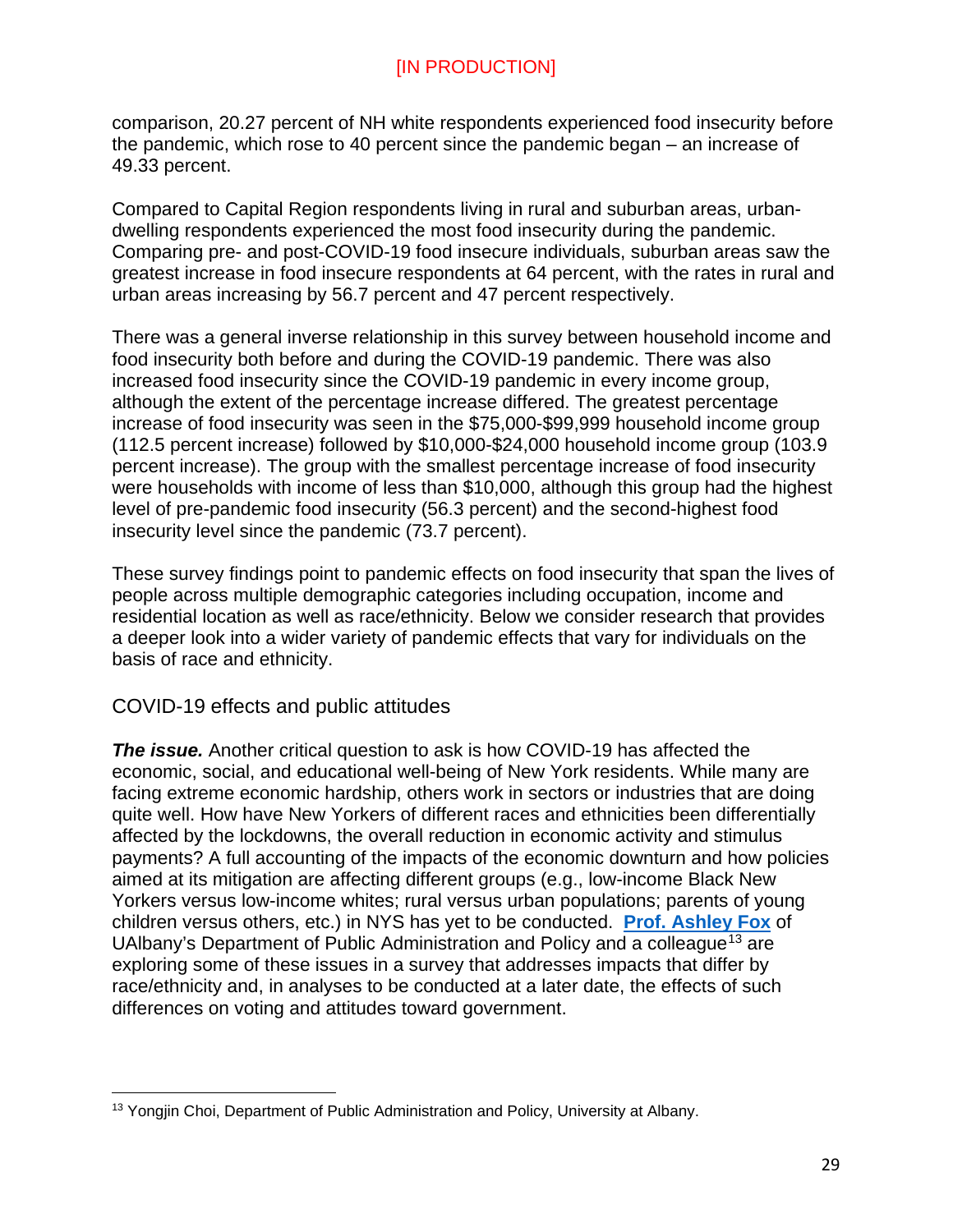*The investigation*. Data from minority communities are often missing from populationbased data sources, in part because such surveys fail to recruit samples sufficient to adequately represent the experiences of minority respondents. However, the survey fielded by Prof. Fox, was designed to pursue comparisons between race/ethnicity groups. Overall, survey research of this kind provides point-in-time descriptive estimates about the size and scope of differences across race/ethnicity groups against which future changes can be gauged. It also allows estimating the associations between race/ethnicity, sociodemographic characteristics and social determinants of health required to target interventions aimed at eliminating disparities.

Findings from this study are based on a survey of 1,353 Qualtrics respondents fielded between November 23. 2020 and December 8, 2020. Black and Hispanic respondents were oversampled to produce a balanced sample of 429 non-Hispanic (NH) whites, 443 NH Blacks and 481 Hispanics.<sup>[14](#page-29-0)</sup> Respondents were drawn from both downstate (43 percent) from upstate (57 percent) New York.

Sample characteristics: While the survey results cannot be interpreted as representative of the state population, the sociodemographic characteristics of the sample roughly match those of New York. Because each of these characteristics varied by raceethnicity, the results presented in the white paper are stratified by race-ethnicity both unadjusted and adjusted for age, gender, and annual household income. However, the data reported in this document are adjusted for age, gender, and annual household income in 2019.

Nearly 60 percent of the sample reported at least one of ten health conditions (diabetes, heart disease, hypertension, cancer, HIV/AIDS, asthma, chronic lung disease, COPD, obesity/being overweight, opioid addiction) that are known to complicate COVID-19 presentation and treatment. Diabetes, heart disease, asthma and obesity/being overweight were the most common, with between 10 percent and 15 percent of each race-ethnic group reporting any of these health conditions. Interestingly, there were no differences between respondents by race/ethnicity in the likelihood of having a health condition that might complicate COVID-19 infection and treatment.

Approximately one-third of parents reported their child had a health condition that might put them at risk of a complication from COVID-19 infection, with more Hispanics reporting children's health conditions. The most frequently mentioned health issue was asthma.

The survey results are too numerous to report here in their entirety. However, some of the results bear on effects discussed earlier in this report and thus will be highlighted.

<span id="page-29-0"></span> $14$  While this project focused on recruiting only people who identify as NH White, NH Black or Hispanic, 31 individuals in the sample identified as Middle Eastern, South Asian, Native American/Pacific Islander, etc., but did not identify as one of the other race-ethnicities. Rather than exclude these individuals from the analysis, they were coded with Hispanics for the purpose of comparison.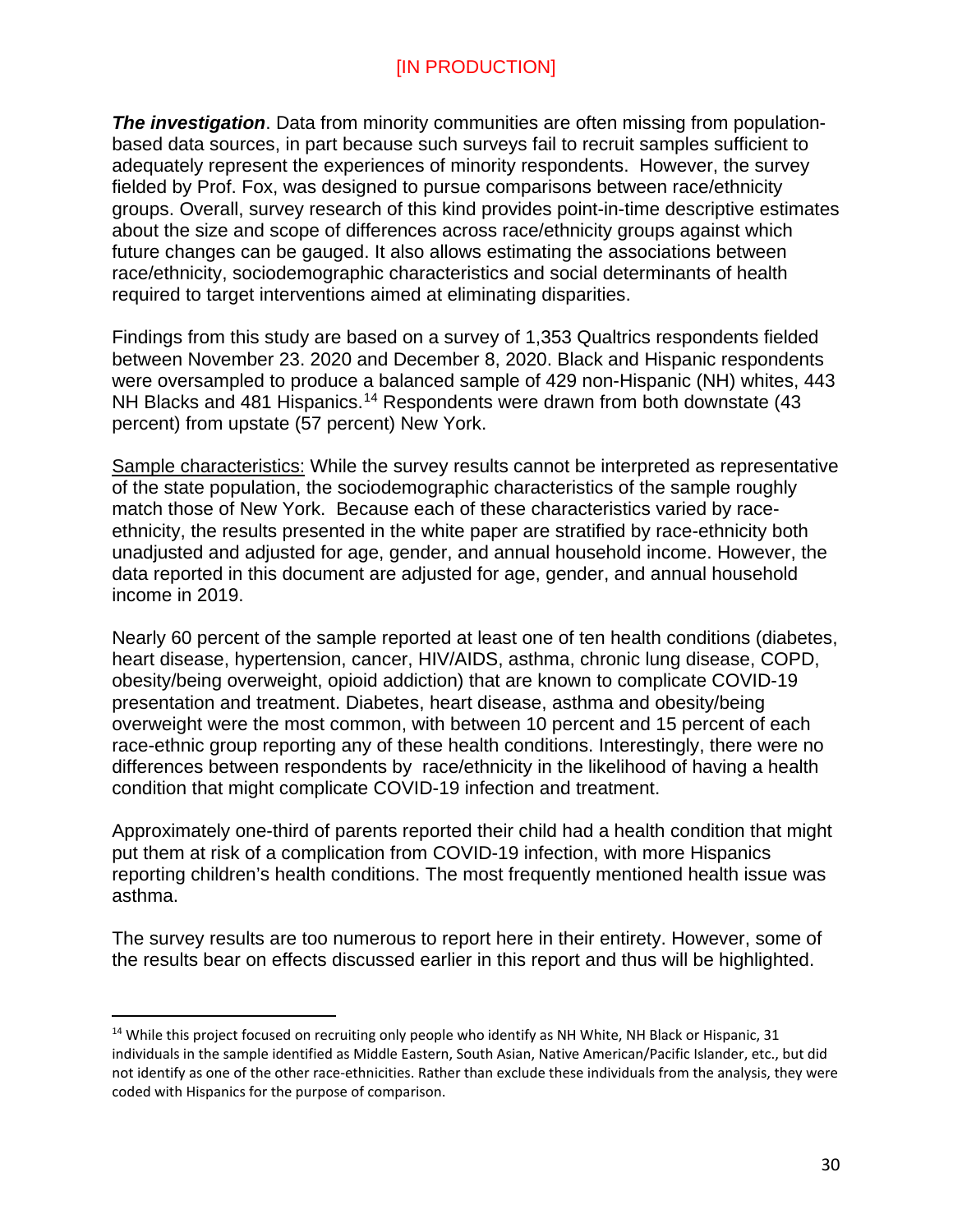COVID-19 health status: Across the three race/ethnicity groups, more Hispanics reported direct experiences with COVID-19, followed by non-Hispanic (NH) Blacks, and NH whites. Within the sample overall, approximately one-third reported having tested positive for COVID-19 themselves and one-third reported that an immediate family member did. However, these rates are highest among Hispanics, with 38 percent reporting having themselves tested positive and 38 percent reporting an immediate family member had tested positive. Reports of COVID deaths of a family member also were highest among Hispanics (24 percent vs. 15 percent of NH Blacks and 15 percent of NH whites), as were deaths of a close friend (30 percent vs. 26 percent of NH Blacks and 19 percent of NH whites).

Economic effects: Nearly 40 percent of the sample reported working from home since the onset of the pandemic, with Hispanics and NH Blacks moderately more likely to report working from home compared with NH whites. Hispanics were also more likely to report that their jobs were considered to be essential at 54 percent compared with 47 percent of NH whites, and 46 percent of NH Blacks.

All groups reported substantial negative economic and social effects since the start of the pandemic. Slightly more than half of the sample (55 percent) reported at least one of the following: job loss, furlough, reduced work hours, pay cut or insurance loss. Overall, more Hispanics (58 percent) reported any of these job issues, followed by NH whites (55 percent) and NH Blacks (51 percent).

Similarly, slightly more than half of the respondents reported difficulty making payments for recurring expenses over the previous six months, including 23 percent with difficulty paying rent/mortgage and 19 percent difficulty paying utilities; more Hispanics reported these issues than either of the other race/ethnicity groups. Hispanics were 10 percentage points more likely to have experienced difficulty paying bills compared with whites, and NH Blacks were 5 percentage points more likely.

While 65 percent had received a stimulus check from the government, NH Black and Hispanics were about four or five percentage points *less likely* than whites to have received a government payment. However, while 15 percent of the sample had received unemployment benefits, there were small differences across race/ethnicity with 14 percent of whites, 14 percent of NH Blacks, and 17 percent of Hispanics receiving unemployment benefits.

Mental health and substance use: A quarter of the sample reported "little interest in doing things" and "feeling down." More Hispanics and NH Blacks reported these symptoms of depression than NH whites: 37 percent of Hispanics reported feeling down compared to 24 percent of NH Blacks, and 19 percent of NH whites. Additionally, 27 percent of Hispanics reported little interest in doing things compared to 23 percent of NH Blacks and 21 percent of NH whites.

Respondents were asked if they engaged more often in a range of substance use behaviors since the start of the pandemic, including using pain medications, alcohol,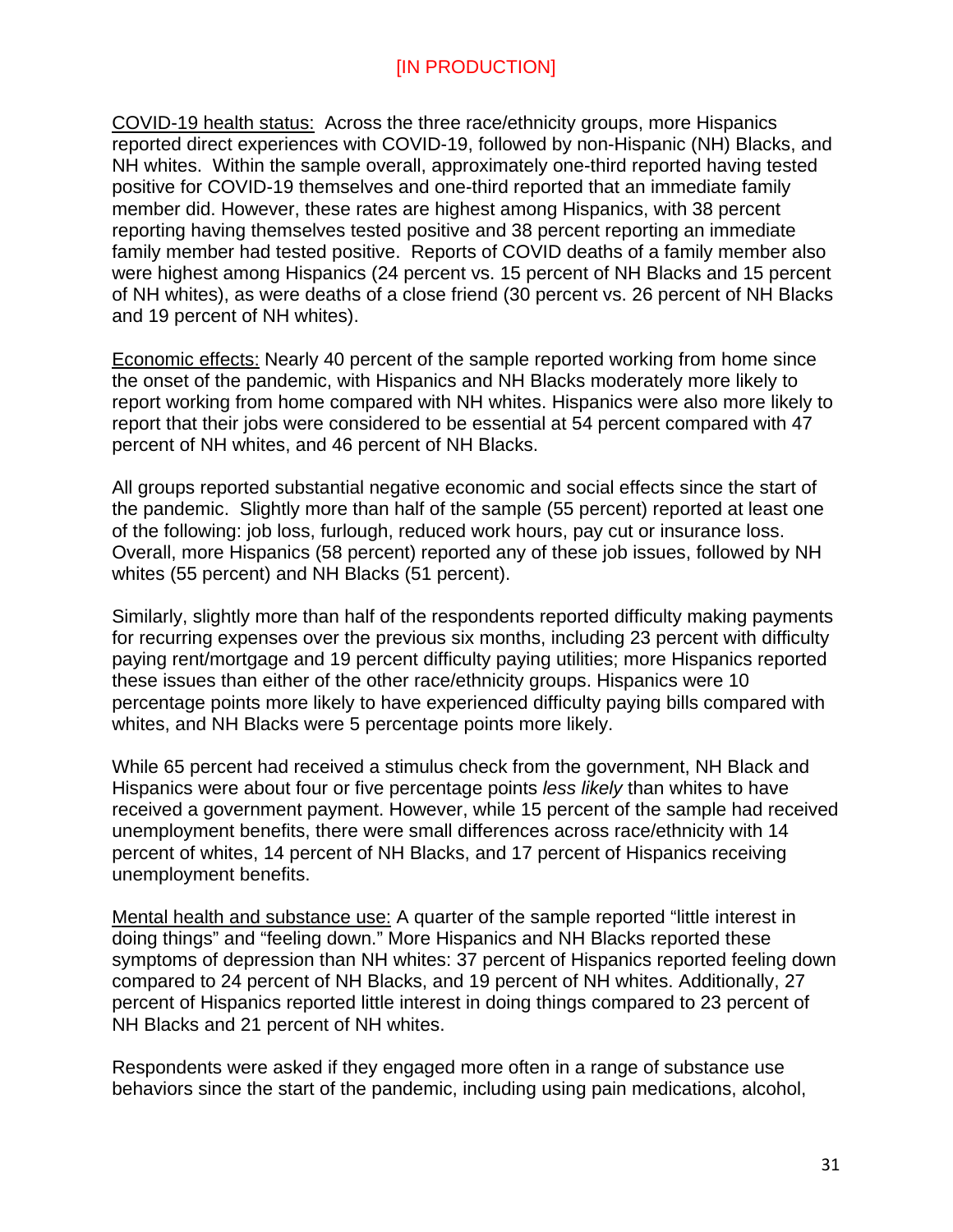cigarettes, marijuana and other drugs. Between 10 percent (other drugs) and 16 percent (pain medications) of respondents reported using substances more frequently, but there was little difference across race/ethnicity groups. Increases in healthy behaviors were also recorded. About a fifth of the sample overall, as well as each raceethnic subgroup, reported they more often got eight hours of sleep per night, engaged daily in physical activity, and ate five fruits and vegetables per day.

Food security: One third of the sample reported some degree of food insecurity during the pandemic, and nearly 50 percent had sought food assistance. Hispanics were most impacted: 39 percent cut down or skipped meals and 56 percent used some type of food assistance, while 50 percent of NH Blacks have sought food assistance compared with 39 percent of NH whites. These rates were even higher among parents, with 74 percent of Hispanic parents seeking food assistance, followed by 70 percent of NH Black and 56 percent of NH white parents**.** 

School Attendance: One third of the respondents were parents of school-aged children (N=465), and this proportion was similar across race/ethnicity groups. Overall, 33 percent of the sample with school-age children reported that at least one of them was in school full-time in-person, but more NH white parents (39 percent) had at least one child in full-time in-person school than either NH Black (26 percent) or Hispanic (32 percent) parents. Nearly 10 percent of both NH Blacks and Hispanics reported not having reliable internet access to facilitate online learning, compared to two percent of NH whites. Of the full sample, 35 percent had trouble finding reliable childcare and 45 percent reported needing to leave their child/children in an unsafe situation due to not having childcare, with little difference across race/ethnicity groups. Parents were asked about their support for schools requiring children to vaccinate against COVID-19 to attend school if it would enable schools to fully reopen for in-person instruction; a majority (84 percent) reported they would somewhat or strongly support this measure, with little difference across race/ethnicity groups.

Vaccine hesitancy:Overall, 42 percent of the sample reported that if a COVID-19 vaccine were approved by the U.S. Food and Drug Administration through normal procedures, and available today for free to the public, they would definitely get the vaccine as soon as possible, while 14 percent reported that they would definitely *not* get the vaccine. NH Blacks were overrepresented among those who reported that they would definitely not get the vaccine right away at 17 percent compared with 14 percent among NH whites and 12 percent among Hispanics. Among a list of reasons not to take the vaccine (side-effect concerns, the belief that the disease is not that bad, not being high-risk, wanting to know how well it works, fear of needles, religious objection), the most frequently endorsed items were concern about side-effects (56 percent) and wanting to know more about how well it works (58 percent). More NH Blacks than Hispanics and NH whites indicated these two reasons. This data was collected in late 2020. Vaccine hesitancy figures have evolved continuously over time since as more is learned about the vaccines' safety and effectiveness.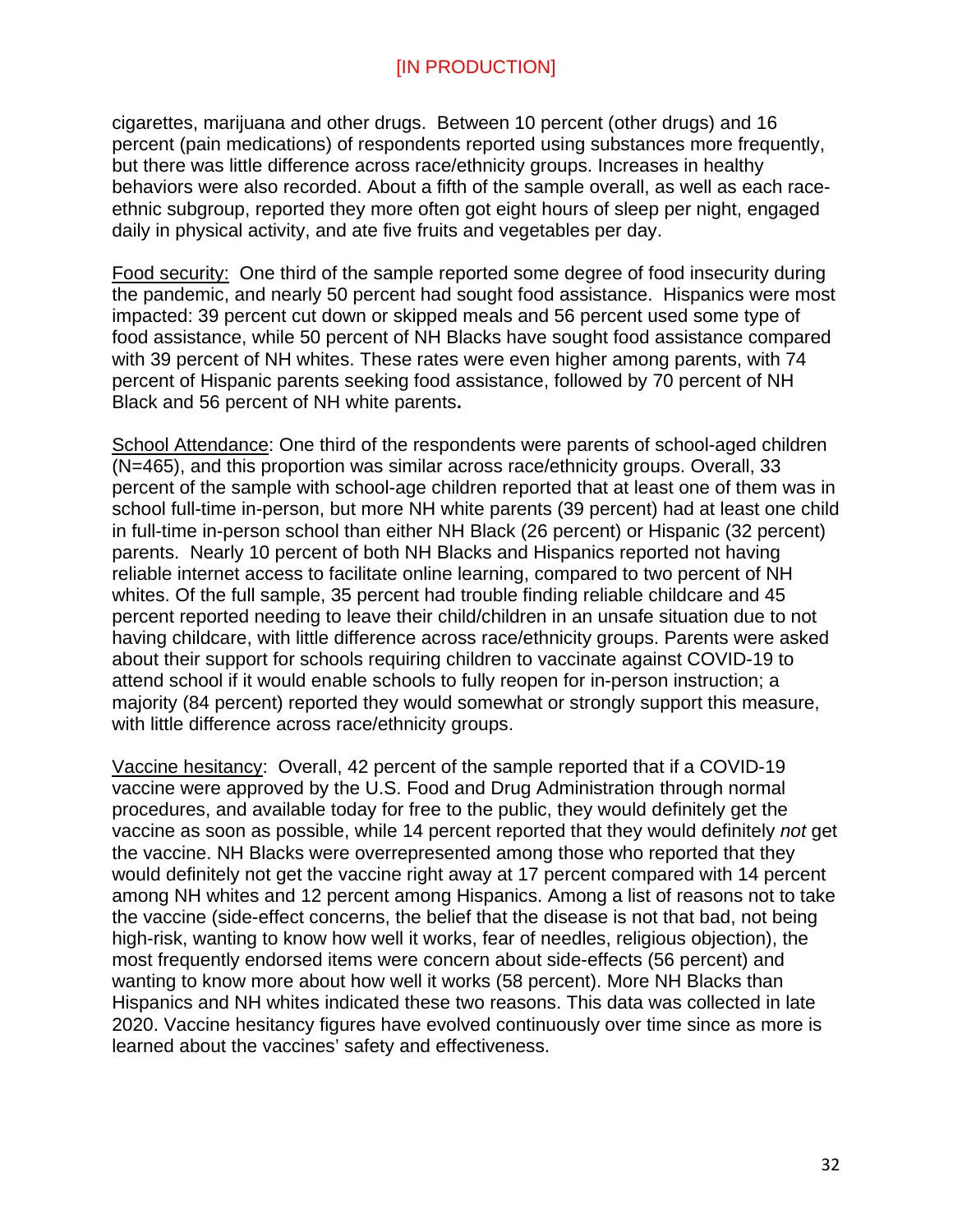*What we are learning*. This survey documents a plethora of COVID-19 effects of considerable magnitude. While 65 percent had received a stimulus payment, 55 percent had suffered financially, 53 percent were concerned about paying bills, 33 percent were food insecure, nearly 50 percent had sought food assistance, 25 percent were experiencing signs of depression, and 12-16 percent were engaging in higher than normal rates of alcohol and drug use.

Further, the substantial array of differences based on race/ethnicity documented by this survey conveys part of the economic and socio-emotional toll of differential exposure to COVID-19 as well as to deaths of loved ones. Without economic recovery and efforts to mitigate the differential economic impacts of the pandemic, health disparities and generalized economic inequality are likely to deepen into the foreseeable future. We can glimpse now the future toll on education that may take many years to redress. Lost schooling will perhaps have the deepest long-term effects on inequalities, potentially affecting an entire generation. More effort is needed to understand how best to both understand and alleviate the economic and social harms from COVID-19 mitigation strategies. Of course, full consideration should be given to how these economic and social effects may compound existing health disparities into the future.

# <span id="page-32-0"></span>Three critical interventions

Every research project described in this report is focused on generating recommendations for addressing the issues under consideration. However, some projects have also examined the adequacy and potential success of several large-scale policy interventions aimed at reducing contagion and mitigating disparate health effects. The work described below proposes strategies for reducing vaccine hesitancy, increasing contact tracing compliance, and improving how community health workers can link vulnerable communities to healthcare providers.

<span id="page-32-1"></span>Understanding and addressing vaccine hesitancy

*The issue*. In the battle with COVID-19, safe and effective vaccines were viewed by many as game-changers, bearing the potential to establish herd immunity. But systemic racism, and the justified distrust in both the medical profession and government that are its consequences, have complicated personal decisions to take the vaccine, thus slowing the achievement of herd immunity. Beyond the complex task of safely storing and distributing millions of vaccine doses across the state, New York has had to find a way to prevent the disparities that defined earlier stages of the pandemic from replicating similar disparities in the vaccination phase.

Vaccine hesitancy refers to delays in the acceptance or outright refusal of vaccines. A now-common phenomenon, vaccine hesitancy is context-specific, with reasons that vary by vaccines and groups. Hesitancy is expressed by many demographic groups in America, but especially by communities of color, which have already experienced the most devastating effects of COVID-19. Several national polls conducted in mid-2020 found nearly half of Blacks and Hispanics unwilling to be vaccinated against COVID-19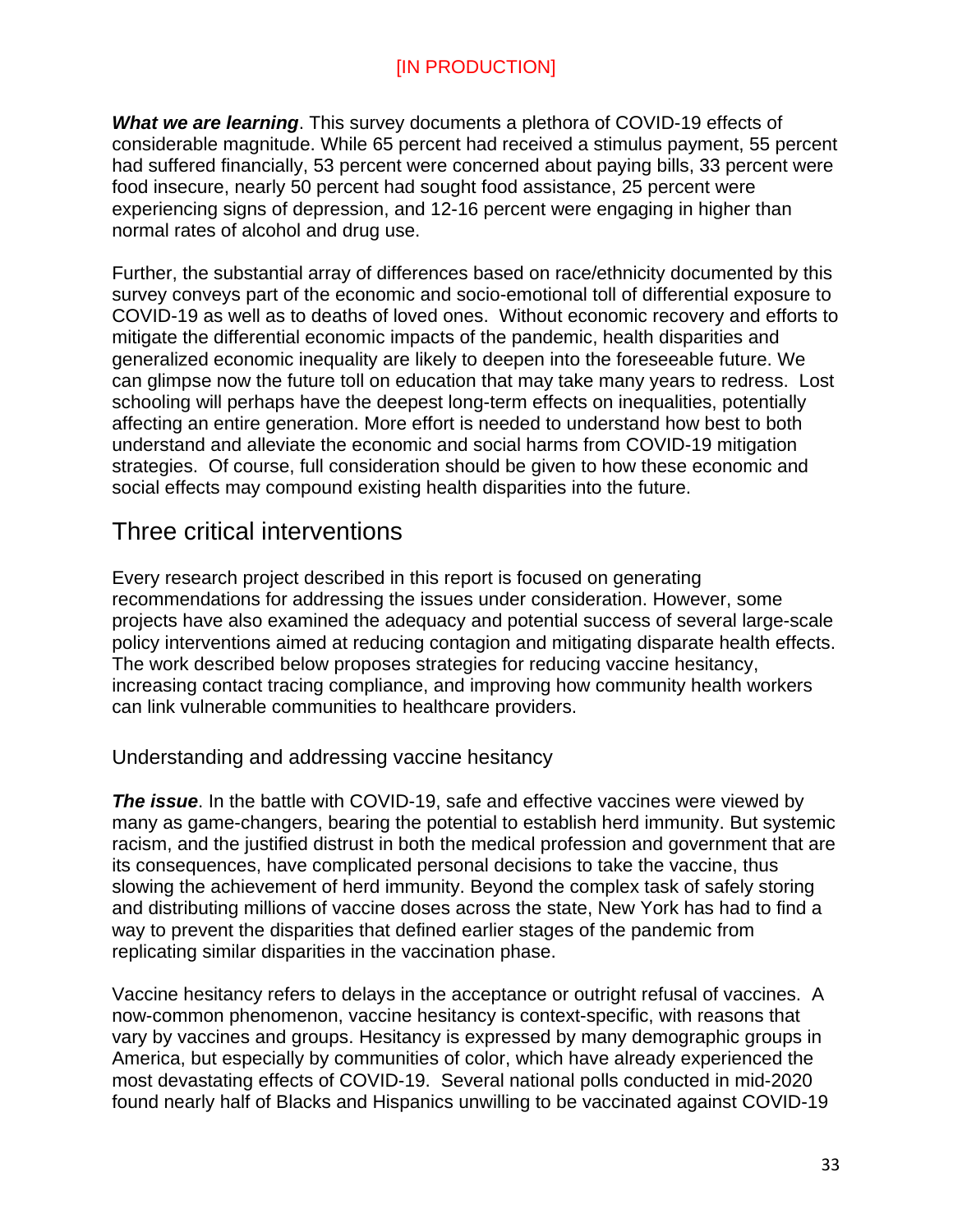along with one-quarter to one-third of whites. In more recent polls, we find that Black hesitancy appeared to have decreased, but is still higher than white and Hispanic respondents.

**The investigation.** In August 2020, **[Prof. Kate Strully](https://www.albany.edu/communicationsmarketing/covid-19-documents/COVID-19-Vaccine-Hesitancy-White-Paper-121620.pdf)** of UAlbany's Department of Sociology and members of the UAlbany MHD COVID-19 project team, in collaboration with the Healthcare Association of New York State (HANYS), assembled four focus groups composed of healthcare professionals working in four New York locations (Long Island, Brooklyn/Queens, Syracuse and Buffalo) to discuss attitudes on the part of the individuals they served about potential COVID-19 vaccines. The participants, and the communities they served, were characterized by substantial racial-ethnic diversity as well as by immigrant and refugee residents.

Participants shared feelings of justified distrust in the government and medical institutions that arise from contemporary inequities in our healthcare system and legacies of historical medical abuse that go back to the infamous Tuskegee experiment and experimentation under slavery. Indeed, the Tuskegee experience was mentioned in all four focus groups and was described as knowledge passed down through families and friends. In addition, participants reported feeling inundated with contradictory messages about how quickly a vaccine could be developed and expressed fear about what political influences it might be subject to. They emphasized that these conditions made building trust more challenging and underscored the importance for early and ongoing engagement with communities based on partnerships and through honest and open conversations. Much has changed since summer 2020, but justified distrust is still a central challenge as is frequently changing information, which earlier centered on vaccine development but has since focused on who can get vaccines, where, and how.

**What we are learning.** Using insights gleaned from conversations with these groups as well as existing research on seasonal flu and the H1N1 vaccination, Prof. Strully found that vaccine hesitancy within minority communities would be a significant barrier to widespread acceptance of newly developed COVID-19 vaccines and, potentially, the attainment of herd immunity. By early fall 2020, well before safe and effective vaccines received emergency authorization from the U.S. Food and Drug Administration, Prof. Strully and colleagues<sup>[15](#page-33-0)</sup> issued a [white paper](https://www.albany.edu/communicationsmarketing/covid-19-documents/COVID-19-Vaccine-Hesitancy-White-Paper-121620.pdf) describing the vaccine hesitancy that state policy makers would soon face and outlining a series of recommendations to address it. The white paper noted that overcoming existing distrust would require a campaign beginning well in advance of vaccine delivery and that acknowledges and addresses the historical injustices that drive suspicion within communities of color. Further, such a campaign would need to emphasize culturally appropriate messages that directly address people's concerns about the vaccine-development process. Policy makers should tap existing community infrastructure to make full use of trusted community voices to deliver timely and accurate information about the vaccine. Such a campaign should be overseen by a state task force for vaccine equity composed of community leaders from across the state and diverse representatives from relevant

 $\overline{a}$ 

<span id="page-33-0"></span><sup>15</sup> Teresa M. Harrison, Theresa A. Pardo, and Jordan Carleo-Evangelist, all of the University at Albany.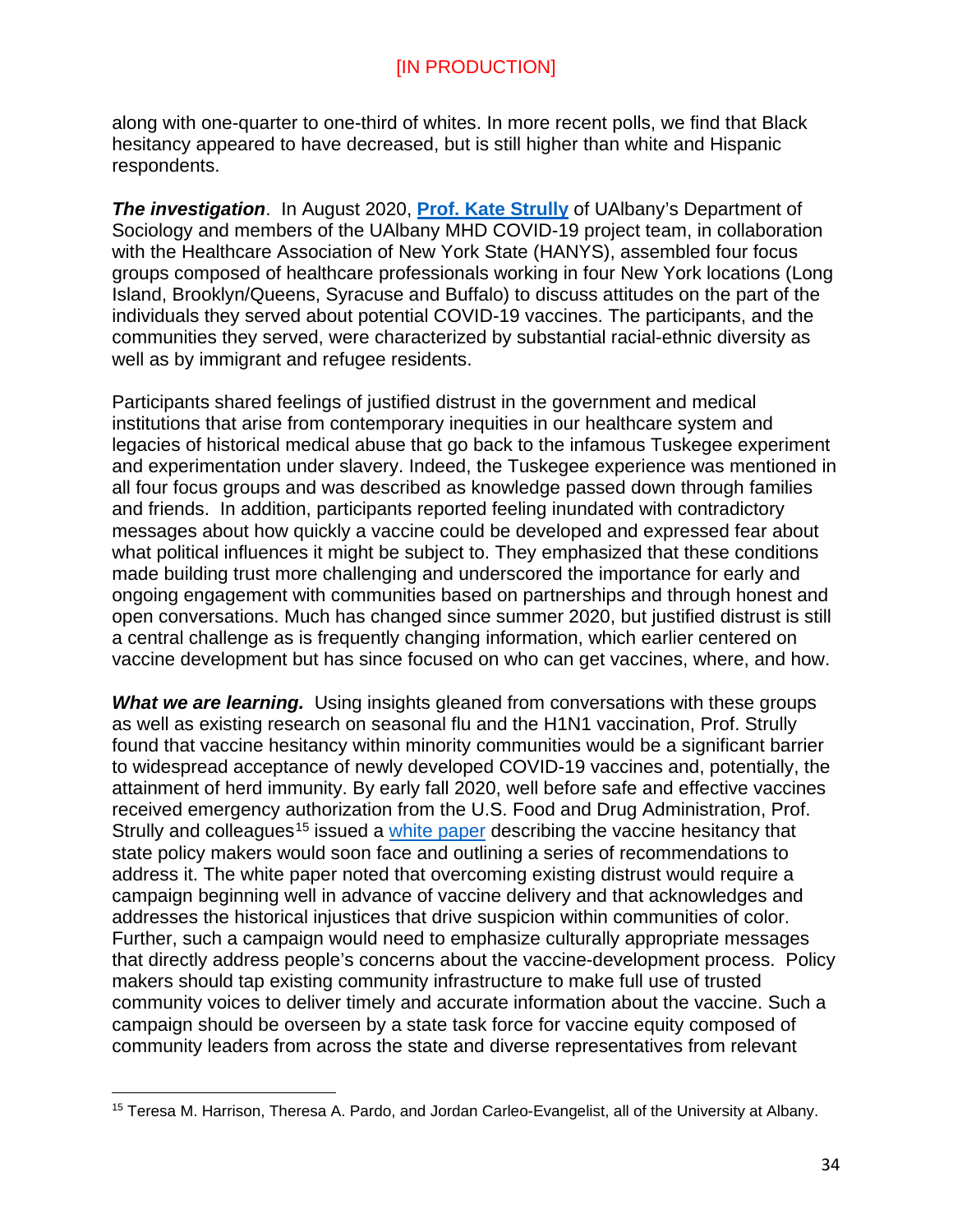state and local agencies and guided by the goals of transparency, equity, and building trust.

On December 21, 2020, Gov. Cuomo announced the launch of the [NYS COVID-19](https://covid19vaccine.health.ny.gov/covid-19-vaccine-equity-task-force)  [Vaccine Equity Task Force,](https://covid19vaccine.health.ny.gov/covid-19-vaccine-equity-task-force) which is now carrying out the work of "reducing barriers to vaccination and ensuring an equitable distribution of COVID-19 vaccine." Prof. Strully has since appeared before that Task Force to discuss her perspectives. Her work on this topic has been recently published by [Frontiers in Public Health.](https://www.frontiersin.org/articles/10.3389/fpubh.2021.645268/full)

<span id="page-34-0"></span>The promise of community health workers

*The issue*. In the search for interventions that successfully address disparities in access to health care, scholars and public health practitioners have recommended programs tailored to the context of local communities. Arguing that top-down, one-sizefits-all approaches have been ineffective, they advocate interventions that are culturally appropriate, that take into account the particularities of population, community, family and individual differences, and staffed by individuals who are "community competent." One promising response has been the growing trend to incorporate *community health workers* (CHWs) into health programs as part of the broader movement to address health disparities at the community level.

Because they are often members of communities in which they work, or have special knowledge of those communities, CHWs are assumed to be able to interact with residents in a culturally relevant manner and bridge divides between provider organizations and vulnerable community members. As trusted members of the communities they serve, CHWs connect vulnerable individuals to vital health and human services. Further, they build individual and community capacity by empowering individuals to act on their own behalf as well as by providing assistance and support.

In mid-March 2020, when New York State went into lockdown, a cornerstone of the CHW programs – face to face interaction, sometimes including home visiting – was profoundly disrupted. [Prof. Annis Golden](https://scholarsarchive.library.albany.edu/covid_mhd_nys_white_papers/1/) of UAlbany's Department of Communication initiated research<sup>[16](#page-34-1)</sup> to document the impact of COVID-19 on CHW programs and their clients, the strategies employed by CHWs to sustain connections with their clients, and the barriers they have encountered.<sup>[17](#page-34-2)</sup>

*The investigation*. Prof. Golden recorded interviews with CHW advocates, CHW supervisors, and CHWs themselves. Participants were recruited through the Healthcare Association of New York State, the NYS Department of Health and professional referrals. The study involved 12 organizations and 15 different programs, spanning urban and rural settings and a variety of health programs, with 48 interviewees who

<span id="page-34-1"></span> $\overline{a}$ <sup>16</sup> Amy Williams, Department of Communication, collaborated on the development of the white paper that is the basis for this report.

<span id="page-34-2"></span><sup>17</sup> Prof. Golden thanks Lawrence Schell, Elise Andaya, Rajani Bhatia, Rose Greene, and Sandra McGinnis, all of whom participate in the University at Albany's Engaged Researchers group, for their support of her work in this study.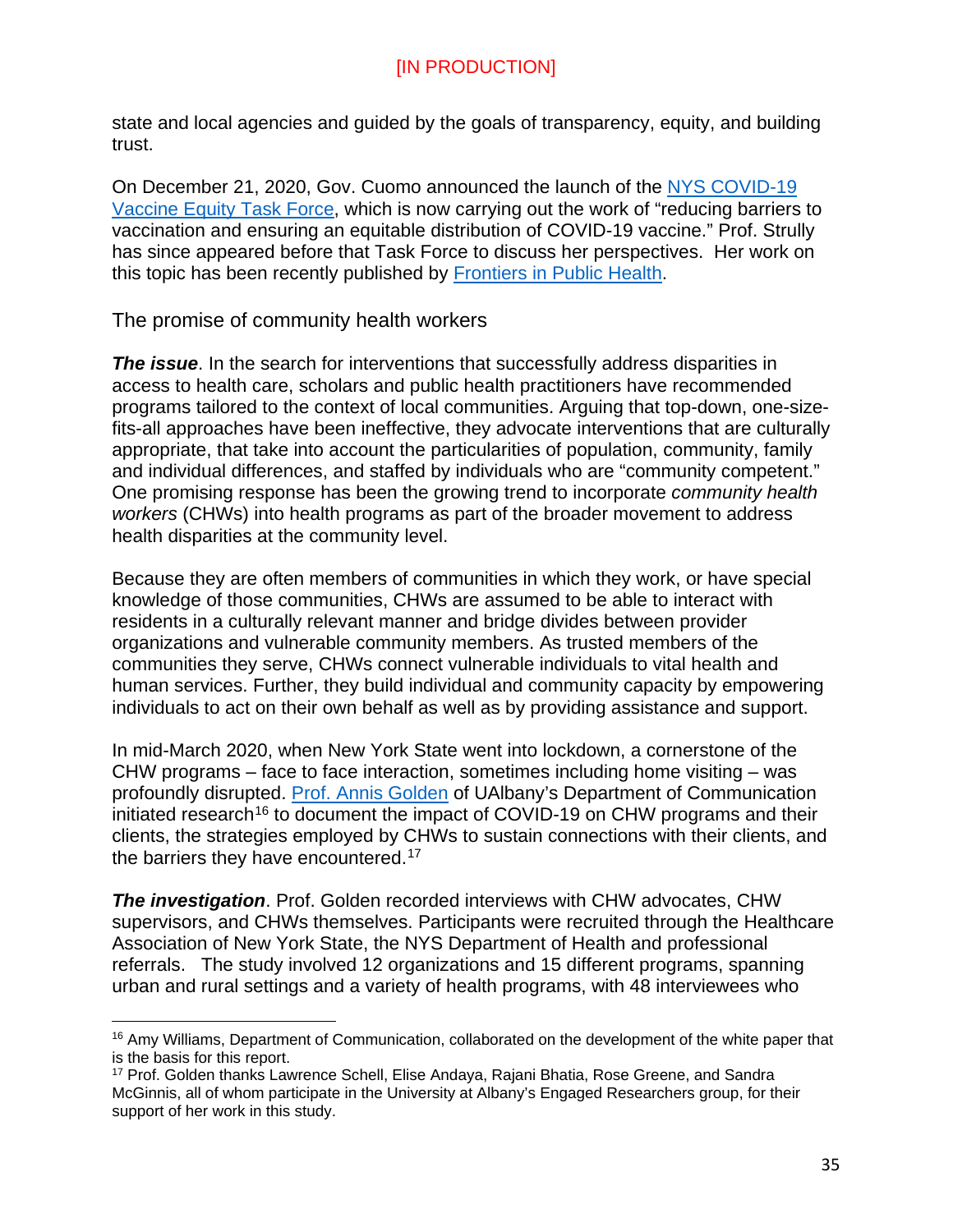participated in 29 interviews. Six of the programs specialized in maternal and child health, while the remainder focused on chronic disease management and other public health programs.

How did CHWs maintain connections with their clients and carry out other program activities with the onset of the pandemic given their former emphasis on face-to-face interaction and home visiting? CHWs reported the use of video platforms including Zoom, although more often Facebook Messenger or other social media apps, and also made use of lower-tech solutions such as phone calls and socially distant house calls. They shared information by providing video links to clients via texts, PDF texts attached to emails, and Facebook postings, along with low-tech solutions like printed materials sent by postal mail or hand delivered to client's homes. They emphasized the importance of meeting clients wherever they are in terms of technology and face-to-face meetings, mixing technologies rather than one uniform approach. CHWs also stayed connected to one another through Zoom and group texts and, in some better resourced programs, they connected clients to each other through Zoom-hosted group education sessions and support groups.

Despite their best efforts to use technology, a substantial barrier to these efforts was the variation in what CHWs had access to, as some programs were not technologically equipped to meet the new demands. Many CHWs initially lacked dedicated smartphones, laptop computers, and tablets, although some were able to add these resources as they went along. CHWs also vary in their digital literacy skills, with digital natives being the most skilled, though this did not necessarily insure they could use all the relevant technologies. Variation also exists, of course, in their clients' access to devices, connectivity, and skills required to use these technologies.

Prof. Golden's research asked how the pandemic is changing the kinds of support that CHWs are now providing to clients. One new activity has been responding to clients' questions and fears about the virus, which they addressed by accessing and sharing COVID-19-related information from credible sources such as the Centers for Disease Control and Prevention. They also reported teaching clients how to use technology, including personal communication technology, patient portals, telehealth applications as well as children's school connections, although some CHWs reported struggling with technology themselves. Food insecurity has been a major theme. CHWs helped clients by providing information about available resources, which have tended to change by the day and week throughout the pandemic. They reported intensification in the need to provide emotional support for clients, which was particularly pronounced among downstate participants. Overall, CHWs' role as a kind of "human portal" expanded, sometimes describing themselves in the words of their clients as a lifeline to other services and information as individuals and families faced disconnection and isolation.

Finally, the research considered the potential for CHW-based programs to support the public health effort in mitigating and eliminating the disproportionate impact of COVID-19 on communities of color, with a particular focus on vaccination. This emerged as a complex issue. The interviews confirm that CHWs are a trusted source of information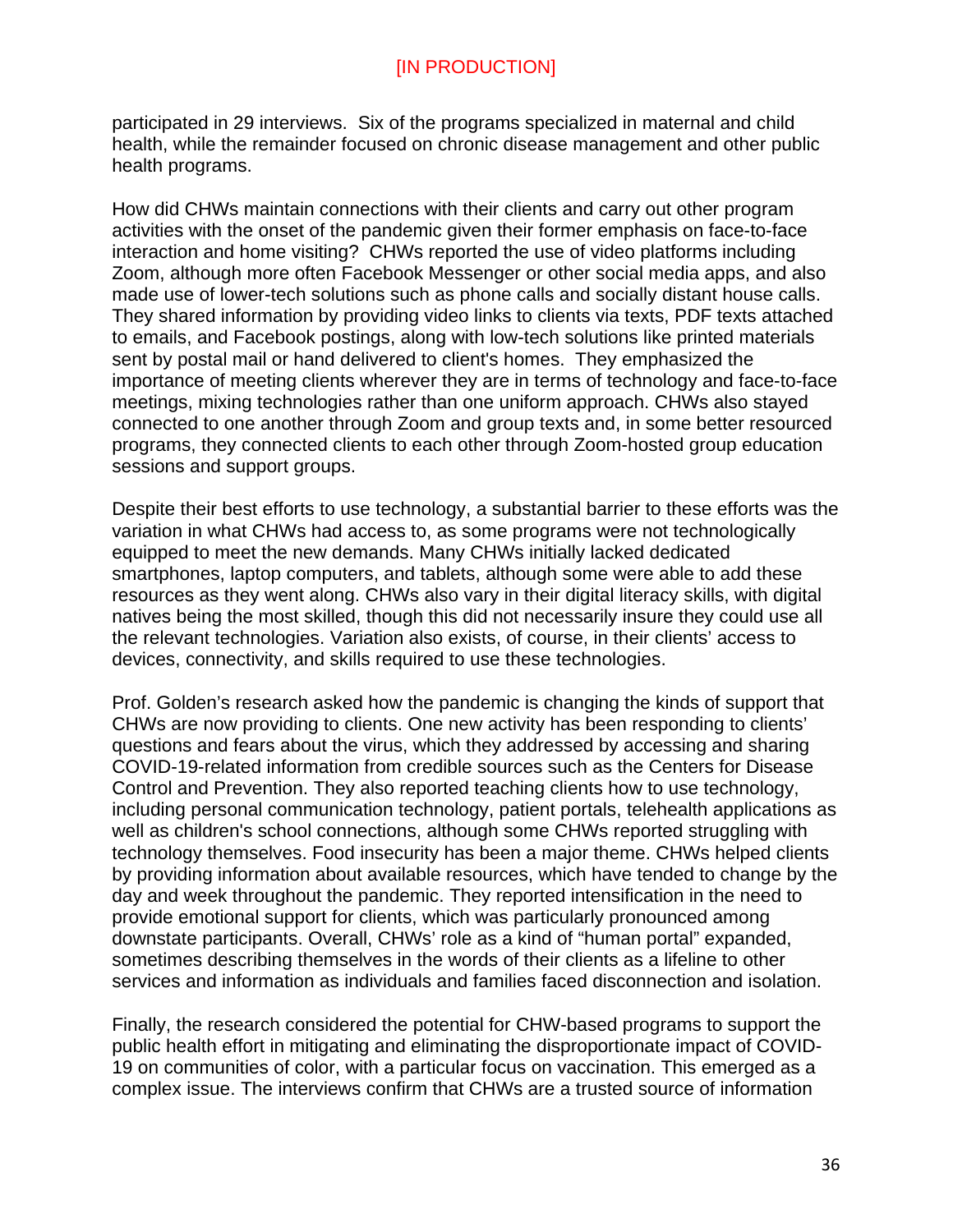about COVID-19, including vaccination, and that they are already passing along public health information. However, CHWs' dual roles as members of the vulnerable communities they serve and of health-related service organizations position them somewhat differently in relation to the vaccination effort than health care and public health professionals who are not also members of historically marginalized communities. They may be more likely to be hesitant to take the vaccines themselves but also have more access to reliable sources of information. The CHW model of health promotion emphasizes respect for client autonomy and self-determination and "meeting them where they are" in comparison to more traditional models of persuasion that prioritize adherence to institutional recommendations. Very few CHWs actually said that they would attempt to persuade clients to be vaccinated. Most said they would pass along information from sources they trust so clients could make up their own minds. Some expressed personal reservations about vaccines and the difficulty of advocating for something when one has their own reservations. Many predicted significant hesitancy on the part of the communities they serve. It is important to note that this study was conducted in October and November 2020, prior to vaccine rollouts, and that recent national polls point to increasing levels of acceptance among communities of color and a shift in focus to issues of accessibility. However, significant reservations remain, including among healthcare workers of color.

*What we are learning*. Although there is still much to consider, it is clear CHWs are a powerful force in eliminating minority health disparities. They are ideally positioned as trusted members and credible messengers in the communities they serve to convey essential public health information to help clients reduce their risk of contracting COVID-19. Situated as they are in programs that are administered by community-based organizations, they play a crucial role in bridging gaps between members of vulnerable communities and resources provided by healthcare systems. However, they need help in responding to the specific concerns of communities in a way that respects CHW principles of empowerment and self-determination.

It is particularly critical to identify the needed digital resources required to keep CHWs and communities connected. Digital technologies play a key role in keeping people connected, but digital resources emerge strongly from this study as another inequity highlighted by COVID-19. The pandemic has illuminated how the digital divide is implicated in health and well-being and called our attention to the fact that the internet itself is a social determinant of health. CHWs recounted the challenges of connecting with some clients when face-to-face encounters were disrupted, the challenges of connecting clients with services, and the expansion of the areas of support they provided to include advocating on clients' behalf to internet service providers.

There is increasing recognition of the role of internet access in all of the social determinants of health (SDOH). As defined by the American Medical Association (AMA), these include healthcare system access, economic stability, education, food security, community and social connections, interactions with the neighborhood and physical environment; proponents of including internet access among the standard SDOH also include access to information. Prof. Golden plans to continue research on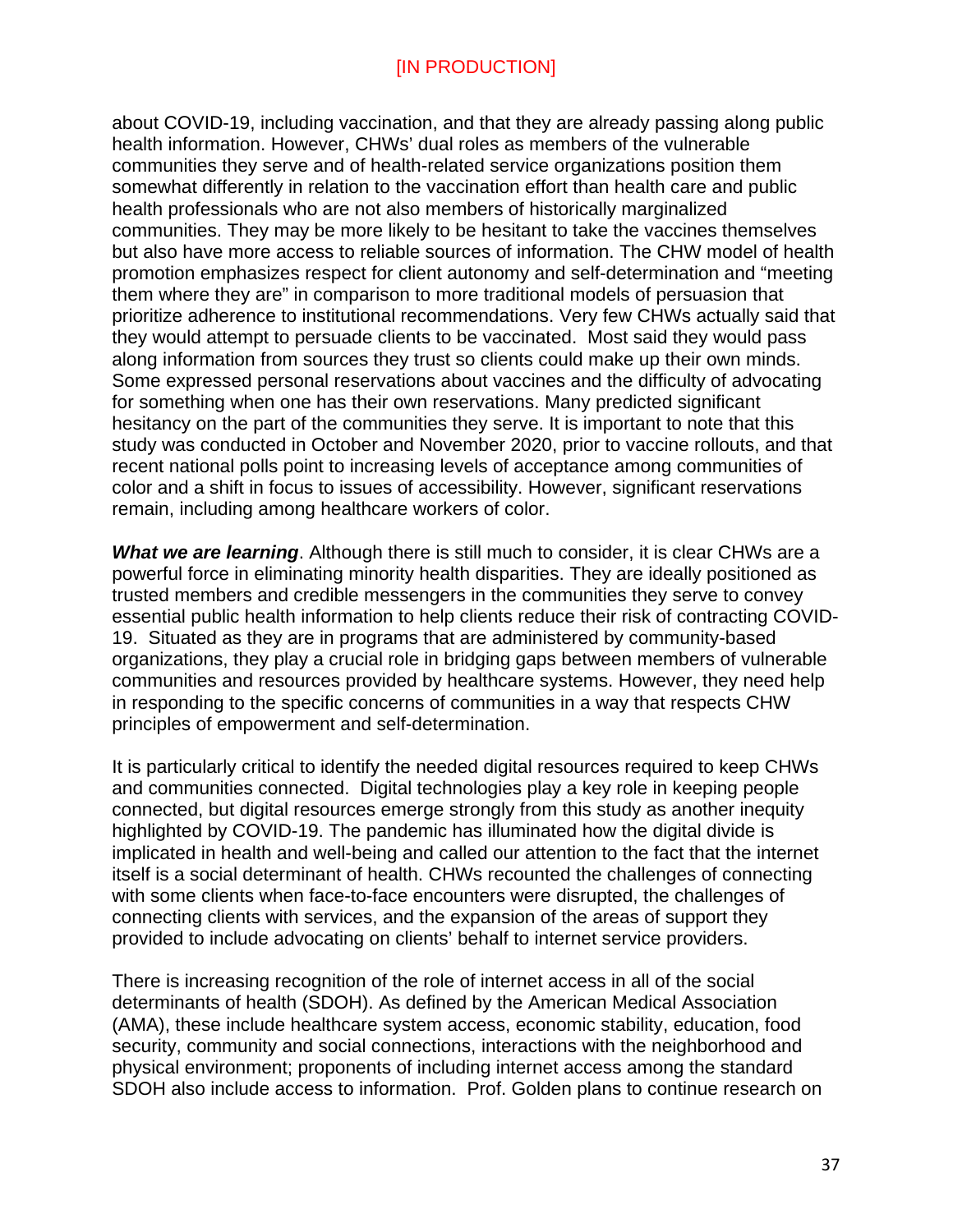this important topic: She is part of a team led by the Northern Manhattan Perinatal Partnership and including NewYork-Presbyterian hospital that has received funding from the New York State Health Foundation to conduct a CHW-supported initiative promoting the use of telehealth in addressing maternal-child health disparities.

#### <span id="page-37-0"></span>The effectiveness of contact tracing

**The issue**. Contact tracing is a potentially invaluable tool for managing COVID-19 community spread and supporting economic reopening; however, it has not proven in practice to be a successful intervention in many Western countries. In some regions of the United States, nearly half of those who test positive decline to provide detailed information about their contacts. Among the factors contributing to the faltering of contact tracing is distrust, which is particularly prevalent within minority communities. Research conducted by **[Profs. Jason Randall and Dev Dalal](https://scholarsarchive.library.albany.edu/covid_mhd_nys_white_papers/2/)** of UAlbany's Psychology Department helps us understand what the public currently knows about contact tracing and how misinformation and distrust might influence intentions to comply with contact tracers' requests.

**The investigation.** Working with a sample of over 300 individuals with racial/ethnic minority status living throughout New York (over 46 percent self-identified as African American or Hispanic; 48 percent of the sample self-identified as Asian), respondents replied to survey questions that asked what they knew about contact tracing (e.g., Who are contact tracers? Why is contact tracing important?) as well as sources of distrust and misinformation about contact tracing and what might be done to address them. While distrust of and noncompliance with contact tracing is certainly not limited to racial and ethnic minorities, special attention is merited because of the disproportionate risk of infection and severe disease due to other socioeconomic factors.

The survey results present a broad spectrum of what is known – accurately and inaccurately – about contact tracing. Respondents had a relatively good understanding of basic facts and information about contact tracing (average score of 78 percent on a basic knowledge test); however, the variability in scores  $(SD = 12$  percent) and openended responses suggested some persistence of misinformation. Trust in contact tracers was, on average, neutral  $(M = 3.80$  on a 5-point scale), but again with a wide degree of variability as well (SD =  $0.73$ ). This suggests that although on average the minority individuals sampled here did somewhat trust contact tracers, there was also a sizable number who did not. For example, over 10 percent of the sample believed that information shared with contact tracers could also be shared with the general public, local law enforcement or state/local government, a perspective directly at odds with state law making it illegal to share contact tracing information. Moreover, only 40 percent of the sample correctly believed that contact tracers could not "get you in trouble for not following public health guidelines." In short, although people do have generally accurate knowledge about contact tracing, a sizeable number of respondents still believe false information.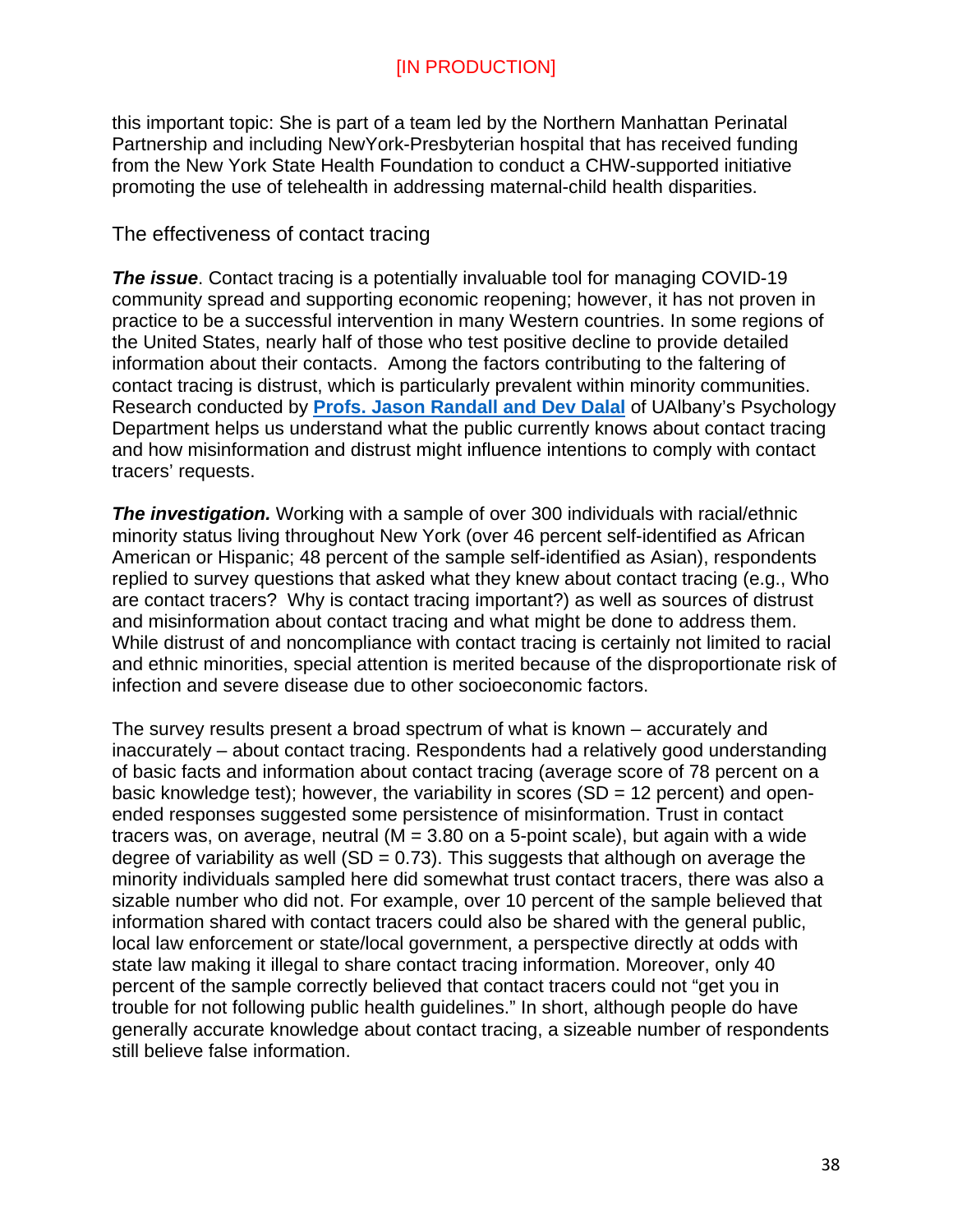The data analysis indicates the importance of both misinformation and distrust as determinants of contact tracing compliance. Specifically, trust in contact tracers, contact tracing knowledge, and political partisanship all predicted intentions to comply with contact tracing requests. This suggests that individuals in minority groups need to see contact tracers as reliable, competent, and concerned in order to follow their guidance. In minority communities in New York, those who identify as more right-leaning in their ideological beliefs indicated they were less willing to comply with contact tracing requests. This emphasizes the need for clear messaging and proactively fostering trust and knowledge sharing across the political spectrum. Additionally, the more minority individuals knew about contact tracers, including what they do, what information they gather, their individual rights and responsibilities when responding to tracing requests, and the importance of contact tracing in the fight against COVID-19, the more likely they were to indicate a willingness to comply with tracing requests.

The results also showed that increased intentions to comply with contact tracers were indirectly influenced by trust in healthcare professionals, government healthcare officials, and news media, all of which tended to increase trust in contact tracers. Further, greater health literacy and political liberalism increased trust in contact tracing by increasing knowledge of contact tracing. This provides several options for intervention to increase contact tracing compliance by building trust and combating misinformation in minority communities.

**What we are learning.** Profs. Randall and Dalal have fielded several recommendations for increasing the efficacy of contract tracing. They suggest the simple need to combat misinformation by increased sharing of accurate information about the basics and efficacy of contact tracing. Further, distrust may be combatted by clearly describing the motives and authority of contact tracers, stressing the confidentiality of the information gathered, and explaining why this method is effective in controlling COVID-19 spread. It is vital to involve healthcare professionals, government health officials, and the news media in building trust. But we must also ensure contact tracers have the skills and knowledge they need to clearly and respectfully communicate in order to build trust in contact tracing overall. Finally, we need to combat politically polarized responses to contact tracing through values-affirming messaging and targeted efforts to engage conservative media outlets.

# <span id="page-38-0"></span>Toward the realization of health equity

These projects have documented inequities among New Yorkers based on race and ethnicity that put them in danger of potentially devastating health consequences from COVID-19, as well as the cascading economic, educational, mental health, and other social consequences of the pandemic. Synopsized only briefly here, the findings paint a grim picture of infection, suffering, death, fear, and distrust, while at the same time providing glimpses of creative accommodations, resilience, and resolve on the part of many frontline providers supporting the needs of their communities. The outcome is an intimate understanding of inequalities that are now, in spring 2021, still in the process of unfolding, albeit with the promise of better times ahead. Taken together, we begin to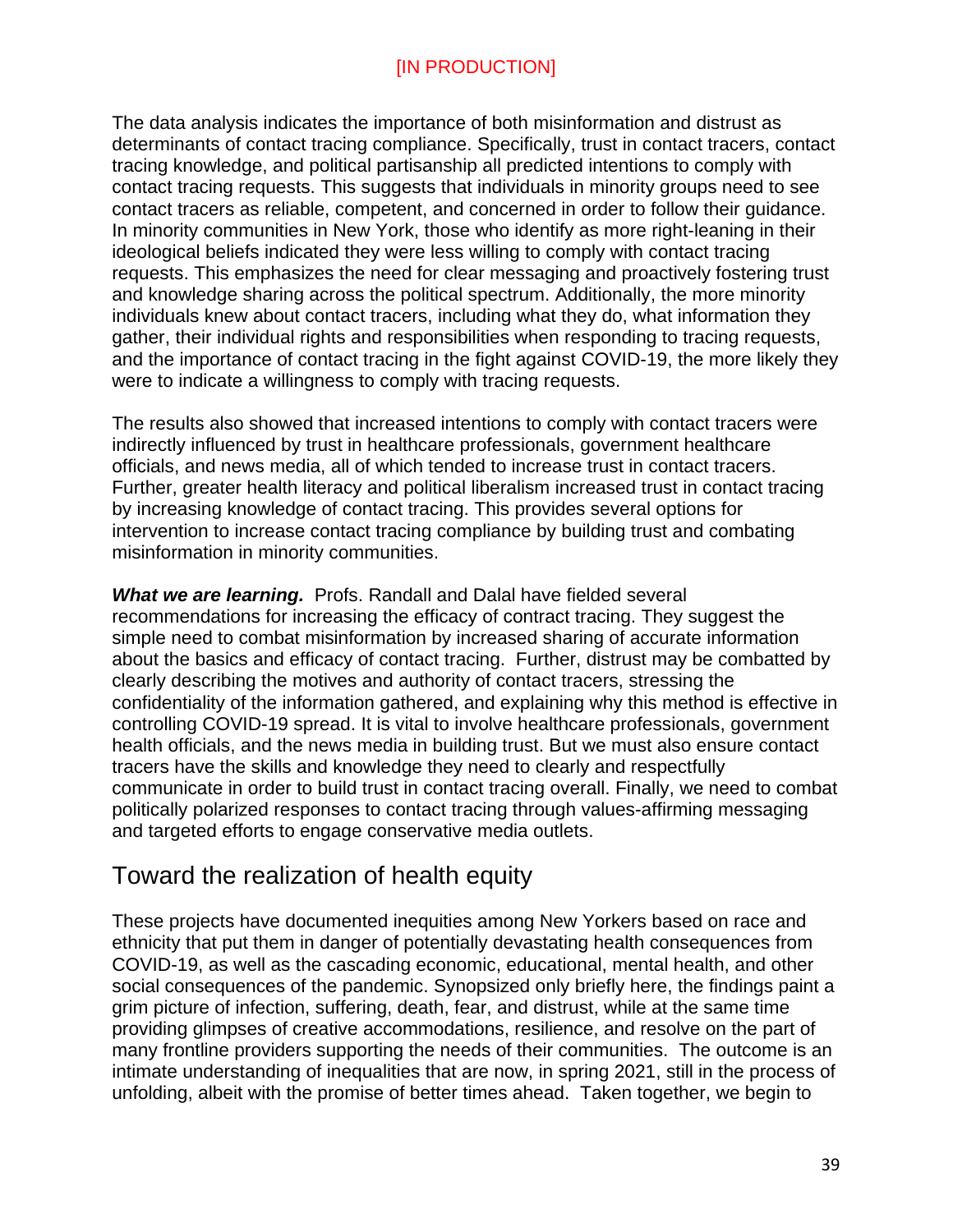more fully appreciate the multiple ways in which many New Yorkers, but most particularly New York's residents of color, have suffered.

UAlbany's researchers have taken advantage of the opportunity to do their work under real-time pandemic conditions, many of which are ongoing. It is unlikely that the pandemic will simply stop; more likely, conditions will continue to evolve in directions that shape the challenges of the future. It is thus important to envision long-term lines of research in need of systematic investigation as well as interventions whose effectiveness may become the object of research within a broader health equity agenda. Below we provide brief descriptions of some important directions for future research.

*The importance of expanding telehealth access for all, especially in languages other than English.* While the technology has been available for decades, telehealth and the internet connectivity it relies on have now become essential resources that must be more fully exploited by institutions that provide health care. In a future likely to include continued threats from infectious disease, it is vital that all patients be able to access telehealth services, especially those from diverse language and cultural communities.

*The interconnectedness of poverty/social vulnerability and race/ethnicity*. These variables are highly interrelated. The former are measures of disadvantage resulting from economic, educational and social inequalities. Race/ethnicity may function to index health vulnerabilities developed over lifetimes of discrimination, inequalities in access to and quality of medical care, and environmental toxins that accumulate over time. Our research does not clarify the interrelationships among these factors but convincingly establishes that the level of risk and the progression of this disease may differ among minority groups, suggesting the need to tailor interventions for racial-ethnic communities depending on factors relevant to each.

*Adapting interventions to communities.* Descriptive data is useful for documenting inequities and disparate effects. However, it is also important to move from general description to tighter focus on the sub-groups for whom targeted interventions are most needed or most likely to have an impact. It is unlikely that generic strategies and interventions will provide relief to communities characterized by ethnic, historical, or other cultural differences. Instead, interventions adapted to community needs are most likely to succeed. One of the most important lessons taught by COVID-19 is how essential it is to work closely with communities and apply the sensitivity required to adapt interventions to specific needs.

*From description to model building.* Going further than descriptive data raises the possibility of model building, the advantage of which lies in exploring how a variety of social factors work together to produce particular outcomes. The ways in which, for example, the perception of risk, available information, government policy, along with demographic factors all work together to influence decision-making can provide important insight. Models further provide the ability to explore particular subgroups and project outcomes based on interventions featuring relevant and influential factors.